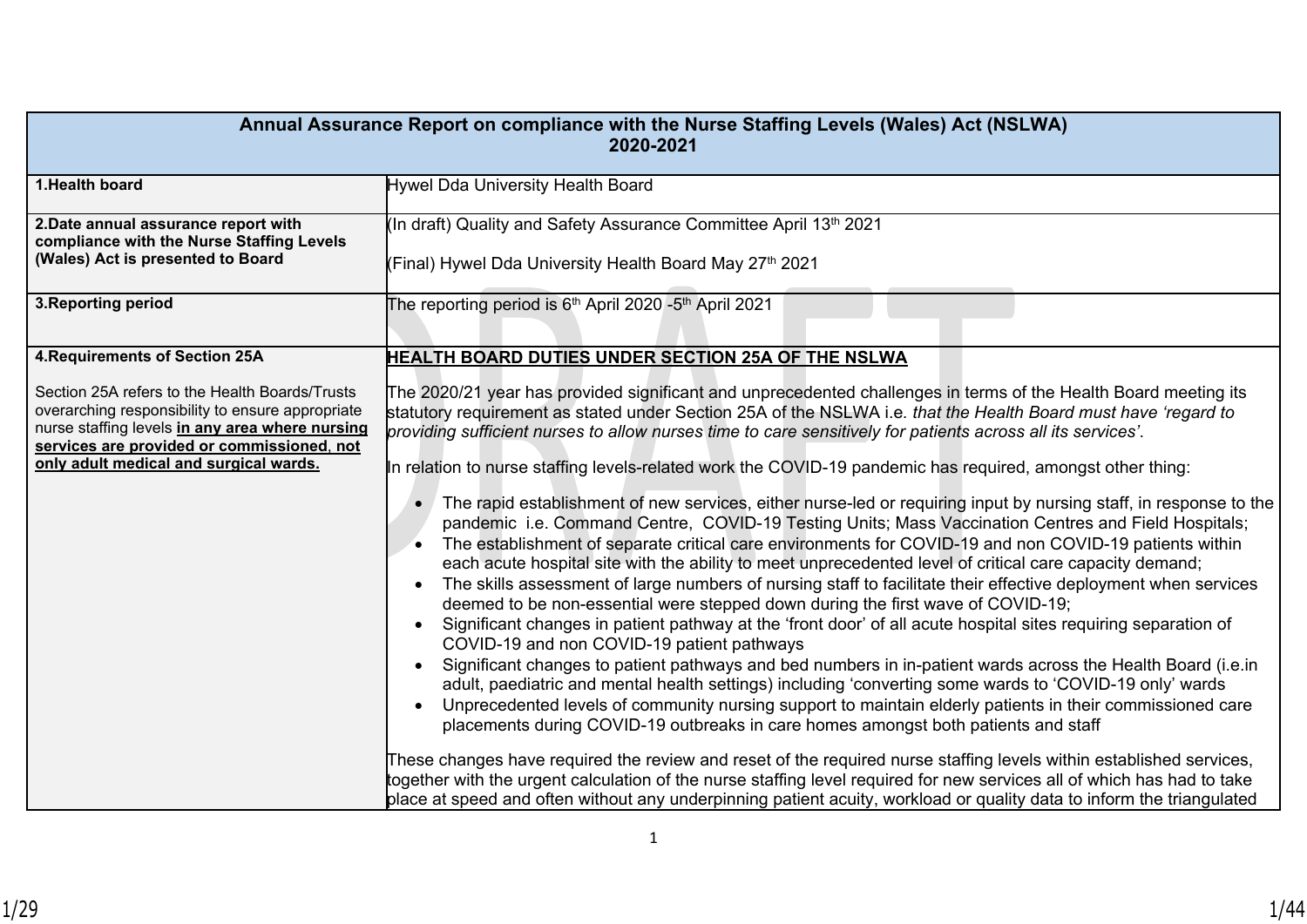approach to these calculations: professional judgement has therefore had to inform the nurse staffing levels in these services to a much greater extent than in recent years.

 $\rm\,$ To that end, the letter issued by the Chief Nursing Officer on March 24<sup>th</sup> 2020 and headed 'Clarity on COVID-19 disruption to NSLWA 2016' was helpful in clarifying that, whilst it was fully recognised that ''providing sufficient nurses'' would be a huge challenge during 'an extraordinarily difficult time', it was also recognised that '(the) professional judgement (of the designated person) will remain a key determinant in ensuring staffing in all areas where nursing care is either provided or commissioned is managed as appropriately as possible'. This approach was reflected in the Health Board's approach to calculating agreed staffing levels across all its main services which was outlined in a paper entitled 'Calculating and Maintaining the Nurse Staffing Levels' and received by the Board on May 28th 2020 (see Appendix 1 for link to paper )

In order to ensure this principle could be met, systems were put into place from the beginning of the 2020/21 period which ensured that the Director of Nursing, Quality and Patient Experience ('the 'designated person') was sighted on the staffing changes occurring in all nursing services through:

- weekly contact between the DoNQPE and all professional leads during the peak periods of COVID-19 waves one and two;
- the establishment of a system of regular, 1-2 weekly review of nurse staffing levels between each in-patient/ community Head of Nursing and the Health Board's Nurse Staffing Programme team to provide support and review of nurse staffing levels in response to changing operational circumstances
- the use of the pandemic management governance structures to communicate and agree urgent operational responses to maintain 'sufficient nurses' in response to specific crisis points when all other reasonable steps have been taken e.g. two community hospitals merging to maintain capacity and patient safety;
- regular communication to the Quality and Safety Assurance Committee and the Board regarding the actions being taken to ensure that the statutory requirements of the NSLWA were being maintained
- the detailed review and adjustment of nurse staffing levels for all acute hospital nursing services in March /April 2020 as virtually every patient pathway was affected and many services required the establishment of both COVID-19 and non-COVID-19 patient streams.
- A more conventional approach, including detailed discussions with the DoNQPE, to finalise the agreed nurse staffing levels, in the autumn of 2020 when the usual biannual nurse staffing level review and recalculation cycle of the Section 25B wards took place: This also gave an opportunity to formally reset the designation of wards to which Section 25B pertained (using the guidance contained in a second letter from the CNO ('Update on COVID-19 disruption to NSLWA 2016'; dated October 15<sup>th</sup> 2020) and which reflected the learning that had taken place to date in relation to the inclusion/exclusion criteria underpinning Section 25B of the Act)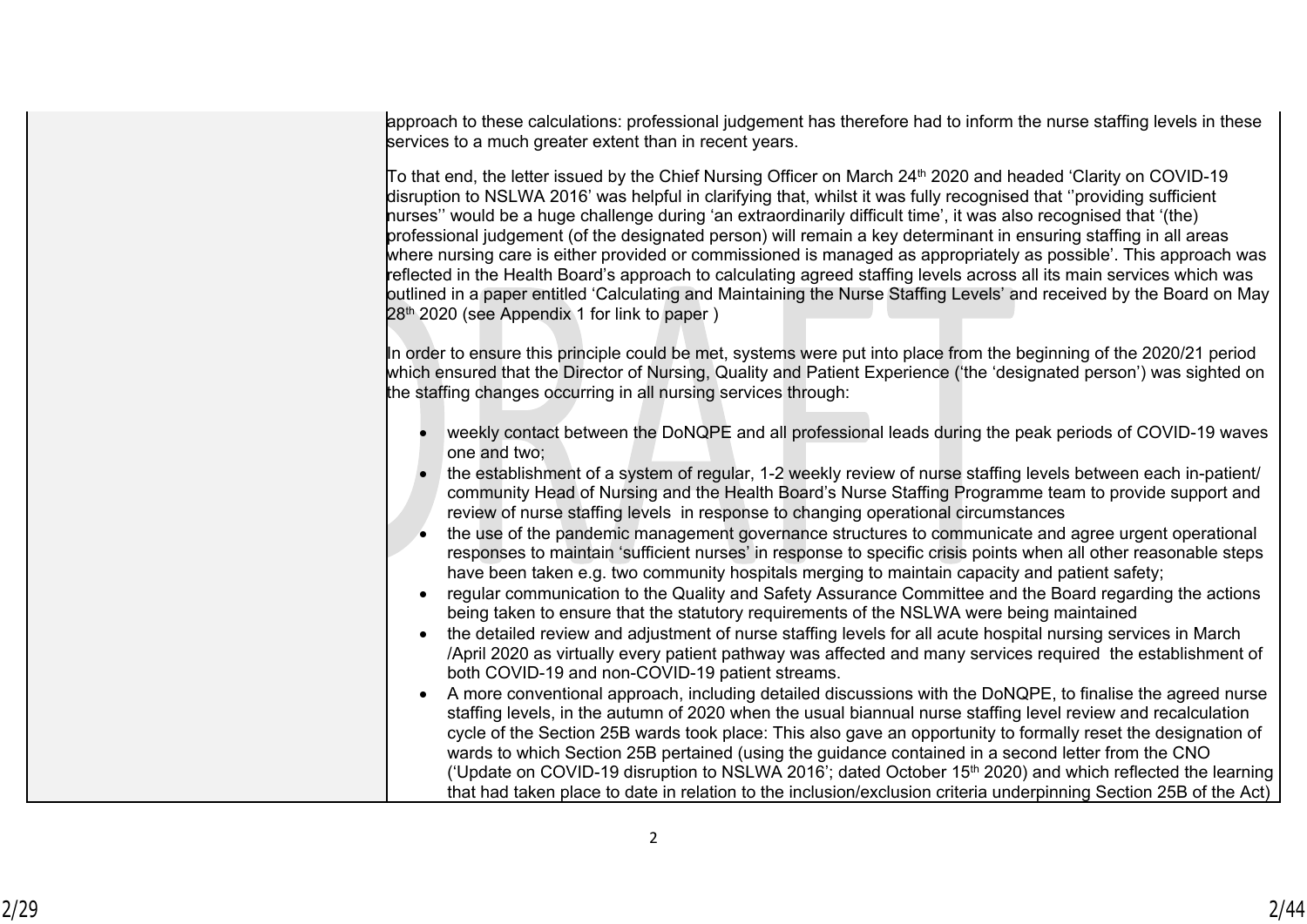| the development of a 'nurse staffing level escalation framework' to ensure appropriate risk assessment, clear<br>$\bullet$<br>decision making and appropriate management steps were in place when escalated nurse staffing levels<br>became inevitable                                                                                                                                                                                                                                           |
|--------------------------------------------------------------------------------------------------------------------------------------------------------------------------------------------------------------------------------------------------------------------------------------------------------------------------------------------------------------------------------------------------------------------------------------------------------------------------------------------------|
| In responding to the significant and changing nursing workforce demands during 2020/21, the corporate and<br>pperational nursing teams have worked closely with the workforce and organisational development (WOD) directorate<br>teams to assess requirements and support the recruitment initiatives and campaigns that have been led by the WOD<br>directorate. The steps taken have included:                                                                                                |
| methodical assessment (using triangulated approach wherever possible) of required nurse staffing levels to<br>identify workforce needs;<br>supporting the interviews of hundreds of potential recruits, both registrant and HCSW; contributing to the<br>induction training of new Support Workers;<br>developing new systems for effectively 'placing' new recruits to services in greatest need; and<br>systematically reviewing performance to support contract extensions where appropriate. |
| The teams have worked together to explore opportunities to increase the registered nursing workforce in particular.<br>Some examples of the actions taken include:                                                                                                                                                                                                                                                                                                                               |
| Contacting registrants who returned to the temporary NMC register in Spring 2020 - 18 registrants accepted<br>job offers as a result<br>Individual contact with over 150 'inactive' registered nurses who held nurse bank agreements to encourage<br>them into registrant roles during the COVID-19 period at least;<br>Individual phone calls to recently retired registrants to explore possible return to work opportunities                                                                  |
| Retention of staff has been an equally important strand of seeking to achieve a sufficient nursing workforce during<br>2020/21 and the WOD service has led the development of a comprehensive suite of measures and resources aimed<br>at supporting staff to maintain and restore their mental health and well-being during the exceptional challenges of the<br>pandemic period                                                                                                                |

The measures described above have helped to result in an additional 88 WTE registered nurses in post in January 2021 (compared to January 2020) and an additional 71 registered nurses with nurse bank agreements in place. However, despite these efforts, as the budgeted establishment for registered nurse posts has increased by 65 WTE over this time, the impact on the registered nurse deficit across the Health Board's nursing services has been small (i.e. a reduction in the deficit by 23 WTE), with the Health Board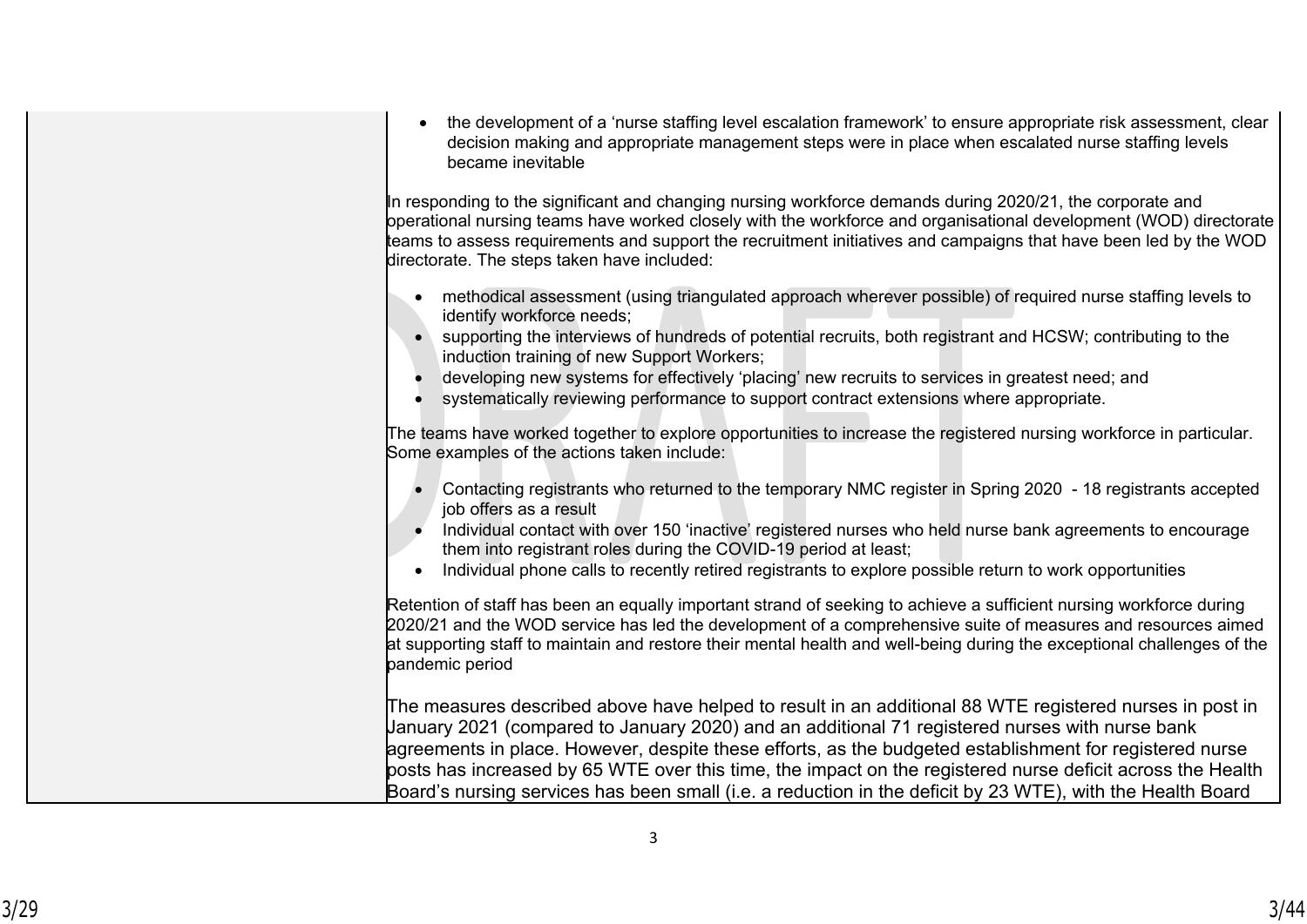currently holding 408 WTE registered nurse post vacancies

The number of registered nurses in post within the Health Board has increased by 88 WTE in the year to January 2021, whilst an additional 344 WTE HCSW have been recruited into the Health Board on Fixed Term Contracts . A number of key services within the Heath Board underwent significant revisions to their nurse staffing levels and the/or the organisation of their services in adapting to delivering a service in the midst of a pandemic. Some (but by no means all) of the main nurse staffing levels issues and challenges experienced within the Health Board's major nursing services during the past year are highlighted below:

## **Emergency Departments**

Emergency departments were required to establish a patient screening area in late March 2020 to ensure that patients were assessed for COVID-19 infection risk and then could be 'filtered' into an appropriate patient 'stream' within the emergency services accordingly. The infection prevention measures required emergency departments to establish and staff a separates screening area and provide for two separated patient streams with the subsequent changes to process impacting on required staffing levels. These were calculated based on professional judgement of the Heads of Nursing initially and then reviewed and agreed with DoNQPE in late Spring 2020 as some experience of the systems in use emerged.

As the likely requirements for the provision of emergency department services begins to become clear, and drawing on the experience of the past twelve months, the nurse staffing levels in each of the Health Board's three Emergency Departments are currently undergoing a systematic review, incorporating professionally recognised national staffing standards and tools to support a triangulated methodology which, inevitably, will still be largely influenced by the professional judgement of those leading and working in the units, each of which has its own unique characteristics and challenges.

## **Scheduled Care services**

Scheduled care services, as a directorate, experienced the most upheaval and change during the initial wave of the pandemic with planned non-urgent surgical, endoscopic and outpatient work being suspended on acute hospital sites; whilst critical care services made preparations to manage an unprecedented level of patient admissions into their units.

These changes meant significant changes for staff and for staffing levels. Staff from across the range of scheduled care services assessed their current skill set, undertook additional training programmes (which were rapidly set up) and prepared themselves to be deployed either into critical care or to support ward services; and nurse staffing levels were reset for providing emergency only services in theatre and endoscopy services.

In critical care services, plans for nurse staffing levels required at various levels of escalated demands on critical care capacity were agreed and issued in a joint statement endorsed across all four UK nations and issued in March 2020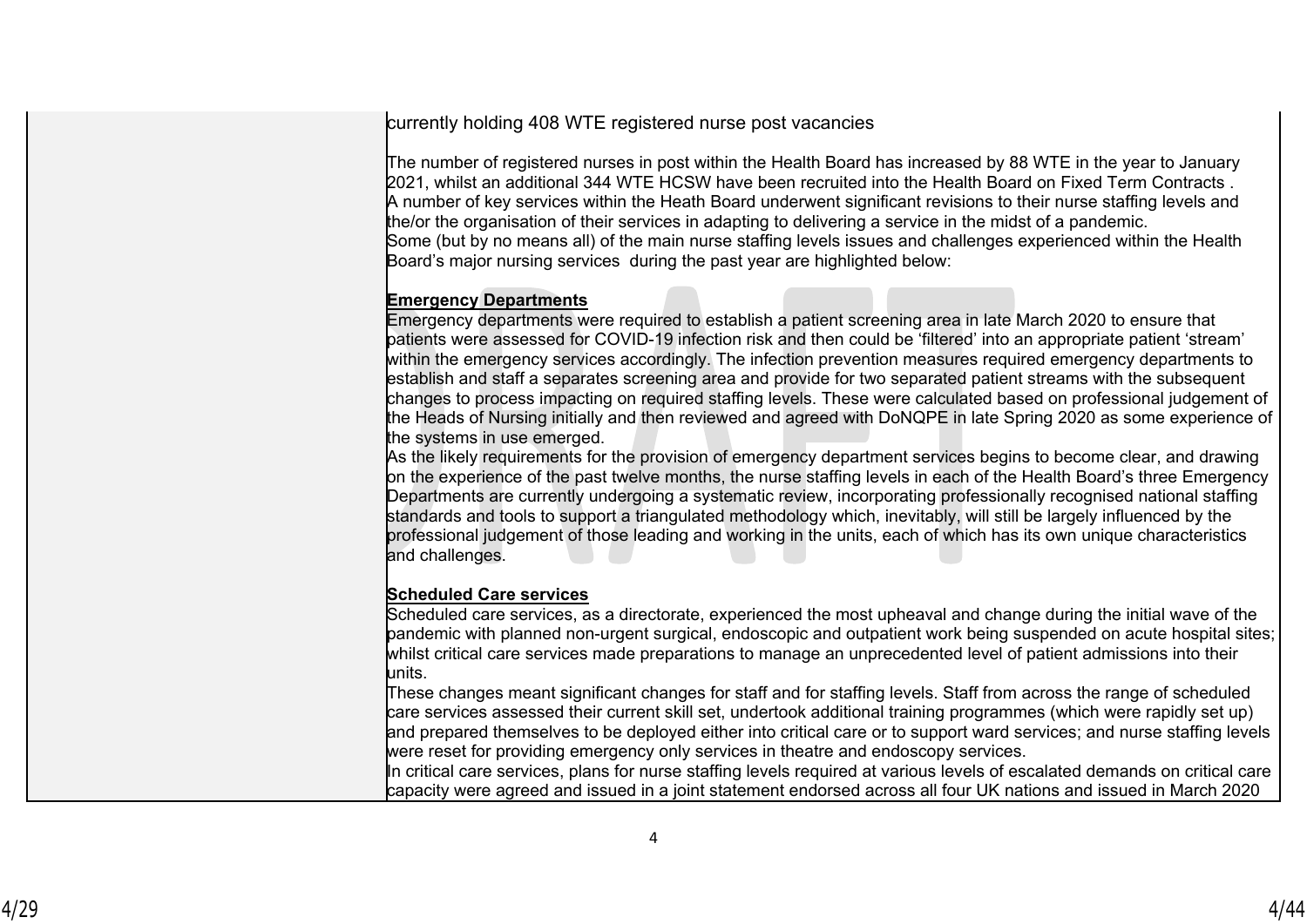| .e. The Joint statement on developing immediate critical care nursing capacity Critical Care Nurse Staffing Ratios').<br>This statement included the potential of experienced critical care nurses being asked to work in a coordinating role,<br>leading a team delivering care to several patients at a time: a model for care delivery not previously tested in this care<br>setting.                                                                                                                                                                                                                                                                                                                                                                                                                                                                                                                                                                                                                                                                                                                                                                                                                                                                                                                                                                                                                                                                      |
|---------------------------------------------------------------------------------------------------------------------------------------------------------------------------------------------------------------------------------------------------------------------------------------------------------------------------------------------------------------------------------------------------------------------------------------------------------------------------------------------------------------------------------------------------------------------------------------------------------------------------------------------------------------------------------------------------------------------------------------------------------------------------------------------------------------------------------------------------------------------------------------------------------------------------------------------------------------------------------------------------------------------------------------------------------------------------------------------------------------------------------------------------------------------------------------------------------------------------------------------------------------------------------------------------------------------------------------------------------------------------------------------------------------------------------------------------------------|
| At the same time, all nursing staff with previous and current skills in intensive or recovery care were required to<br>refresh both their theory and their practical skills in intensive care nursing to be ready to be deployed into critical care<br>as patient numbers increased. Over 150 staff (nurses and physiotherapists) responded and prepared themselves to<br>be deployed in this way.                                                                                                                                                                                                                                                                                                                                                                                                                                                                                                                                                                                                                                                                                                                                                                                                                                                                                                                                                                                                                                                            |
| In the event, during the first wave of the pandemic in HDdUHB, patient levels did not reach the point where the 'team'<br>model of staffing became required and it was possible to maintain staffing levels at standard critical care nurse staffing<br>levels.                                                                                                                                                                                                                                                                                                                                                                                                                                                                                                                                                                                                                                                                                                                                                                                                                                                                                                                                                                                                                                                                                                                                                                                               |
| Even between the first and second wave of COVID-19 infections, the challenge of providing both COVID-19 and non-<br>COVID-19 pathways for critically ill patients, often in newly created, separate environments to maintain infection<br>prevention standards, have required the additional deployed staff to sustain staffing levels at agreed standards<br>During the second wave of the pandemic, the CNO issued a second letter advising on the staffing standards expected<br>for critical care nurse staffing (CNO Letter of November 23 <sup>rd</sup> 2020 'Critical care nurse staffing ratios') and, reflecting<br>lessons learnt during the first wave, the CNO endorsed the staffing levels proposed jointly by Intensive Care Society<br>and the UK Critical Care Nursing Alliance. Within this Health Board, with the exception of a couple of extremely<br>challenging days, the nurse staffing ratios endorsed in the November 2020 CNO letter were adhered to throughout the<br>second wave, although the operational management challenge of achieving this was immense.<br>In relation to the nursing care of patients requiring urgent planned surgery during the pandemic, the Health Board<br>maintained many of these urgent patient pathways, up until October 2020, through commissioning the whole capacity<br>of a private hospital within the Health Board footprint. Outpatient capacity was also commissioned in this venue for |
| specialties.<br>The agreed nurse staffing levels were supported by the private hospital's workforce and supplemented with Health                                                                                                                                                                                                                                                                                                                                                                                                                                                                                                                                                                                                                                                                                                                                                                                                                                                                                                                                                                                                                                                                                                                                                                                                                                                                                                                              |
| Board nurses to provide specialist expertise and guidance.<br>The initial plan had been to step down this work by October 2020 however some urgent planned work continues to                                                                                                                                                                                                                                                                                                                                                                                                                                                                                                                                                                                                                                                                                                                                                                                                                                                                                                                                                                                                                                                                                                                                                                                                                                                                                  |
| date of this report.                                                                                                                                                                                                                                                                                                                                                                                                                                                                                                                                                                                                                                                                                                                                                                                                                                                                                                                                                                                                                                                                                                                                                                                                                                                                                                                                                                                                                                          |
| <b>Mental Health services</b>                                                                                                                                                                                                                                                                                                                                                                                                                                                                                                                                                                                                                                                                                                                                                                                                                                                                                                                                                                                                                                                                                                                                                                                                                                                                                                                                                                                                                                 |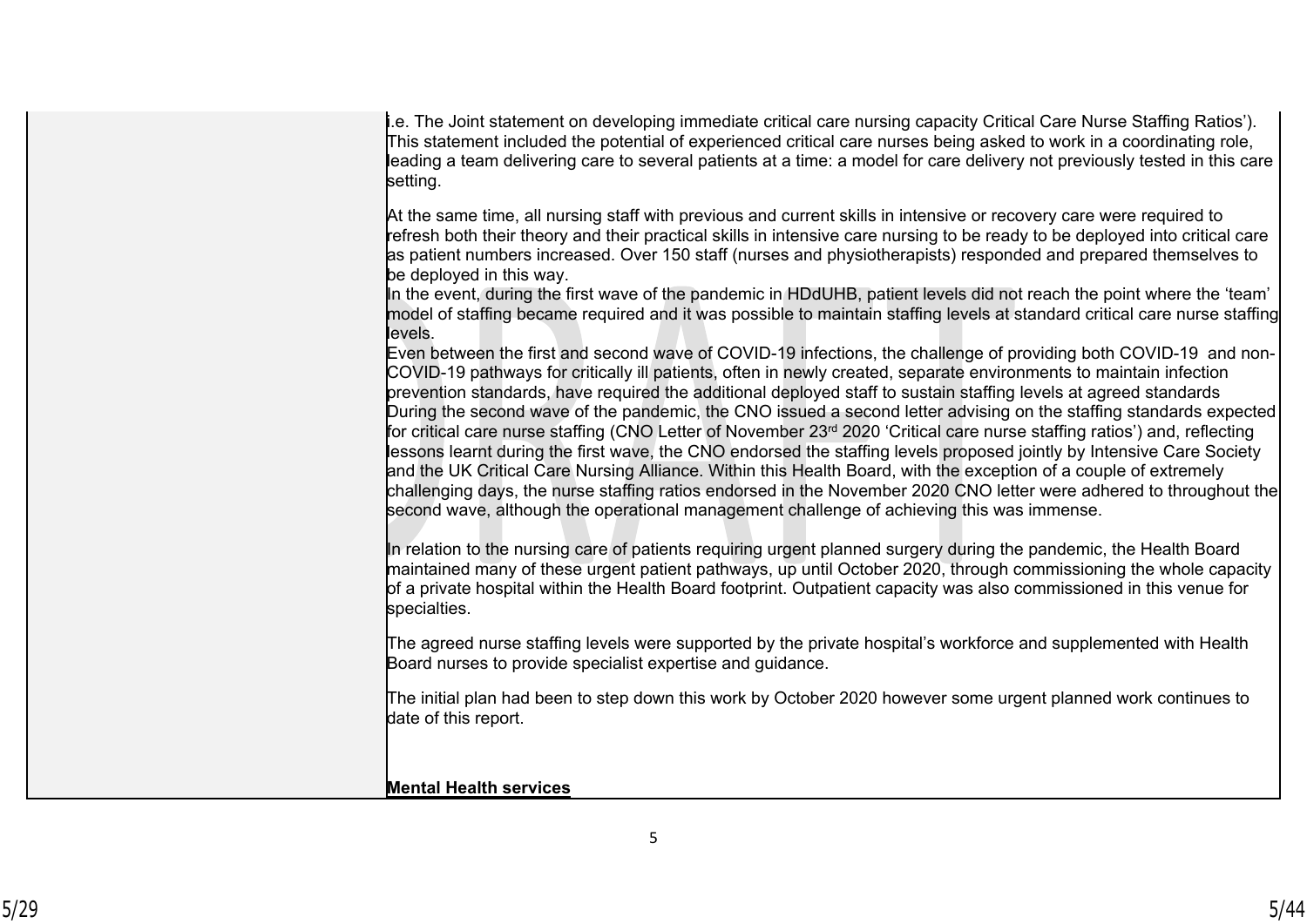A mental health services 'bronze' control group was established at the beginning of the 2020/21 period as part of the Health Board's governance infrastructure through which the impact of the pandemic has been managed. This has enabled the mental health services to plan effectively and respond quickly to situations, including ensuring that the nurse staffing levels within services which, whilst they have been significantly stretched at times during the 2020/21 year, have never become unmanageable. In addition, senior mental health nursing team representation has also been present at both community and acute service 'bronze groups' and in this way, any issues (including staffing related issues) that mental health services could support were also able to be supported at an early stage. Critical 'hotspots' have nevertheless arisen in several services (mainly during the second wave of the pandemic) due to high levels of COVID19-caused staff absentees within individual teams. Despite these challenging circumstances, continuity of services has been achieved through the incredible flexibility and willingness shown by staff across the service; and through the service acting as a single system to be able to know and respond quickly to its overall priorities .

Early on in the pandemic significant numbers of nursing staff undertook refresher training to ensure that the workforce was ready and prepared to be as flexible as possible when the need arose. When COVID-19 infection rates left small teams decimated for several weeks due to staff sickness absence, staff from other services volunteered to be redeployed and thus ensure that patient and client safety and care needs continued to be met despite the unprecedented challenges the service faced.

The 2020/21 position has been achieved despite a particularly challenging vacancy position, especially in older adult mental health services. The service has offset this vacancy position during the year through the employment of additional Support Workers on fixed term contracts. Additionally in a positive move, the service has appointed to its Consultant Nurse post during 2020/21, a post which has a specific remit to develop the nursing workforce plan for the delivery of future - transformed – mental health services.

## **Paediatric services**

Paediatric services consolidated their acute nursing /clinical teams onto two sites instead of three at the beginning of the pandemic to allow for resilience within the system as additional steps to assess COVID-19 status of patients had to be introduced into the pathway of all emergency patients presenting at hospital sites; and separate pathways for COVID-19 and non-COVID-19 patients needed to be established. The initial siting of the paediatric emergency pathway for the south of the HDdUHB footprint in the Emergency Department at Glangwili General Hospital (GGH), together with the two separate pathways within the paediatric ward at GGH, required a nurse staffing level which, through the combining of the resources from both the Glangwili and Withybush paediatric nursing teams, became feasible. There has been further refinement of the emergency 'front door' for paediatric patients during the 2020/21 year but with constant monitoring, review and recalculation of the required staffing levels to manage the changing pathways. With effective management and excellent teamwork amongst the total paediatric nurse staffing resource -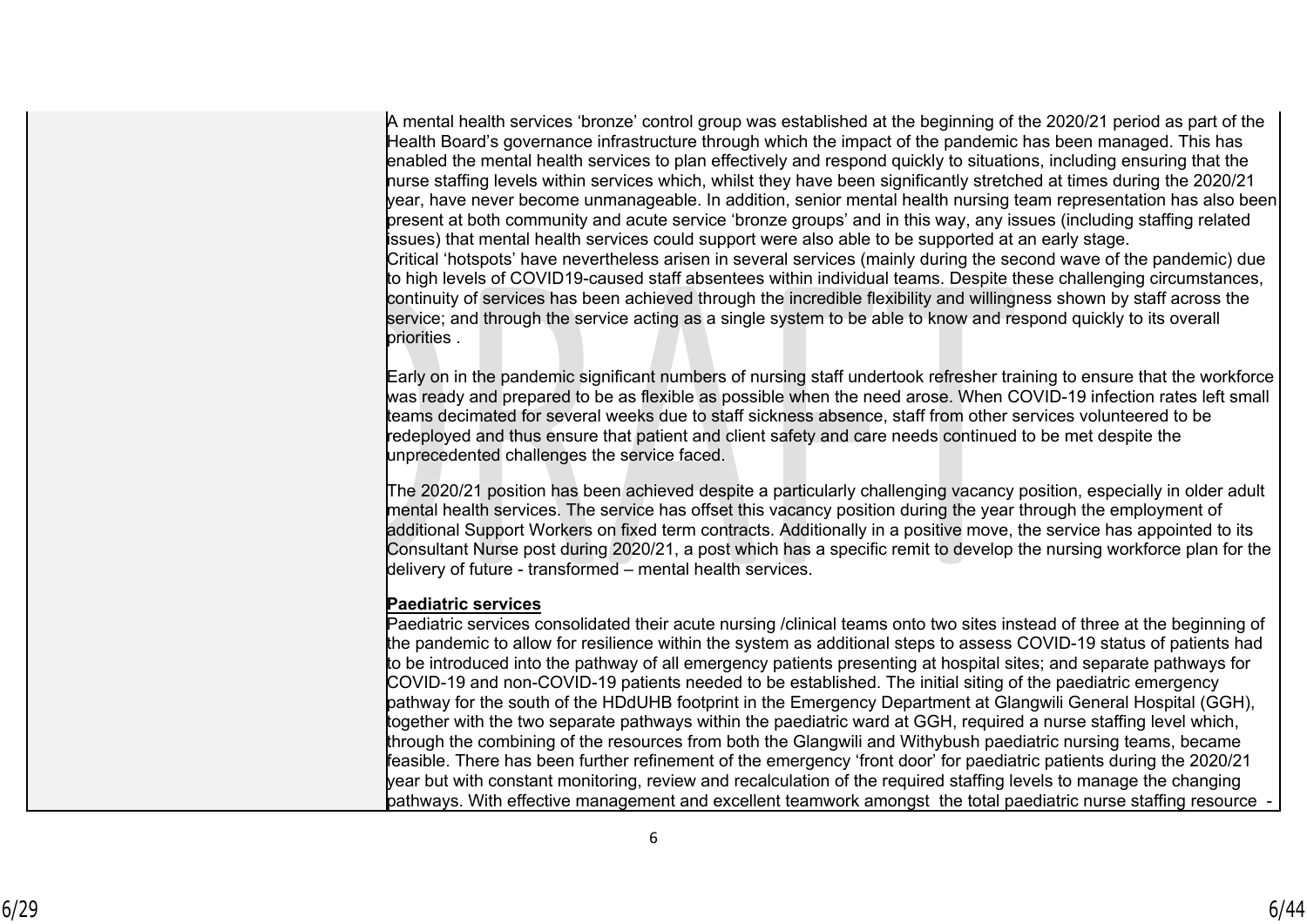including the community paediatric services - it has proved possible to ensure that an appropriate nurse staffing level has been maintained despite the significant changes to the patient pathway that have been required during this year. In addition, it is to the enormous credit of the paediatric nursing team across the Health Board that they have continued to participate significantly in the plans, both locally and nationally, to get ready for the extension to the NSLWA to cover paediatric in-patient wards from October 2021

#### **Health Visiting services**

Health Visiting services were deemed to be an essential service by Welsh Government at the start of the pandemic. As a result of lockdown and to ensure safe practice, new ways of working had to be developed in order to deliver key contacts of the Health Child Wales Programme (HCWP) and to ensure families were supported. Initially all contact was undertaken remotely which presented significant technological challenges - with most work being undertaken via phone calls in the initial lockdown period. As IT resources increased, virtual contacts were offered and staff were trained in 'Attend Anywhere' Due to pressures in primary care Health Visitors in some areas were asked to leave their office bases, this resulted in the formation of hubs in the community with a central telephone lines to be accessible to families. When home visiting restarted, working efficiently whilst maintaining safety through use of social distancing and appropriate PPE proved to be challenging.

As the year has moved on, lessons have been learnt about the more effective use of a 'blended' approach to the delivery of the health visiting service, with criteria for when a Face to Face approach to visiting/delivering interventions should be prioritised, becoming evident.

Due to significant vacancy levels in the service in some geographical locations at the beginning of the year, which have worsened during the 2020/21 period, a nationally recognised 'managing vacant caseload policy' has been applied to mitigate and manage risks within the service as a whole. The focus has been on reducing some of the HCWP contacts, concentrating services on the first year of life and on vulnerable families and those with safeguarding issues in areas where staffing was significantly reduced.

In order to manage the vacancy position (which has worsened during the year with staff leaving the service) a riskassessed 'skill mix' (Including the appointment of Band 4 and Band 5 registrant posts) has been introduced into the nurse staffing models to ensure that an appropriate nurse staffing level can be maintained. This approach aims to both sustain the service through effective delegation in the short term whilst supporting a 'Grow your Own' philosophy to maintaining the workforce longer term in these particularly 'hard to fill' posts also taking into account the

age profiles of some of the staff teams.

In the linked service of school nursing, when schools closed as a result of the pandemic, a skeleton school nursing staffing level remained within the service with the majority of the nurse staffing team were deployed into the COVID-19 Testing Units in the initial pandemic period and, more recently given their significant vaccination skill set, into the Mass Vaccination Centres during the latter part of the year.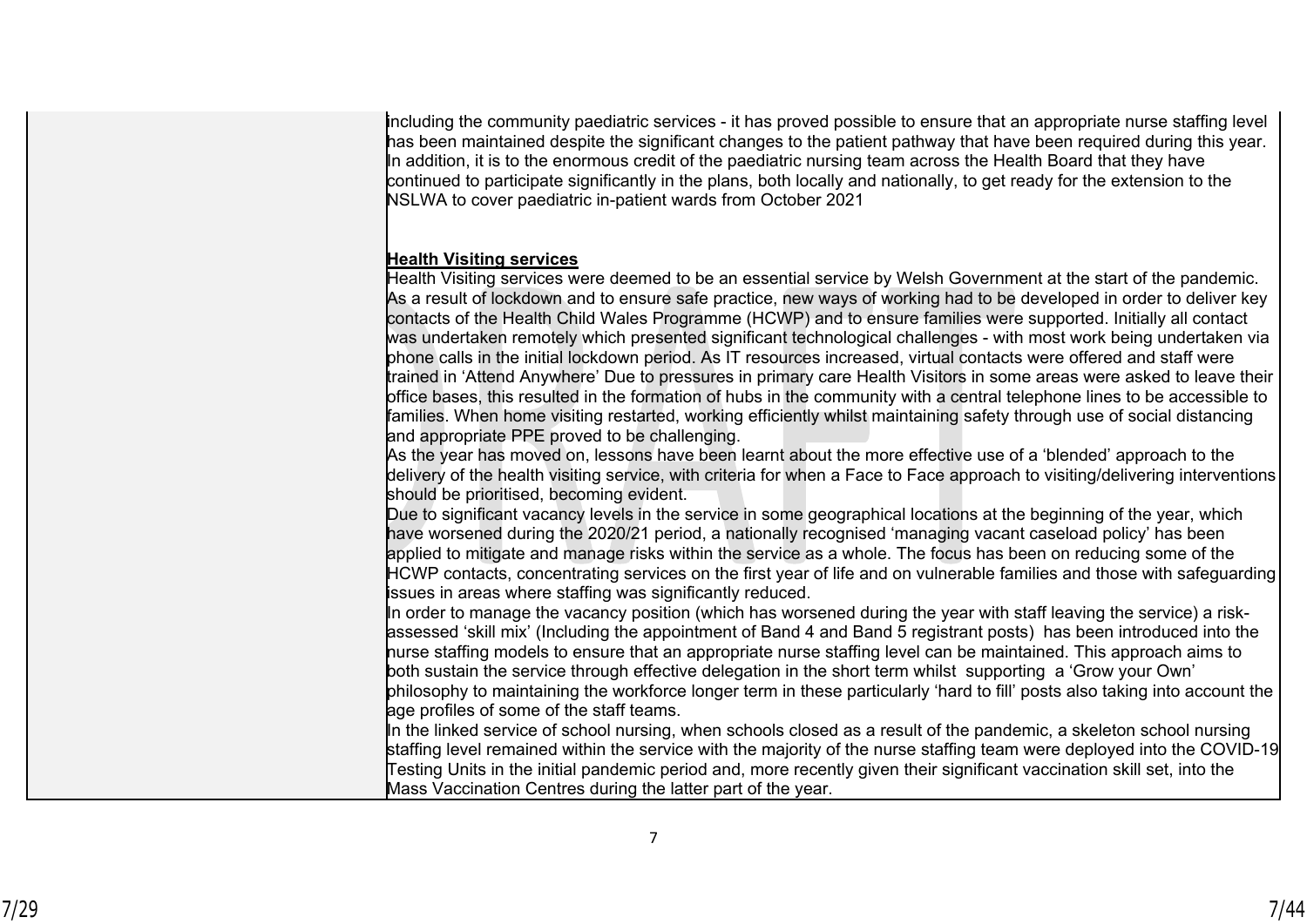In the early part of the 2021/22 period, when schools fully reopen, these staff will return to their service with significant immunisations and screening backlogs to recommence and prioritise. In addition to this it is anticipated that there may be an increase in safe guarding disclosures from school children after long periods of lockdown. Also, emotional wellbeing issues which the Youth Team and School Nursing have been managing through a blended approach, including innovative work such as the pilot of the 'CHAT' Health texting system, is likely to continue. These anticipated additional needs of the 'service users' will inevitably put additional pressures on staff capacity through the COVID-19 recovery period.

### **District nursing / Community nursing services**

District nursing and other community based teams have maintained the delivery of home-based care throughout the pandemic period. As with all other nursing services, community based nursing staff have demonstrated flexibility and a willingness to undertake refresher training and to be deployed to support areas of greatest need during time of colleague sickness absence from work in order to maintain prioritised services, ensure patient safety and deliver the required care to housebound patients.

Despite the challenges, progress has been made during 2020/21 in achieving greater compliance with the NHS Wales interim district nursing staffing principles and, although the March 2021 WG monitoring of the compliance with these principles has been cancelled, there is confidence that the September 2021 review exercise will demonstrate an improved position.

The flexible approach by staff in community services has also been reflected in community hospital settings where each of the Health Board's community hospitals has undergone significant changes, some temporary, some permanent e.g. conversion of a Day Care unit into an additional 25 bedded in-patient ward; the temporary merger of two community hospitals to maintain safe patient care for the patients of both hospitals; radical changes to the care environment to enable additional bed spaces to be created. As these changes have happened in the care environment of our community hospitals, so the nurse staffing levels have been reviewed and reset using the available patient acuity and quality indicator data and using the triangulated approach. It is appropriate to highlight here that where these changes have been required, staff have responded with willingness and energy to achieve these goals.

## **Field Hospital services**

The pandemic saw the development and opening of three Field hospital services as in-patient facilities during 2020/21. The staffing levels for these new services were calculated using the principles of the 'triangulated methodology' and the nurse staffing levels arrived at were agreed by the 'Designated Person' (DoNQPE) before being implemented in practice. The nurse staffing levels for the three Field Hospitals which have become functional during 2020/21 were calculated initially using the triangulated methodology (using 'assumed' patient acuity levels) and benchmarked against the nurse staffing levels of our community hospitals. Registered nursing staff for these new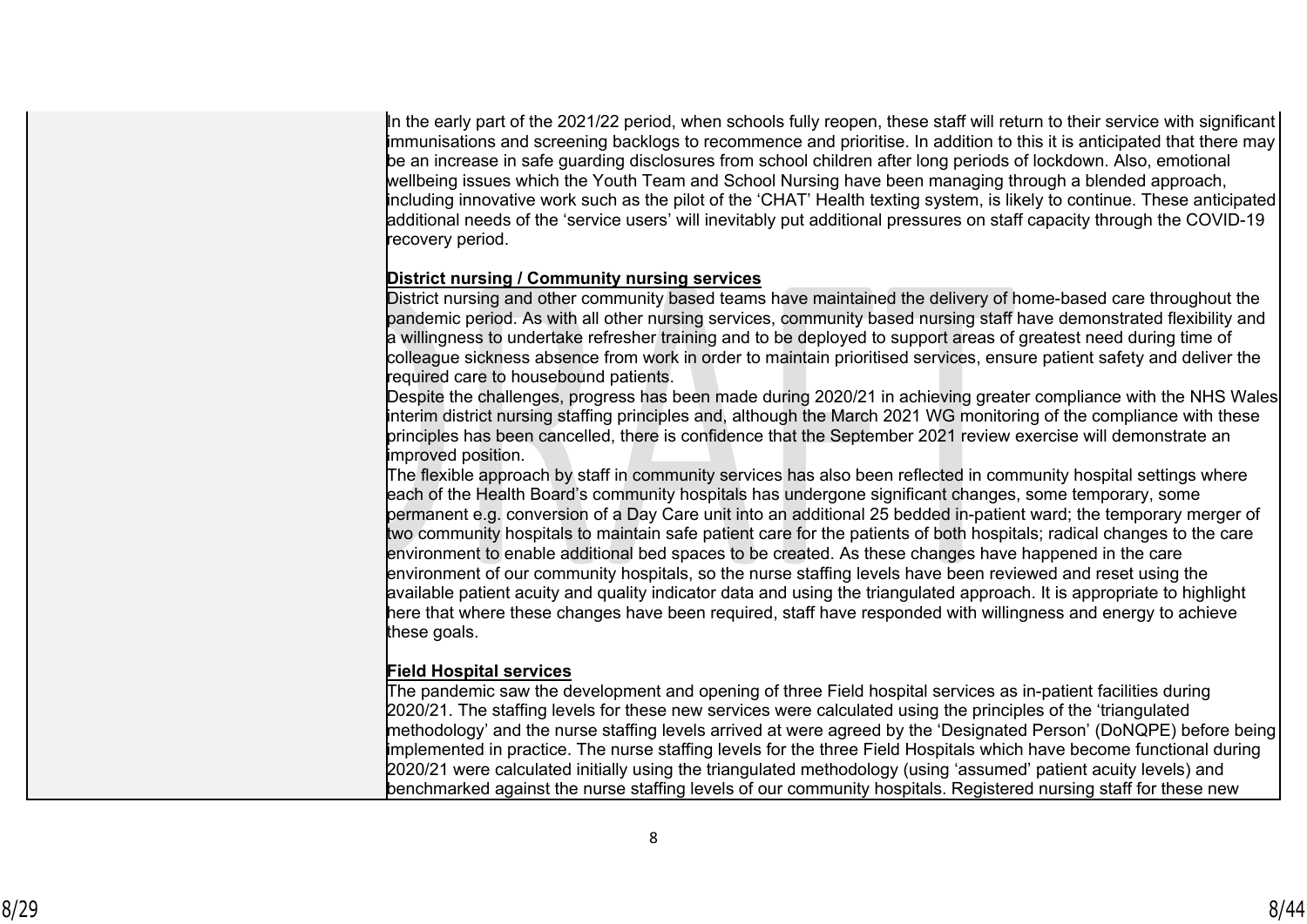facilities were a mix of bank staff and 'volunteers' who expressed a willingness to be deployed. The registrant staff were supported by HCSW, many of whom were new recruits during the COVID-19 period, supplemented by more experienced HCSW 'volunteers' who were deployed from other services. As patients were admitted to the hospitals for care, patient acuity, care quality and professional judgement indicators have been monitored on a 2 weekly basis to ensure that any requirement to revise the agreed levels would be identified at an early stage. In the event, revisions to the agreed levels have not been required, other than on an individual patient risk assessment basis, as occurs in all wards. Furthermore, the patient feedback on their experience of a 'stay' in a Field Hospital' has been wholly positive. Two of the three Field Hospitals are now closed, with one site 'mothballed' and the other decommissioned, whilst the third Field Hospitals will close and be 'hibernated' in mid-April 2021, allowing for the potential of it to be put back into use during any third wave of the pandemic.

## **Test Trace and Protect Team and Mass Vaccination Centres**

The requirement to establish and quickly grow a COVID-19 Testing Service across the Health Board's footprint (5 centres now operating) from early 2020/21 created a demand for, in total, 24 WTE registered nurses/midwives and a further 77 WTE HCSW, with a requirement to continue this service into at least the first half of 2021/22 . Additionally, the establishment of Mass Vaccination Centres (7 in total) from December 2020 has created another significant demand on nursing (and other health care) registrant capacity: The 7 centres require a total of approximately 90 WTE registered health care professionals to work as immunisers to enable them to work at maximum capacity. Although these staff can hold any one of a wide variety of professional registrations, at present the majority of staff (either newly recruited, bank or deployed staff) are from a nursing and midwifery background. Both of these new services, quickly established in response to the urgent demands of the pandemic, have made an invaluable contribution to the Health Board's COVID-19 response; however, they have also both placed further demands on an already stretched registered nursing workforce which will continue to challenge whilst the future requirements for them emerge during 2021/22

## **Care Homes**

Ensuring that the nurse staffing levels to provide sensitive care for care **commissioned** by the Health Board has been a particular issue during the pandemic as care homes (nursing and residential) nationally have been amongst the most significantly affected of all health and care services. Both the Health Board's Long Term Care team and the community nursing services have provided significant support and input to care home teams over the past twelve months - both in terms of direct care to patients and clients and to support staff in being able to remain in work. This has included the establishment of a Service Level Agreement template to enable Health Board staff and teams to provide both direct care to patients when needed as well as indirect supervision and support through processes such as District Nurse–led ward rounds and off site, on-call arrangements. This approach enabled care homes to continue to operate during outbreak situations when significant numbers of both patients and staff were affected by COVID-19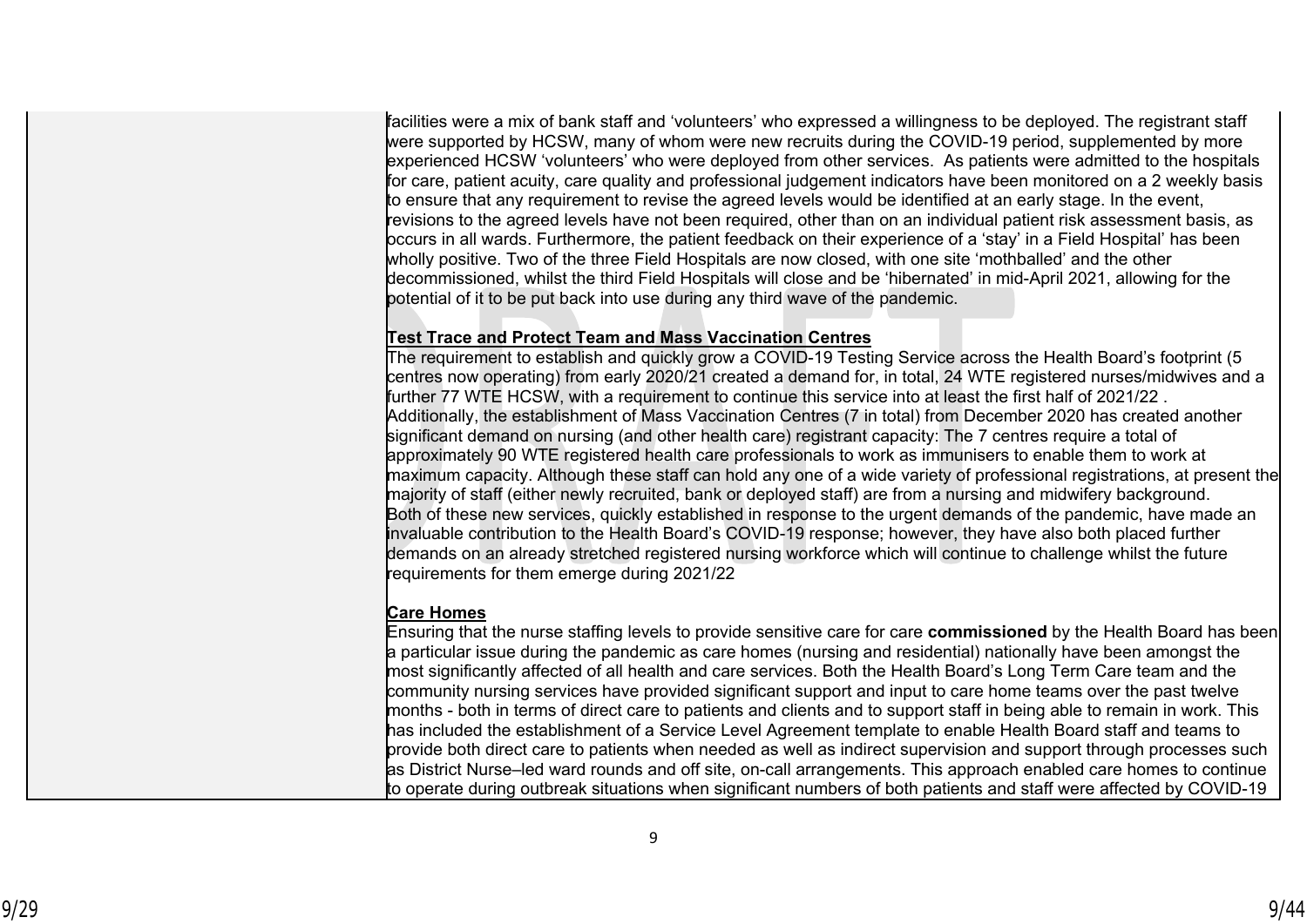|                                                                                                     | infection, both symptomatically and asymptomatically. The establishment of systems to support the testing of care<br>home staff, involving a range of staff from the Health Board (including those who normally work in roles providing<br>indirect support and advice to care home teams e.g. staff from the Deprivation of Liberty Safeguards and Mental<br>Capacity Act teams has enabled stronger collaborations to be developed as a platform for future working together<br>across the sectors.                                                                                                                                                                                                                                                                                                                                                                                                                                                                                                                                                                                                                                                                                                                                                                                                                                                                                                                                                                                                                                                                                                                                                                                                                                                                                                                                                 |
|-----------------------------------------------------------------------------------------------------|-------------------------------------------------------------------------------------------------------------------------------------------------------------------------------------------------------------------------------------------------------------------------------------------------------------------------------------------------------------------------------------------------------------------------------------------------------------------------------------------------------------------------------------------------------------------------------------------------------------------------------------------------------------------------------------------------------------------------------------------------------------------------------------------------------------------------------------------------------------------------------------------------------------------------------------------------------------------------------------------------------------------------------------------------------------------------------------------------------------------------------------------------------------------------------------------------------------------------------------------------------------------------------------------------------------------------------------------------------------------------------------------------------------------------------------------------------------------------------------------------------------------------------------------------------------------------------------------------------------------------------------------------------------------------------------------------------------------------------------------------------------------------------------------------------------------------------------------------------|
| 5. Progress to support the suite of work<br>streams under the All Wales Nurse Staffing<br>Programme | All elements of the national nurse staffing programme have been affected by the operational pressures caused by the<br>pandemic during 2020/21, with slippage seen against the timeframes previously agreed for many key actions. It is<br>anticipated however that, with recent new appointments made to the national nurse staffing programme team creating<br>additional workforce capacity, progress across all work streams can be picked up during the first part of 2021/22.<br>The priorities within the national nurse staffing programme are now on continuing with the IT related developments<br>that have been a focus of the programme during 2020/21, i.e.<br>adapting the nationally procured Allocate and Safe care systems to ensure it is NSLWA --compliant; and<br>embedding the requirements of the NSLWA within the Once for Wales Incident and complains management<br>systems;<br>and meeting the specific IT requirements identified for each work stream, as well as supporting Health Boards in their<br>preparedness for the extension to the NSLWA in October 2021.<br>The national Nurse Staffing Programme is now hosted within Health Education and Improvement Wales (HEIW)<br>which, as a workforce–focussed organisation, creates new opportunities through which to support the NHS in Wales<br>as it continues to contribute to and implement the requirements of the programme.<br>Specific points to note in relation to the HDdUHB engagement with, and contribution to, the national work programme<br>work streams are detailed below:<br><b>Paediatric Work stream</b><br>The March 2020 CNO letter to NHSWales specifically referenced the disruption that the COVID-19 pandemic would<br>cause to the Welsh Government's plan to extend the Act's second duty to paediatric inpatient wards. In February |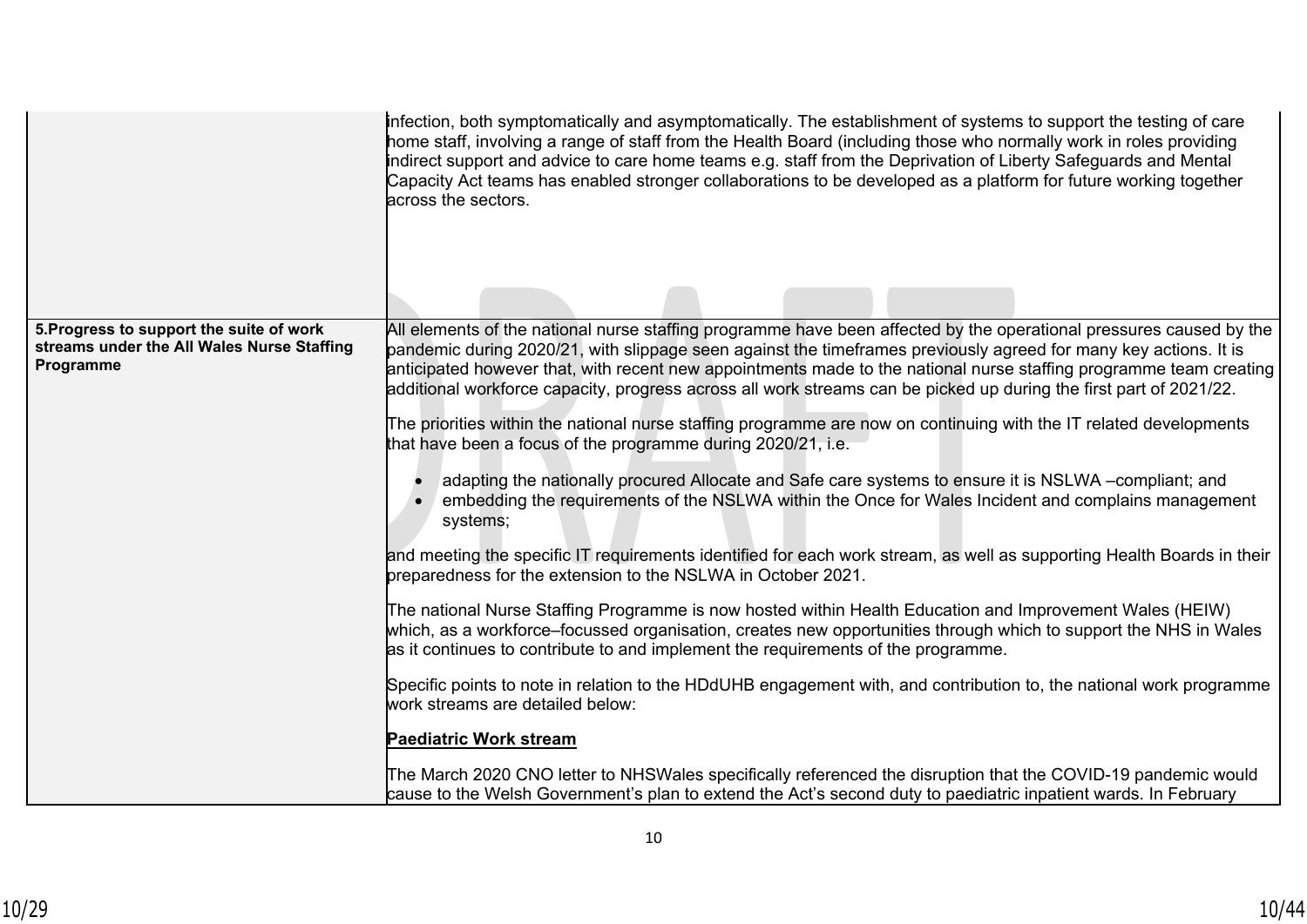| 2021, Senedd Cymru passed the required legislation for the extension of the Act to paediatric in-patient wards to<br>commence in October 2021                                                                                                                                                                                                                                                                                                                                                                                                           |
|---------------------------------------------------------------------------------------------------------------------------------------------------------------------------------------------------------------------------------------------------------------------------------------------------------------------------------------------------------------------------------------------------------------------------------------------------------------------------------------------------------------------------------------------------------|
| Also during the autumn of 2020, the Welsh Government led a national consultation process in relation to the revisions<br>required to the statutory guidance of the NSLWA in order to support its extension to cover paediatric in-patient wards.<br>A detailed submission was made by this Health Board as part of that consultation exercise. The revised NSLWA<br>Statutory Guidance was issued in late February 2021.                                                                                                                                |
| With the October 2021 'extension date' in mind, and despite the constraints caused by the pandemic, the NHS Wales<br>Nurse Staffing Programme Team and its paediatric work stream group (led by an Assistant Director of Nursing from<br>HDdUHB), have continued their work during 2020/21 to devise a suite of supportive mechanisms and tools to help<br>Health Boards to prepare for the extension of the second duty of the NSLWA.                                                                                                                  |
| The work of the national work stream has been reviewed and applied within this Health Board in a structured and<br>systematic manner with the aim of ensuring that all the required systems, processes and staffing resources to achieve<br>compliance with the requirements of the NSLWA are in place by October 2021.                                                                                                                                                                                                                                 |
| This work has been taken forward through a detailed 'NLSWA Paediatric extension implementation plan' which is<br>being managed via a Task Group led by the Lead Nurse for the paediatric services and its progress is being<br>monitored through both the Women's and Children's Directorate Quality and Safety Forum, the Health Board's<br>NSLWA Implementation Group and ultimately the Health Board's QSEAC. The Task Group includes membership from<br>in-patient ward nursing teams across the directorate as well as management team colleagues. |
| <b>Mental Health work stream:</b>                                                                                                                                                                                                                                                                                                                                                                                                                                                                                                                       |
| The Vice chair of this national work stream is the Interim Head of Nursing for Mental Health Services in HDdUHB who<br>also leads the work stream's Task Group who are reviewing the interim nurse staffing principles for mental health in-<br>patient wards. It is anticipated that the interim principles should be available for consultation and impact assessment<br>within NHS Wales during the first half of 2021/22.                                                                                                                           |
| Other key pieces of work being taken forward by this national work stream include the further development of an<br>evidence based patient acuity (Welsh Levels of Care) tool for use in a mental health setting; reviewing and developing<br>detailed criteria to support the application of professional judgement in this care setting; and defining the evidence<br>based, nurse sensitive care quality indicators to be used in the mental health in-patient setting.                                                                               |
| This Health Board has nurse representatives actively engaged with and contributing to each of these pieces of work<br>and, with the appointment of a Mental Health project lead into the national programme workforce during 2020/21,                                                                                                                                                                                                                                                                                                                   |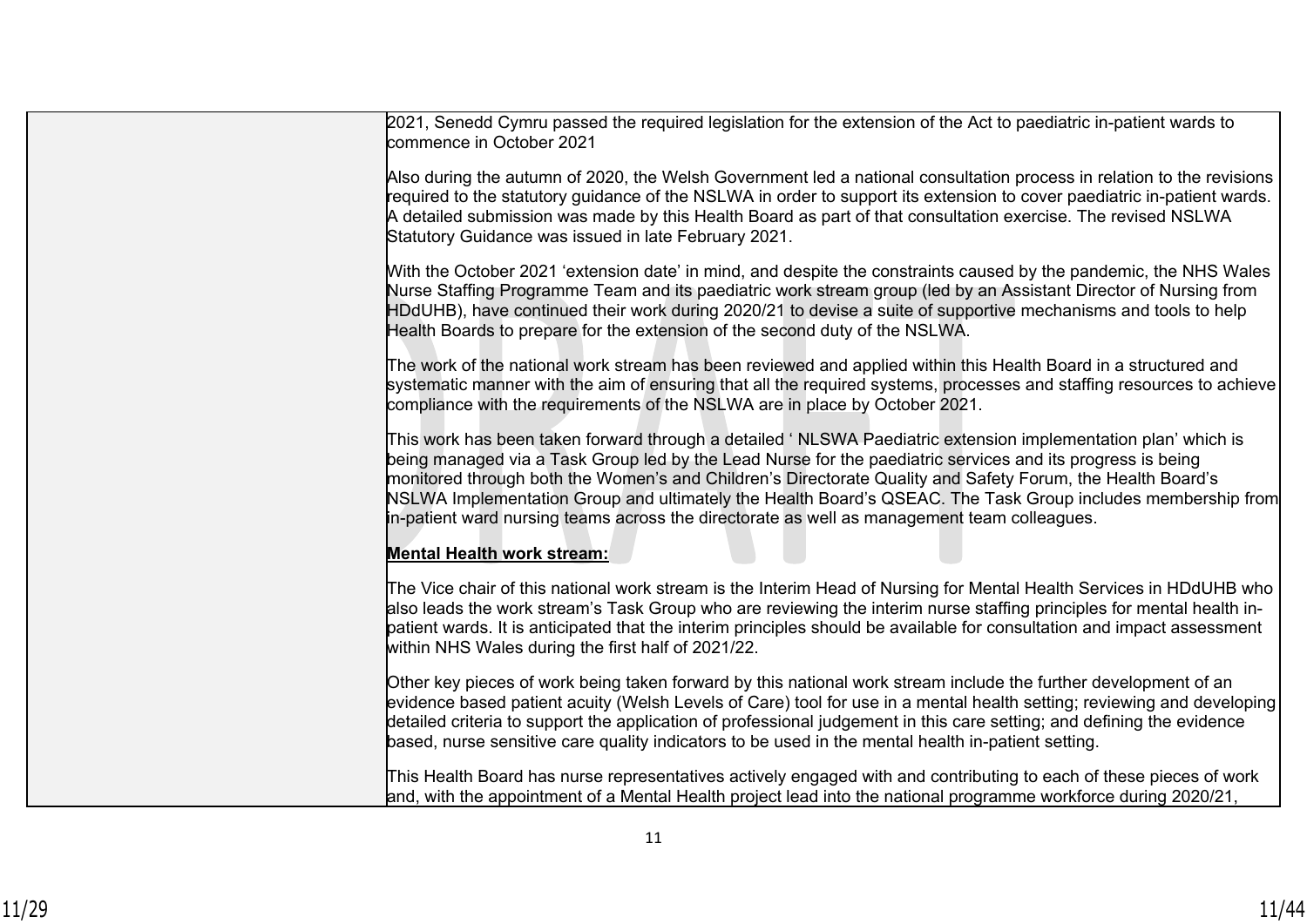| these work streams are now moving forward with increased pace. To ensure the continued strong engagement and<br>proactivity between this Health Board and the national work stream, regular and strong links have already been<br>established between the national project lead and the Health Board's mental health clinical leadership forums.                                                                                                                                                                                                                                                                                                                                              |
|-----------------------------------------------------------------------------------------------------------------------------------------------------------------------------------------------------------------------------------------------------------------------------------------------------------------------------------------------------------------------------------------------------------------------------------------------------------------------------------------------------------------------------------------------------------------------------------------------------------------------------------------------------------------------------------------------|
| <b>District Nursing work stream:</b>                                                                                                                                                                                                                                                                                                                                                                                                                                                                                                                                                                                                                                                          |
| This national work stream is chaired by the Head of Community Nursing (Pembrokeshire) and, as with the Mental<br>Health work stream, the appointment of a national project lead during 2020/21 is anticipated to enable greater<br>momentum with the work programme during 2021/22                                                                                                                                                                                                                                                                                                                                                                                                            |
| The priority for this work stream at present is to implement a planned testing of the revised Welsh Levels of Care<br>patient workload tool across the Health Boards in Wales, including the testing of an IT system/platform through which<br>to capture the data. Whilst this is a not insignificant challenge, the excellent progress made with the rollout of the<br>Malinko' (appointment scheduling) system across HDdUHB in recent months offers a much improved opportunity<br>within this Health Board to participate very actively with any piloting and testing of systems; and to be at the forefront<br>of development opportunities as they emerge during the forthcoming year. |
| In addition there has been continued work undertaken in 2020/21 in relation to a review of the quality indicators<br>appropriate for use within the district nursing services and testing of the outcome of this work is being planned for the<br>first part of 2021/22                                                                                                                                                                                                                                                                                                                                                                                                                       |
| <b>Health Visiting work stream:</b>                                                                                                                                                                                                                                                                                                                                                                                                                                                                                                                                                                                                                                                           |
| This work stream within the national nurse staffing programme has previously been impeded due to not having a<br>national work stream project lead in post: This position changed towards the end of the 2020/21 period and it is<br>anticipated that 2021/22 will see more rapid progress being made with this particular work stream. In particular, there<br>will be a focus on the skill mix opportunities within the service to be reflected within the interim principles for the<br>staffing of health visiting services which it is aimed to prioritise during the upcoming and issue during the first part of<br>2021/22.                                                            |
| Already established within the work programme are four Task Groups – with membership from this Health Board<br>actively contributing to the work of each group - who plan to focus on the following themes during 2021/22:                                                                                                                                                                                                                                                                                                                                                                                                                                                                    |
| • A review of the All Wales interim health visitor staffing principles; developing a Welsh Levels of Care tool as it<br>relates to health visiting practice;                                                                                                                                                                                                                                                                                                                                                                                                                                                                                                                                  |
| Compiling evidence based literature review of the professional judgement criteria/themes pertinent to health<br>visiting practice;                                                                                                                                                                                                                                                                                                                                                                                                                                                                                                                                                            |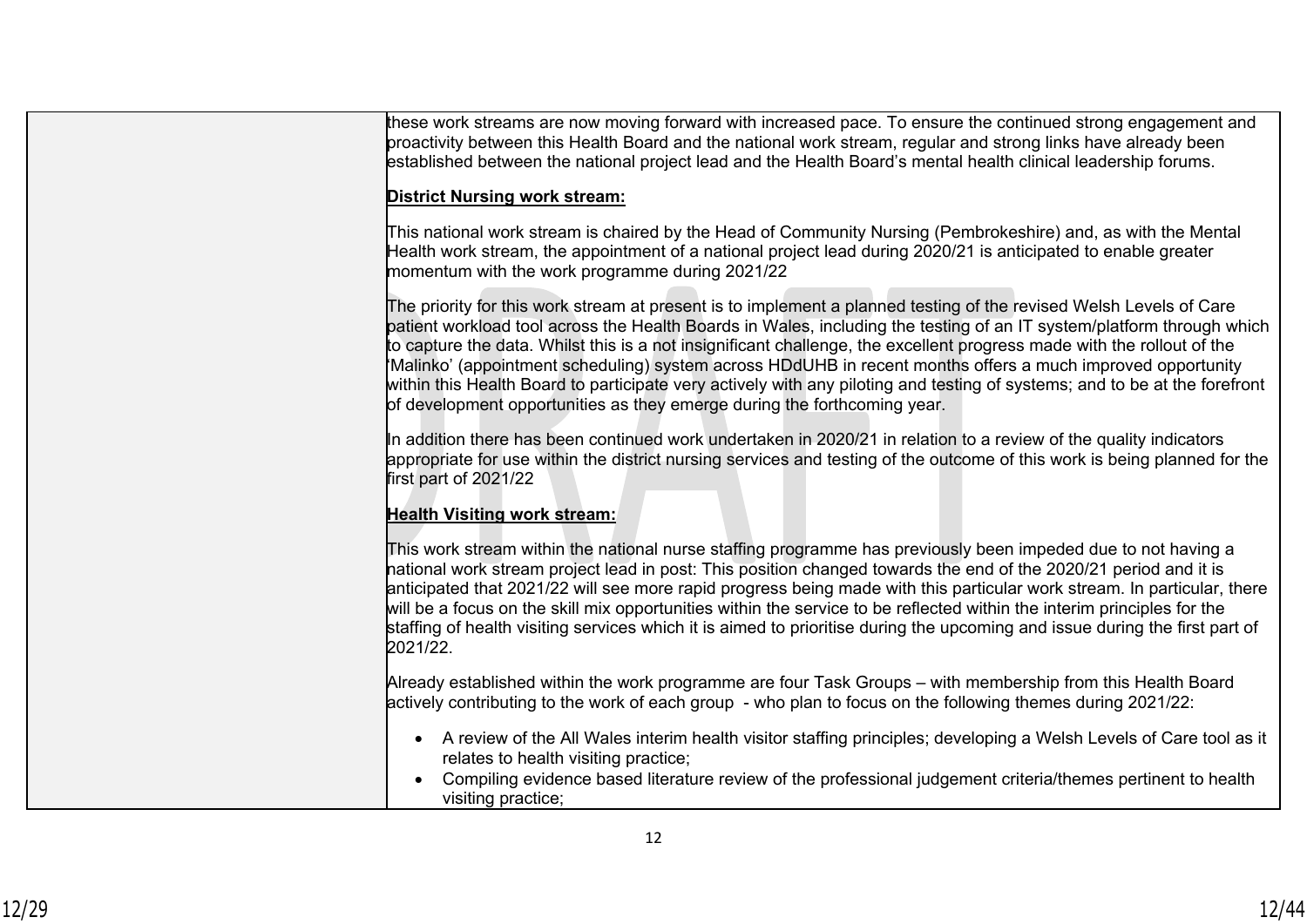|                                                                             | Defining health visiting-sensitive care quality indicators; and<br>$\bullet$                                                                                                                                                                                                                                                                                                                                                                                                                                                                                                                                                                                                               |
|-----------------------------------------------------------------------------|--------------------------------------------------------------------------------------------------------------------------------------------------------------------------------------------------------------------------------------------------------------------------------------------------------------------------------------------------------------------------------------------------------------------------------------------------------------------------------------------------------------------------------------------------------------------------------------------------------------------------------------------------------------------------------------------|
|                                                                             | Developing a strategy for user engagement with the work programme                                                                                                                                                                                                                                                                                                                                                                                                                                                                                                                                                                                                                          |
|                                                                             |                                                                                                                                                                                                                                                                                                                                                                                                                                                                                                                                                                                                                                                                                            |
|                                                                             |                                                                                                                                                                                                                                                                                                                                                                                                                                                                                                                                                                                                                                                                                            |
|                                                                             |                                                                                                                                                                                                                                                                                                                                                                                                                                                                                                                                                                                                                                                                                            |
|                                                                             |                                                                                                                                                                                                                                                                                                                                                                                                                                                                                                                                                                                                                                                                                            |
| 6. Actions taken in relation to calculating the                             | During April and May 2020/21, a total of 12 wards (see Appendix 2 for list) to which Section 25B had pertained                                                                                                                                                                                                                                                                                                                                                                                                                                                                                                                                                                             |
| nurse staffing level on section 25B wards<br>during the reporting period.   | throughout most of 2019/20, were repurposed and re-designated as COVID-19 wards and therefore no longer met the                                                                                                                                                                                                                                                                                                                                                                                                                                                                                                                                                                            |
|                                                                             | Section 25B inclusion criteria, as directed by the NHS Wales CNO in her letter to NHS Wales Executive Nurse<br>Directors, (24th March 2020) i.e. " wards repurposed as novel wards to deal with the COVID-19 pandemic would be                                                                                                                                                                                                                                                                                                                                                                                                                                                             |
| Adult acute medical inpatient wards<br>Adult acute surgical inpatient wards | considered an exception under the definition of an adult medical ward and therefore would not be subject to the                                                                                                                                                                                                                                                                                                                                                                                                                                                                                                                                                                            |
|                                                                             | prescribed triangulated calculation methodology".                                                                                                                                                                                                                                                                                                                                                                                                                                                                                                                                                                                                                                          |
|                                                                             | Thus, at the start of the 2020/21 reporting period, there were 19 wards (see Appendix 2 for list) within this Health<br>Board to which the requirements of Section 25B pertained. With the exception of one ward (i.e. Dewi Ward, Glangwili<br>General Hospital, formerly a rehabilitation-focussed ward and re-designated as an acute adult medical ward in April<br>2020), each of these wards commenced the 2020/21 period with a nurse staffing level which had been calculated (in<br>Autumn 2019) using the prescribed triangulated approach and a nursing establishment funded to provide for a Whole<br>Time Equivalent nursing workforce to be able to deliver the agreed roster. |
|                                                                             | In the Spring of 2020, these 19 wards would normally have been due to undergo one of their twice-yearly formal                                                                                                                                                                                                                                                                                                                                                                                                                                                                                                                                                                             |
|                                                                             | reviews of their nurse staffing levels, in line with the requirements of the NSLWA. However, in her letter (described                                                                                                                                                                                                                                                                                                                                                                                                                                                                                                                                                                      |
|                                                                             | above) the CNO reminded Health Boards that it was 'within (their) respective discretion to proceed with or cease work                                                                                                                                                                                                                                                                                                                                                                                                                                                                                                                                                                      |
|                                                                             | on the (then) imminently scheduled biannual re-calculation of adult medical and surgical wards'. To that end – and in                                                                                                                                                                                                                                                                                                                                                                                                                                                                                                                                                                      |
|                                                                             | line with the decision taken by Executive Nurse Directors across NHS Wales - this Health Board suspended its Spring                                                                                                                                                                                                                                                                                                                                                                                                                                                                                                                                                                        |
|                                                                             | 2020 nurse staffing level review/recalculation cycle and instead undertook a 'table-top' review of the quality indicator<br>and patient acuity data for the past 6 months for the 19 wards where Section 25B of the Act was judged to now apply.                                                                                                                                                                                                                                                                                                                                                                                                                                           |
|                                                                             | As a result of this exercise, the nurse staffing levels were revised for a small number of wards where pandemic-driven $ $                                                                                                                                                                                                                                                                                                                                                                                                                                                                                                                                                                 |
|                                                                             | changes were judged to have impacted on the required nurse staffing level. The Health Board were advised of this                                                                                                                                                                                                                                                                                                                                                                                                                                                                                                                                                                           |
|                                                                             |                                                                                                                                                                                                                                                                                                                                                                                                                                                                                                                                                                                                                                                                                            |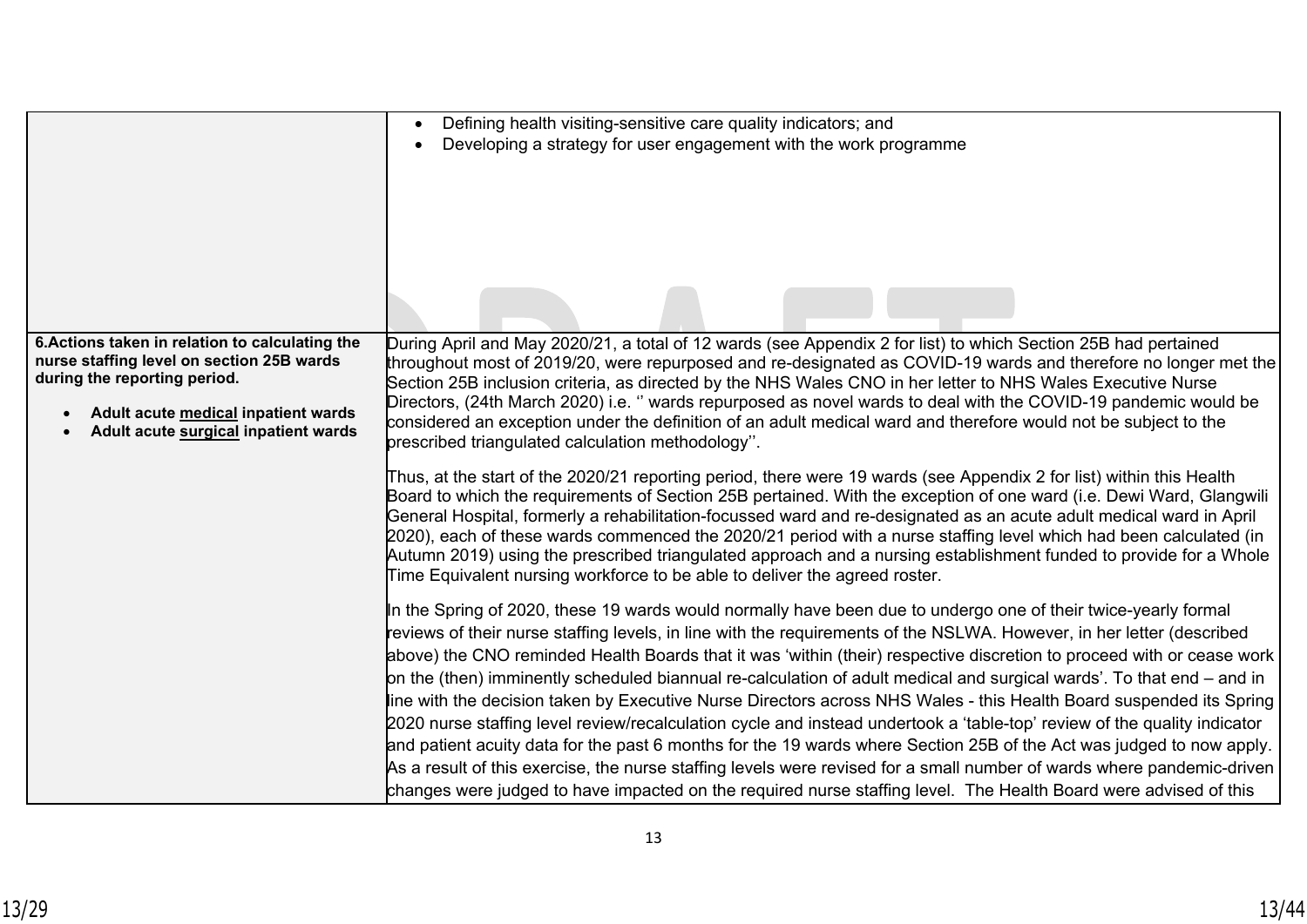adapted approach to the 'Spring 2020' nurse staffing level review and recalculation process in a SBAR that was presented to Board in May 2020.

It should be noted that both at this time and indeed for much of the 2020/21 year, the professional judgement of nursing leaders across the HDdUHB, has been relied on significantly in the constantly evolving clinical situations that have been encountered. This situation was exactly as anticipated by the CNO in her March letter to Executive Nurse Directors where she stated that ' your professional judgement (as designated persons) will remain a key determinant in ensuring staffing is managed as appropriately as possible during an extraordinarily difficult time'

In order to effectively delegate this function to professional leaders across the organisation, a system of regular (1-2 weekly) review of nurse staffing levels was initiated and supported by the DoNQPE and led by members of the corporate nursing team with the aim of providing regular ongoing support to all operational Heads of Nursing. These regular review meetings have been maintained throughout the 2020/21 year. This system has enabled early recognition of, and response to, the need for variations in the planned nurse staffing levels for Section 25B (and indeed, all other) wards and services throughout 2020/21.

That planned rosters may need to be 'appropriately varied' on 'rare occasions' and in light of the complexities of the clinical environments, is recognised within the NSLWA Statutory Guidance (Paragraph 14). It is this principle which has been applied during 2020/21 as the exceptionality of the circumstances presented by the pandemic have unfolded. This has been particularly true when the 'peaks' of the two significant waves of the pandemic impacted the most within this Health Board i.e. March-May 2020 and November 2020-February 2021 when planned nurse staffing levels have had to be adjusted rapidly and frequently in response to COVID-19 outbreaks, staff absences, surge bed requirements, ward mergers etc.

During the period between the two 'waves', there was a period of relative 'normality' within acute adult wards and it was agreed by Executive Nurse Directors that it would be appropriate to go ahead with a national patient acuity data capture exercise for Section 25B wards in July 2020: This data was analysed and shared with the Health Board teams in the usual way by colleagues from the national Nurse Staffing Programme Team

It should be highlighted here that, by the early summer of 2020, it was becoming clear that the guidance on the Section 25B inclusion/exclusion criteria for wards issued by CNO in March 2020 would need to be reviewed in the light of the experiences during the first wave of the pandemic. This revised guidance, issued by CNO in October 2021 and based on learning gained in relation to how patients with COVID-19 were best managed in an acute hospital, meant that Section 25B was now judged to pertain to a much larger cohort of wards than had been the case in April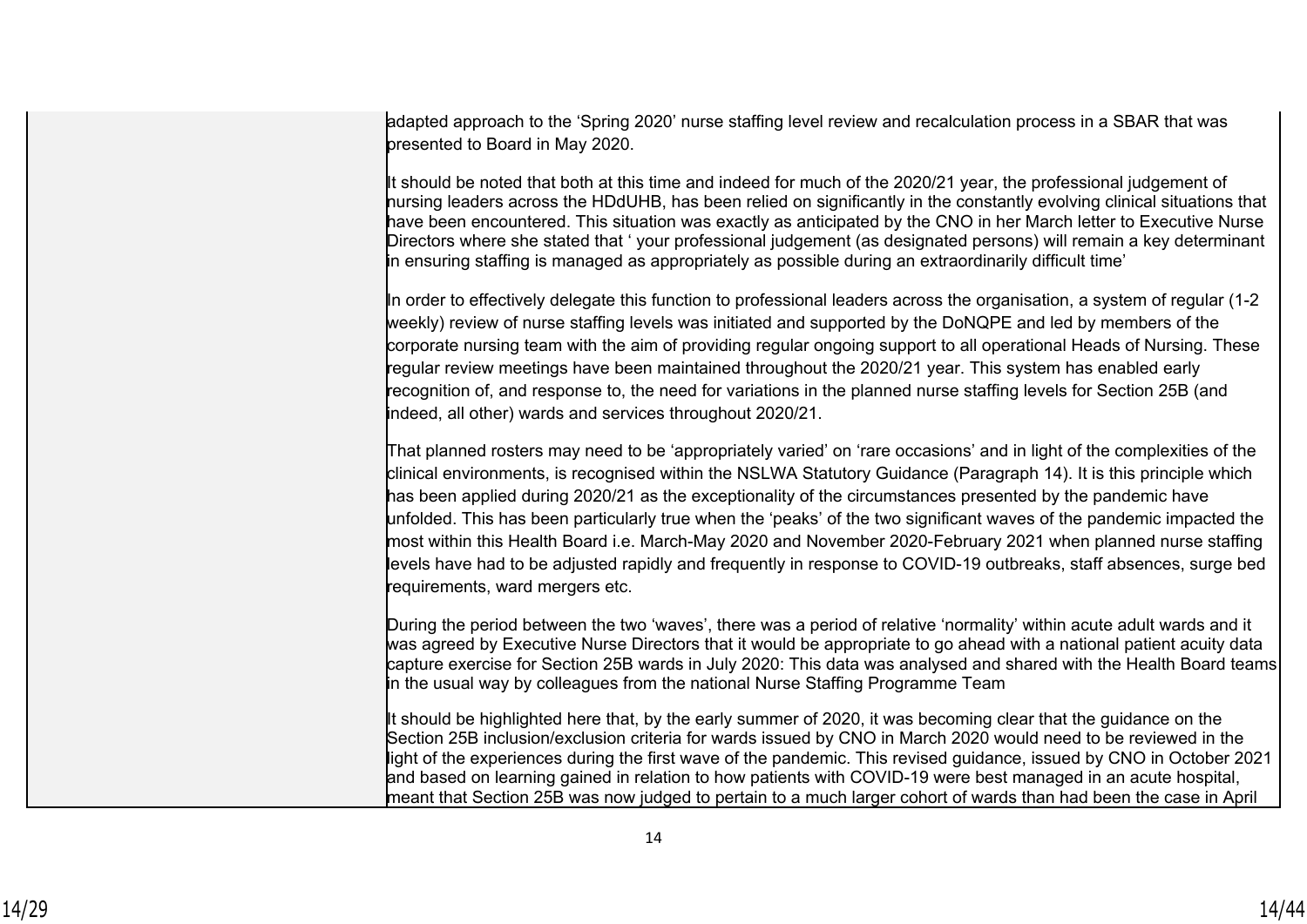2020, even though many of these wards were now caring for at least some patients with, or recovering from, COVID-19 infection.

Utilising the July 2020 patient acuity data, together with the care quality indicator data and other patient and staff related data for each of the Section 25B wards, a relatively 'normal' nurse staffing level review and recalculation cycle took place in early autumn 2020, the outputs of which were reported to the Board in November 2020. By this point in the year, 28 wards were designated as Section 25B wards although many were recognised at this time as having characteristics that were anticipated to be 'temporary' in nature due to the pandemic situation.

The proposed nurse staffing levels for these 28 Section 25B wards was presented to the Health Board meeting as part of a SBAR report on November 26th 2020 (see Appendix 1 for link to the report presented ), having been agreed by the DoNQPE (i.e. the designated person). However, the Board were not advised at that time that there was a requirement for the permanent uplifting and reshaping of budgets and nurse staffing establishments to reflect the nurse staffing level changes advised, given that many of the changes were judged likely to be temporary due to the impact of the pandemic at that time e.g. to the limited planned surgery which was taking place at the time; specialties having temporarily merged into single wards; patient pathways having temporarily changed etc.,.

Instead, whilst the Board were advised that the planned staffing levels calculated at that time were the levels the services were required to seek to maintain, the Board paper clearly demarcated between the changes considered to be of a temporary, as opposed to a permanent, nature. It was recommended at that time therefore that only where changes were judged to be permanent should the nursing establishments and their associated budgets be adjusted permanently, with other adjustments being managed on a temporary basis under the umbrella of a 'COVID-19 driven change'.

Detail of the key changes made to the nurse staffing levels for all wards where Section 25B has pertained at any stage during this reporting period are presented in Appendix 3.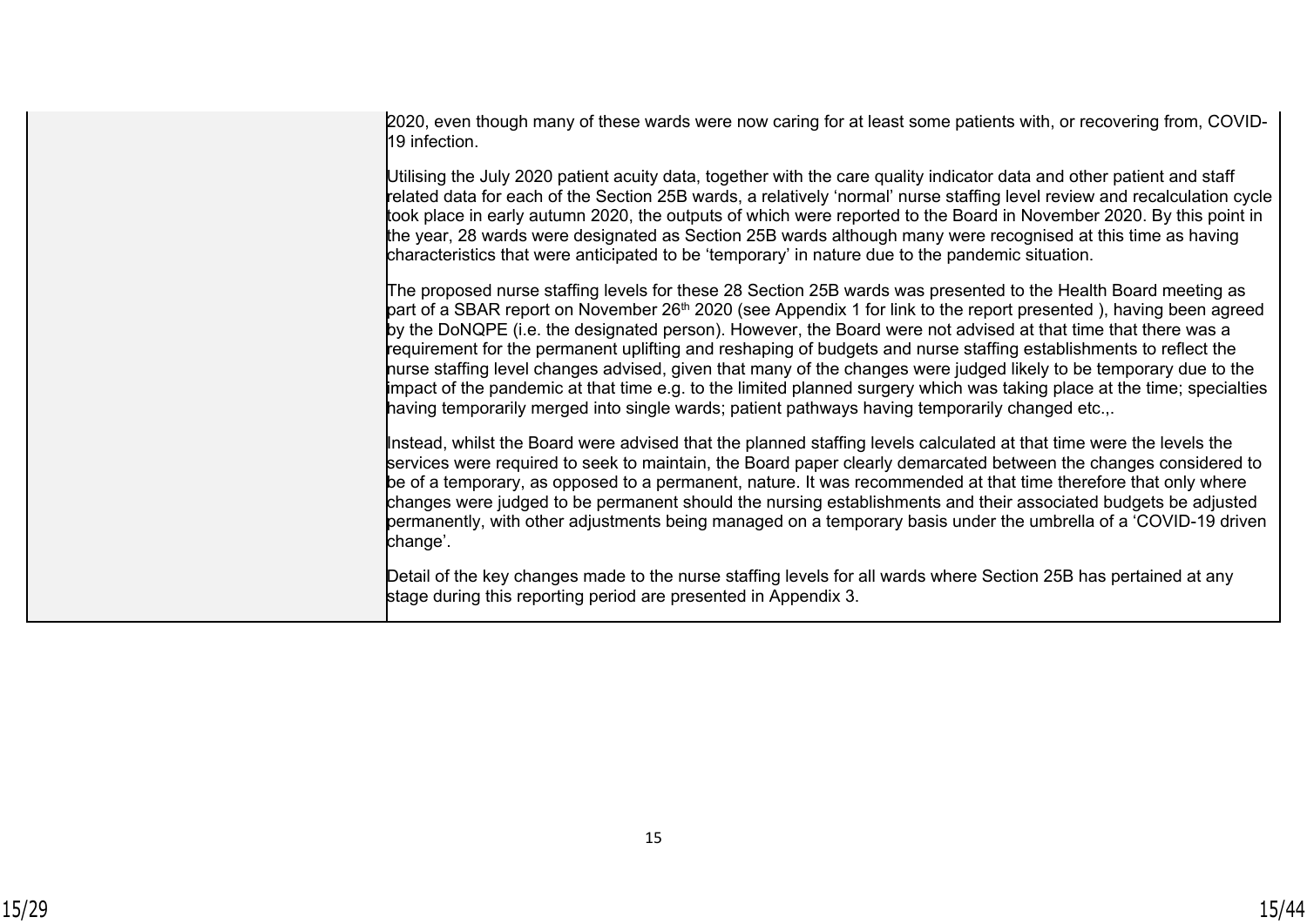| 7. Using the triangulated approach to calculate<br>the nurse staffing level on section 25B wards | The triangulated methodology described in Section 25C of the NSLWA was implemented as prescribed for all Section<br>25B wards for the Autumn 2020 cycle. However, as described above, an adaptation of the triangulated approach was<br>used during the Spring 2020 biannual nurse staffing level review cycle in view of the impact that the pandemic was<br>having on services and the constantly changing ward configuration across the Health Board at that time. In this way,<br>this Health Board aimed to remain consistent with the principles of the NSLWA requirements even if it was impossible<br>to follow every aspect of the prescribed process, as was acknowledged to be the position at that time when the CNO<br>wrote to Executive Nurse Directors in March 2020. |
|--------------------------------------------------------------------------------------------------|---------------------------------------------------------------------------------------------------------------------------------------------------------------------------------------------------------------------------------------------------------------------------------------------------------------------------------------------------------------------------------------------------------------------------------------------------------------------------------------------------------------------------------------------------------------------------------------------------------------------------------------------------------------------------------------------------------------------------------------------------------------------------------------|
|                                                                                                  | During the Autumn 2020 cycle, the benefit of the individual 'ward performance' reports which are provided via the<br>Health Board's IRIS system again proved invaluable in making much of the required patient acuity and quality<br>indicator data available in a single, easily accessible reporting format.                                                                                                                                                                                                                                                                                                                                                                                                                                                                        |
|                                                                                                  | In relation to the information available via the 'ward performance' report, it is to the enormous credit of operational<br>hursing teams that patient acuity data has continued to be collected and inputted on a daily basis on the majority of<br>Section 25B wards through 2020/21. This has meant that, wherever wards have remained relatively stable in terms of<br>their bed numbers and the patient cohorts they care for, reliable patient acuity/nursing workload data has continued to<br>be available for use within the Health Board even when the national data capture, analysis and reporting processes<br>have been cancelled (as they were in January 2021)                                                                                                         |
|                                                                                                  | In addition to continuing to capture the daily patient acuity data, operational teams responded to the request for further<br>hurse staffing-related data to be collected on a daily basis when a revised version of the Health and Care Monitoring<br>System (HCMS) was launched in July 2020. The additional data requested aims to enable Health Boards across NHS<br>Wales to be able to capture and report on the extent to which the agreed nurse staffing levels have been maintained<br>on each ward: The availability of this system to facilitate the capture of this data addressed the outstanding risk that<br>HDdUHB had in being able to achieve full compliance with the NSLWA requirements.                                                                          |
|                                                                                                  | An enhancement to the ward performance report on the IRIS system is currently being finalised with the aim, from<br>April 2021 reporting period, that the Health Board will be able to report against and monitor the extent to which all<br>Section 25B wards are maintaining their staffing levels in line with their planned rosters. This additional data to inform<br>the triangulated approach to nurse staffing level reviews will add significantly to the richness of the information that<br>nurse leaders will have available to them to use in making their judgements about the appropriate nurse staffing levels<br>required for their patients.                                                                                                                        |
|                                                                                                  | During the Autumn 2020 review/recalculation cycle, a specific piece of work was undertaken within the Health Board<br>reviewing the effectiveness of the systems in place to prompt staff to consider the staffing levels as a possible<br>contributory factor when investigating incidents of patient harm or concerns about nursing care. The learning arising                                                                                                                                                                                                                                                                                                                                                                                                                      |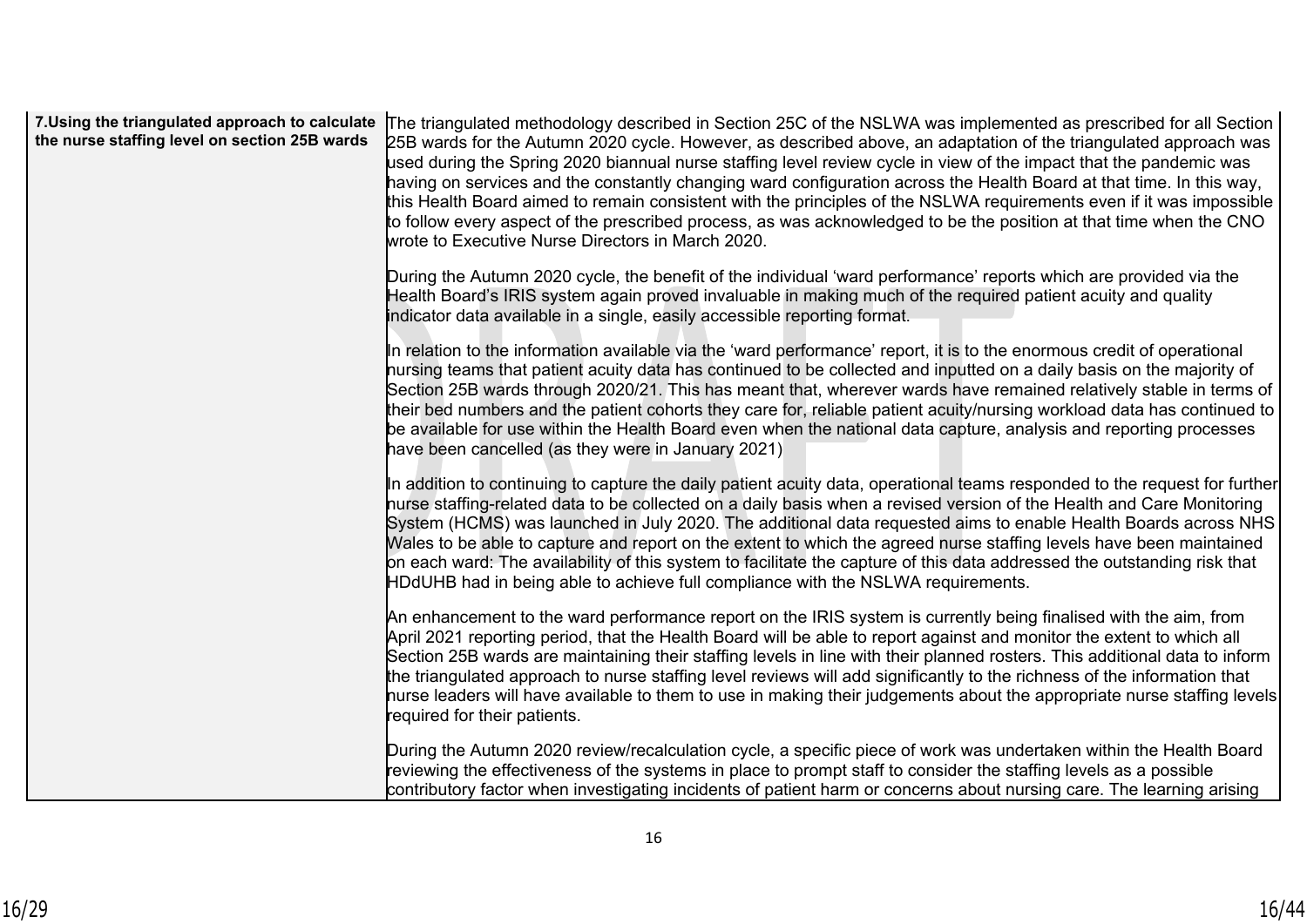|                       | from this review has been fed into the national work programme responsible for developing the new Once for Wales<br>Incident and Complaints management system to be introduced into Health Boards from April 2021. In this way, it is<br>hoped that the new system will enable more accurate judgements to be made in relation to the quality indicators used<br>to assess the impact on patient care of maintaining (or otherwise) nurse staffing levels<br>It should be noted that despite the challenges of the pandemic, the nurse staffing level review and recalculation cycle<br>took place in the autumn of 2020 with the senior nursing leadership teams for every Section 25B ward fully engaged<br>and participating enthusiastically in the processes. As a result of the excellent participation from teams across each of<br>the Health Board's four acute hospital sites, the processes have been further refined and adapted as a result. Lessons<br>learnt during this cycle have resulted in additional, locally developed 'prompts' being added to the nationally agreed<br>Nurse Staffing Level review template used to guide and record the NSL review process; and individual ward as well<br>as whole site action plans have been compiled, to be followed up at the Spring 2021 nurse staffing level<br>review/recalculation cycle.                                                                                                                                                                                                                                                                                                                                                                                                                                                                                                                                                                                        |
|-----------------------|----------------------------------------------------------------------------------------------------------------------------------------------------------------------------------------------------------------------------------------------------------------------------------------------------------------------------------------------------------------------------------------------------------------------------------------------------------------------------------------------------------------------------------------------------------------------------------------------------------------------------------------------------------------------------------------------------------------------------------------------------------------------------------------------------------------------------------------------------------------------------------------------------------------------------------------------------------------------------------------------------------------------------------------------------------------------------------------------------------------------------------------------------------------------------------------------------------------------------------------------------------------------------------------------------------------------------------------------------------------------------------------------------------------------------------------------------------------------------------------------------------------------------------------------------------------------------------------------------------------------------------------------------------------------------------------------------------------------------------------------------------------------------------------------------------------------------------------------------------------------------------------------------------------------------------------------------|
| 8. Informing patients | There is an agreed national system in place in order to meet the statutory requirement to inform patients of the<br>planned nurse staffing levels for all wards where Section 25B pertains: This system involves the display of a bilingual<br>poster outside the ward entrance showing this information, together with a poster explaining the purpose of the Act<br>and a Frequently Asked Questions leaflet (available in standard and easy read versions) to answer any more detailed<br>questions a patient or a visitor may have about the Act,<br>During the additional infection prevention measures that have had to be in place across all NHS Wales services<br>during 2020/21, these Frequently Asked Questions leaflets have had to be removed and, whilst the content of the<br>posters have been maintained up to date to reflect the current planned rosters for all Section 25B wards, the<br>restrictions on visitors onto acute hospital sites has meant that the effectiveness of this system in achieving the 'spirit'<br>of the statutory guidance has been limited.<br>Reflecting on this situation at the end of the 2020/21 year, it has been agreed that the nationally agreed Frequently<br>Asked Questions will also be made available electronically via the Patient Information section of the HDdUHB public<br>website, along with an invitation to anyone who has queries or wishes to discuss the planned nurse staffing levels for<br>any Section 25B ward, to raise this with the Senior Sister or Nurse in Charge of the ward.<br>This approach aims to meet the 'spirit' of this aspect of the statutory requirement and this additional step will be kept<br>under review going into the future although it should be noted that, to date, there have not been any concerns<br>reported by patients or the public regarding how the Health Board is approaching this aspect of its statutory<br>requirements |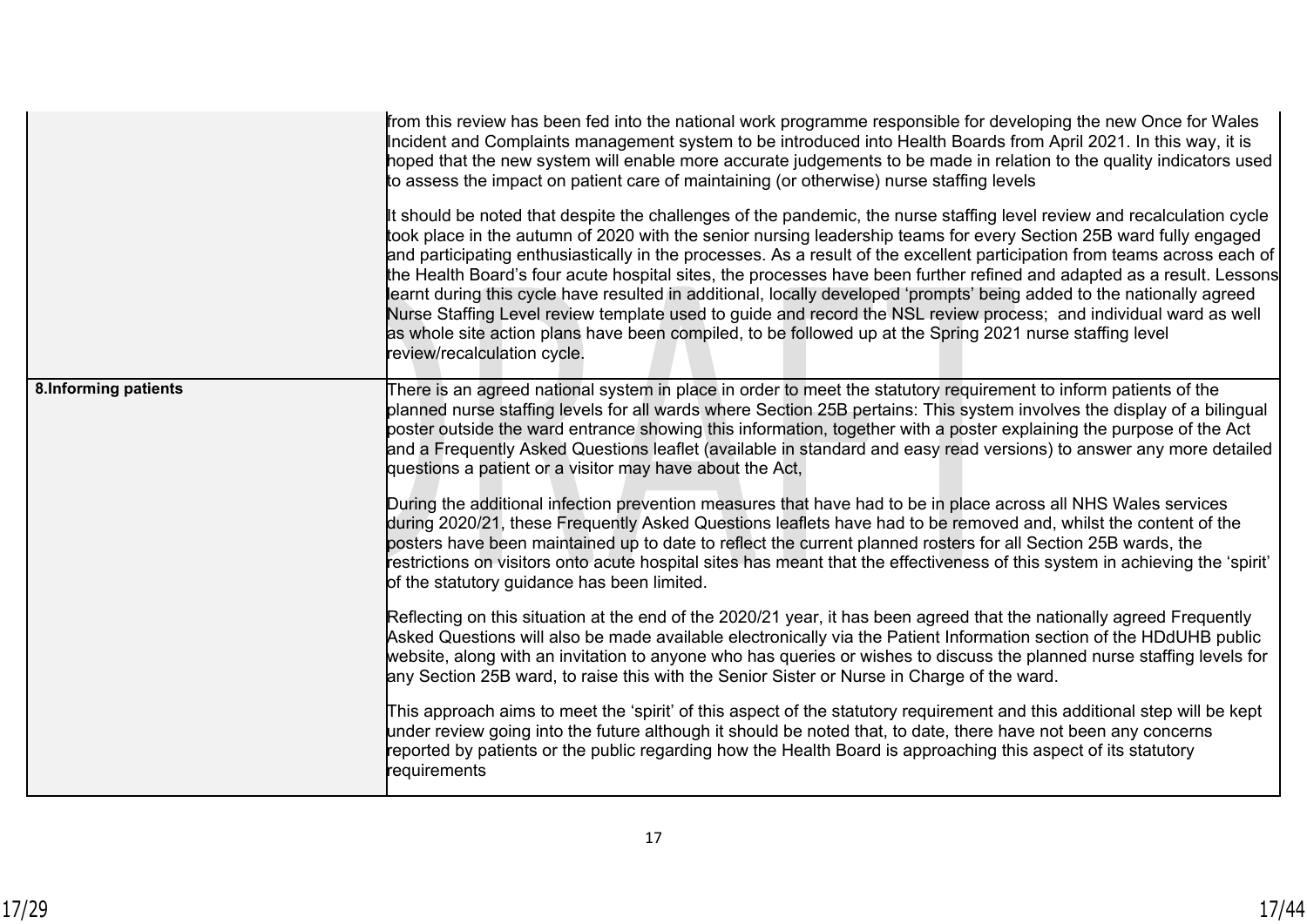| Section 25E (2a) Extent to which the nurse staffing levels are maintained<br>As the nurse staffing level is defined under the NSLWA as comprising both the planned roster and the required Whole Time Establishment (WTE), this section should provide<br>assurance of the extent to which the planned roster has been maintained and how the required establishments for Section 25B wards have been achieved/maintained over the<br>reporting period. |                                                                                                                                                                                                                                                                                                                                                                                                                                                                                                                                                                                                                                                                                                                                                                                                                                                                                                                                                                                                                                                                                                                                                                                                                                                                                                                                                                                                                                                                                                                                                                                                                                                                                                                                                                                                                                                                                                                                                                                               |                                                                                                                                                                                                                         |                 |                                                                                                                                                                                          |                 |                                                                                                                                                                                    |                 |                                                                                                                                                                           |                 |                                                                                                                                                                                            |                 |
|---------------------------------------------------------------------------------------------------------------------------------------------------------------------------------------------------------------------------------------------------------------------------------------------------------------------------------------------------------------------------------------------------------------------------------------------------------|-----------------------------------------------------------------------------------------------------------------------------------------------------------------------------------------------------------------------------------------------------------------------------------------------------------------------------------------------------------------------------------------------------------------------------------------------------------------------------------------------------------------------------------------------------------------------------------------------------------------------------------------------------------------------------------------------------------------------------------------------------------------------------------------------------------------------------------------------------------------------------------------------------------------------------------------------------------------------------------------------------------------------------------------------------------------------------------------------------------------------------------------------------------------------------------------------------------------------------------------------------------------------------------------------------------------------------------------------------------------------------------------------------------------------------------------------------------------------------------------------------------------------------------------------------------------------------------------------------------------------------------------------------------------------------------------------------------------------------------------------------------------------------------------------------------------------------------------------------------------------------------------------------------------------------------------------------------------------------------------------|-------------------------------------------------------------------------------------------------------------------------------------------------------------------------------------------------------------------------|-----------------|------------------------------------------------------------------------------------------------------------------------------------------------------------------------------------------|-----------------|------------------------------------------------------------------------------------------------------------------------------------------------------------------------------------|-----------------|---------------------------------------------------------------------------------------------------------------------------------------------------------------------------|-----------------|--------------------------------------------------------------------------------------------------------------------------------------------------------------------------------------------|-----------------|
|                                                                                                                                                                                                                                                                                                                                                                                                                                                         |                                                                                                                                                                                                                                                                                                                                                                                                                                                                                                                                                                                                                                                                                                                                                                                                                                                                                                                                                                                                                                                                                                                                                                                                                                                                                                                                                                                                                                                                                                                                                                                                                                                                                                                                                                                                                                                                                                                                                                                               |                                                                                                                                                                                                                         |                 |                                                                                                                                                                                          | TABLE 1.        |                                                                                                                                                                                    |                 |                                                                                                                                                                           |                 |                                                                                                                                                                                            |                 |
| 9.The extent to<br>which the nurse<br>staffing level                                                                                                                                                                                                                                                                                                                                                                                                    | <b>Period covered</b>                                                                                                                                                                                                                                                                                                                                                                                                                                                                                                                                                                                                                                                                                                                                                                                                                                                                                                                                                                                                                                                                                                                                                                                                                                                                                                                                                                                                                                                                                                                                                                                                                                                                                                                                                                                                                                                                                                                                                                         | <b>Required (Funded)</b><br>establishment (WTE) of<br>S25B wards at the<br>beginning of the annual<br>reporting period<br>(April)<br><b>NB 19 WARDS</b><br><b>DESIGNATED AS S25B</b><br><b>AT THIS TIME<sup>1</sup></b> |                 | <b>Required</b><br>establishment<br>(WTE) of S25B<br>wards calculated<br>during first cycle<br>(May)<br><b>NB 19 WARDS</b><br><b>DESIGNATED AS</b><br><b>S25B AT THIS</b><br><b>TIME</b> |                 | <b>WTE of required</b><br>establishment of<br>S25B wards funded<br>following first (May)<br>calculation cycle<br><b>NB 19 WARDS</b><br><b>DESIGNATED AS</b><br>S25B AT THIS TIME 2 |                 | <b>Required establishment</b><br>(WTE) of S25B wards<br>calculated during second<br>cycle (Nov)<br><b>NB 28 WARDS</b><br><b>DESIGNATED AS S25B AT</b><br><b>THIS TIME</b> |                 | <b>WTE of required</b><br>establishment of S25B<br>wards funded following<br>second (Nov) calculation<br>cycle<br><b>NB 28 WARDS</b><br><b>DESIGNATED AS S25B</b><br><b>AT THIS TIME 3</b> |                 |
| (WTE<br>establishments)<br>have been<br>maintained                                                                                                                                                                                                                                                                                                                                                                                                      | April 6th 2020-April 5th 2021                                                                                                                                                                                                                                                                                                                                                                                                                                                                                                                                                                                                                                                                                                                                                                                                                                                                                                                                                                                                                                                                                                                                                                                                                                                                                                                                                                                                                                                                                                                                                                                                                                                                                                                                                                                                                                                                                                                                                                 | RN:<br>376.20                                                                                                                                                                                                           | HCSW:<br>313.62 | RN:<br>381.25                                                                                                                                                                            | HCSW:<br>329.35 | RN:<br>376.20                                                                                                                                                                      | HCSW:<br>313.62 | RN:<br>550.67                                                                                                                                                             | HCSW:<br>511.21 | RN:<br>552.02                                                                                                                                                                              | HCSW:<br>482.19 |
|                                                                                                                                                                                                                                                                                                                                                                                                                                                         | Note 1. Variation in the number and identity of the wards to which Section 25B pertains<br>It is important to note that the number of Section 25B wards has fluctuated significantly during the reporting period. For details of which wards have<br>been identified as Section 25B wards; and the agreed nurse staffing level for each of these wards at the times that the NSLWA has pertained, please<br>refer to Appendices 2 and 3 to this report.<br>Note 2.The extent to which the required nursing establishment has been achieved/maintained: Position at May 2020<br>During the first wave of the COVID-19 pandemic in early 2020/21, twelve of the (thirty) wards that had been designated as 'Section 25B wards' during<br>the review reported in Autumn 2019, had been re-designated as novel COVID-19 wards. The CNO letter issued in March 2020 contained the criteria<br>to be used when defining a ward as a novel COVID-19 ward. It also made it clear that it was not anticipated that the Spring 2020 nurse staffing level<br>review and recalculation cycle would go ahead in the usual way. Following receipt of this letter, it was agreed that an adapted process be applied to<br>the Spring 2020 review of nurse staffing levels in the remaining Section 25B wards. It also became clear at that time however that adjustments to<br>ward budgets in line with the frequent changes to ward establishments was not an effective or helpful course of action to take. At this time in the<br>pandemic, the available staff resource was being operationally managed / deployed, on a day by day basis, responding to the situation as it evolved,<br>in order to maintain the agreed staffing levels. To that end, the data for the funded WTE in May 2020 is the same as that in April 2020 for all Section<br>25B wards as no financial adjustments were made at this time but rather, it was recognised that any financial management relating to nurse staffing |                                                                                                                                                                                                                         |                 |                                                                                                                                                                                          |                 |                                                                                                                                                                                    |                 |                                                                                                                                                                           |                 |                                                                                                                                                                                            |                 |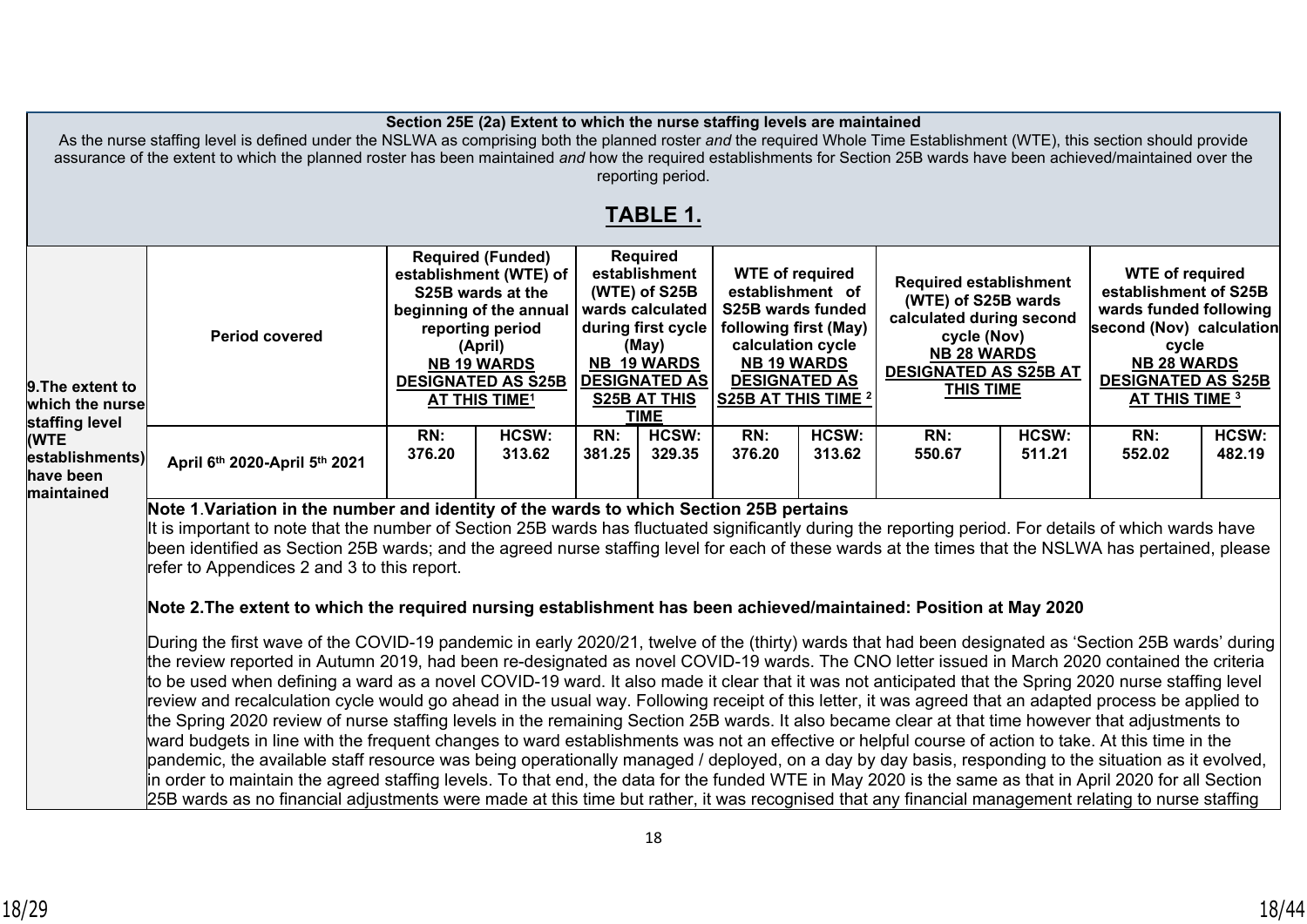had to apply to the bottom line for an acute site rather than to each individual ward.

As can be seen in Table 1 above, there was (theoretically) a slight deficit in 'funded' as opposed to 'required' WTE staffing establishments within Section 25B wards at this time. However, in order to maintain the staffing at the agreed levels, the 'nurse staff resource' available within each of the Health Board's four acute hospital sites was enhanced at this time, both by staff redeployed from services that had been scaled back/stood down and/or the recruitment of staff (including student nurses employed through the COVID-19 emergency arrangements) specifically aimed at supplementing the nursing workforce during the increased demands of the pandemic. This approach served well during the first 6 to 7 months of the pandemic to maintain the nurse staffing levels at (or even, occasionally, above) the planned staffing levels

## **Note 3.The extent to which the required nursing establishment has been achieved/maintained: Position at November 2020**

As described earlier in this report, by the time of the Autumn 2020 NSL review, the Section 25B inclusion/exclusion criteria had been revised and so, applying this revised guidance, most (28) of the Health Board's acute adult medical and surgical wards now again 'met' these revised Section 25B inclusion criteria, albeit with some temporarily changed patient pathways and some bed numbers adjusted to enable social distancing requirements to be met. The nurse staffing levels agreed by the DoNQPE during this review cycle were formally received by the Health Board in November 2020 (see Appendix 1 for link to Board paper).

As many of the operational and clinical changes which were driving the changes in the nurse staffing levels in the autumn of 2020 were of a temporary and still evolving nature, the recommendation made to the Board was that ward budgets/ establishments should only be permanently adjusted when the judgement could be made that the changes were likely to be permanent. The detail showing which wards therefore saw permanent adjustments to their funded establishments at this time are to be found in Appendix 3.

It will be noted that the 'funded' establishments and the 'required establishments' seen in Table 1 are not exactly matched, despite the DoNQPE confirming to the Board that the planned rosters are the professionally required establishments: This is because the funded establishments of Section 25B and non-Section 25B (mainly COVID-19 designated wards) wards were not constantly realigned during 2020/21 as the constant fluctuations in ward establishments took place i.e. although the staff themselves had been redeployed to/temporary staff were allocated to the wards where they were required against the planned rosters, the budgets did not follow them at every change: The Health Board is advised that this is also the approach that other Health Boards across Wales have also taken during 2020/21.

As has been described elsewhere in this report, operational nurse leadership teams have been using their detailed knowledge of their staff and their professional judgement to review planned staffing levels and to assign the nurse staffing resources (both temporary and permanent) available to them in the most appropriate way to ensure patients' needs can be safely met. Wherever possible this has been aimed at maintaining the agreed planned rosters but it has also, inevitably, meant seeking to minimise the risks associated with being unable to maintain the staffing levels at times, despite taking all reasonable steps, irrespective of funded establishments. This approach was found to be essential on occasions during 2020/21 due to the unpredictability of available staff when teams were themselves affected by outbreaks, or by requirements for staff to shield or self-isolate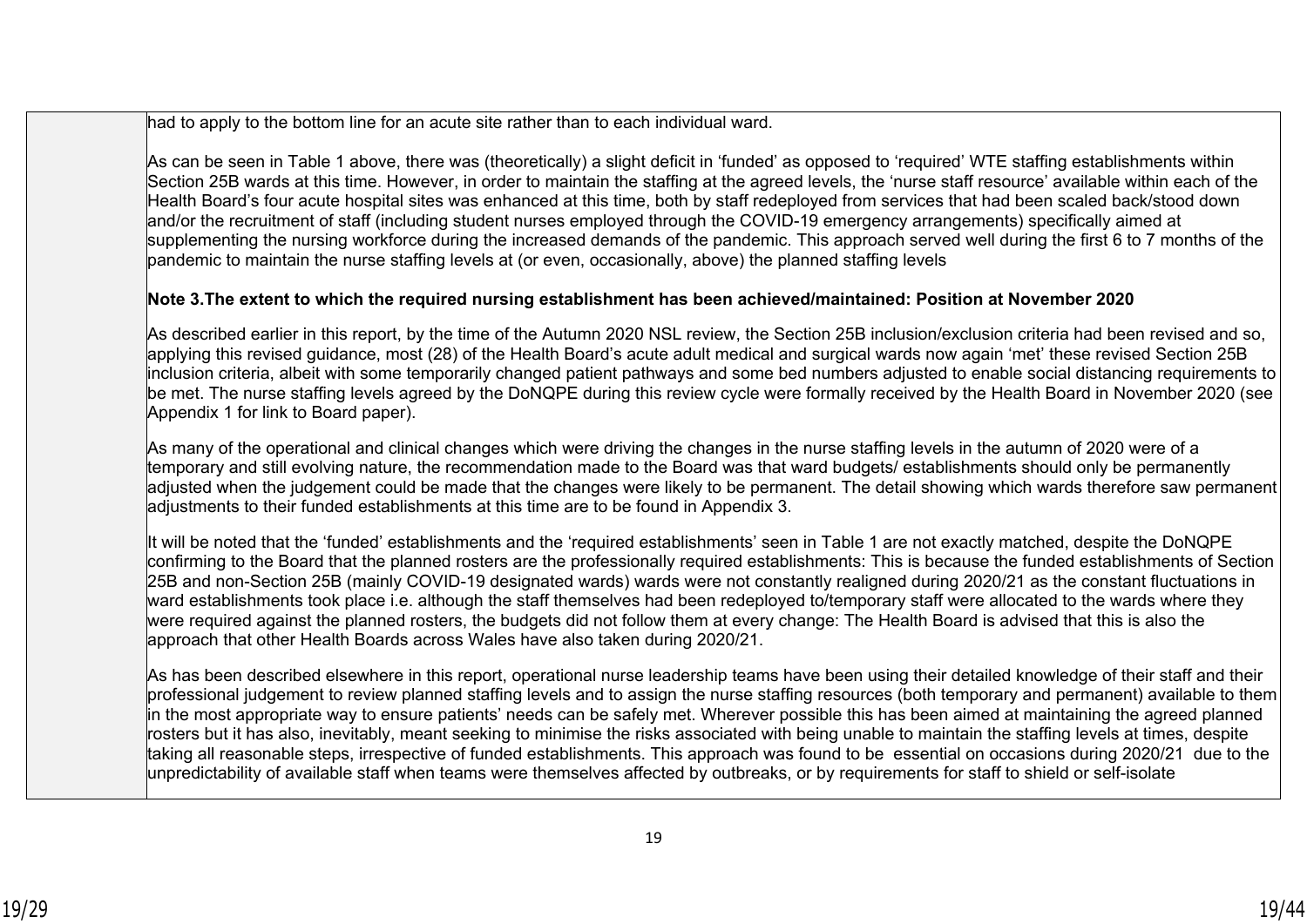|                                                                                                    | It is recognised that a reset of both budgets and whole time equivalent registrant and support worker establishments will be required when a degree of<br>stability returns to the acute site wards during 2021/22. What is also clear is that the impact on staffing level requirements as a result of longer term<br>ward reconfigurations/introduction of altered patient pathways etc. that have been/are being driven at least partly in response to the pandemic, will<br>need to be carefully worked through during the upcoming Spring 2021 nurse staffing level review cycle.                                                                                                                                                                                                                                                                                                                                                                                                                                                                      |
|----------------------------------------------------------------------------------------------------|-------------------------------------------------------------------------------------------------------------------------------------------------------------------------------------------------------------------------------------------------------------------------------------------------------------------------------------------------------------------------------------------------------------------------------------------------------------------------------------------------------------------------------------------------------------------------------------------------------------------------------------------------------------------------------------------------------------------------------------------------------------------------------------------------------------------------------------------------------------------------------------------------------------------------------------------------------------------------------------------------------------------------------------------------------------|
| 10.Extent to<br>which the<br>nurse<br>staffing<br>levels<br>(planned<br>rosters) are<br>maintained | When the second duty of the Nurse Staffing Levels (Wales) Act 2016 (the Act) came into force in April 2018, there was no consistent solution to<br>extracting all of the data explicitly required under section 25E, and health boards were using a variety of E-Rostering and reporting systems. Working<br>with Workforce Information team colleagues, attempts were made within this Health Board during the first half of the reporting period, to develop and<br>utilise a report which aimed to monitor the extent to which nurse staffing levels were maintained and which utilised the data available on this Health<br>Board's current E-Rostering system (Roster Pro). This work proved to be subject to enormous accuracy challenges as well as being very resource<br>intensive and so QSEAC agreed that the Health Board officers working on the report invested their time instead to the All Wales efforts to find both<br>short term and longer term solutions to achieve a consistent approach to the reporting requirements of the NSLWA. |
| within<br><b>Section 25B</b><br>wards                                                              | To that end, during 2019/20, the HDdUHB Nurse Staffing Programme team worked as with the All Wales Nurse Staffing Programme to propose<br>enhancements that could be made to the Health and Care Monitoring System (HCMS) to allow a consistent approach to capturing roster compliance<br>data on a shift by shift basis. This development was seen as an interim solution, pending the development of an information system solution, designed<br>or adapted with the NSLWA reporting requirements specifically in mind.                                                                                                                                                                                                                                                                                                                                                                                                                                                                                                                                  |
|                                                                                                    | For the 2018/9 and 2019/20 annual reports, this health board - together with all others in NHSWales - provided brief narrative in an effort to describe<br>the extent to which the nurse staffing levels have been maintained, in order to meet its statutory reporting requirement under Section 25E of the Act.                                                                                                                                                                                                                                                                                                                                                                                                                                                                                                                                                                                                                                                                                                                                           |
|                                                                                                    | During the reporting period 2020/21 all Health Boards/Trusts in Wales have begun to implement and use the NWIS-delivered enhancements to the<br>HCMS system. These enhancements were released on 1 <sup>st</sup> July 2020 and offer all Health Boards an interim solution to the challenge of how to capture<br>the required roster data, on a daily basis, to enable a consistent approach to reporting on the extent to which the nurse staffing level has been maintained                                                                                                                                                                                                                                                                                                                                                                                                                                                                                                                                                                               |
|                                                                                                    | It is to the enormous credit of operational nursing teams that they began to capture the additional data during the pandemic period, although there was<br>some reduction in the completeness of the data recorded during the period of the second wave (November 2020 to February 2021). Importantly, as<br>well as stating whether the planned roster was met or not, the data captured includes the clinical judgement of the nursing team as to whether the<br>staffing level achieved on each shift was deemed to be 'appropriate' to meet the care needs of all the patients. Recognising that the effort of capturing<br>the data would only be useful the data could then be effectively reported, the Information Development team have created an accessible easy to read,<br>quantitative report which is now (March 2021) available to all nurse leaders via the Health Board's IRIS system                                                                                                                                                     |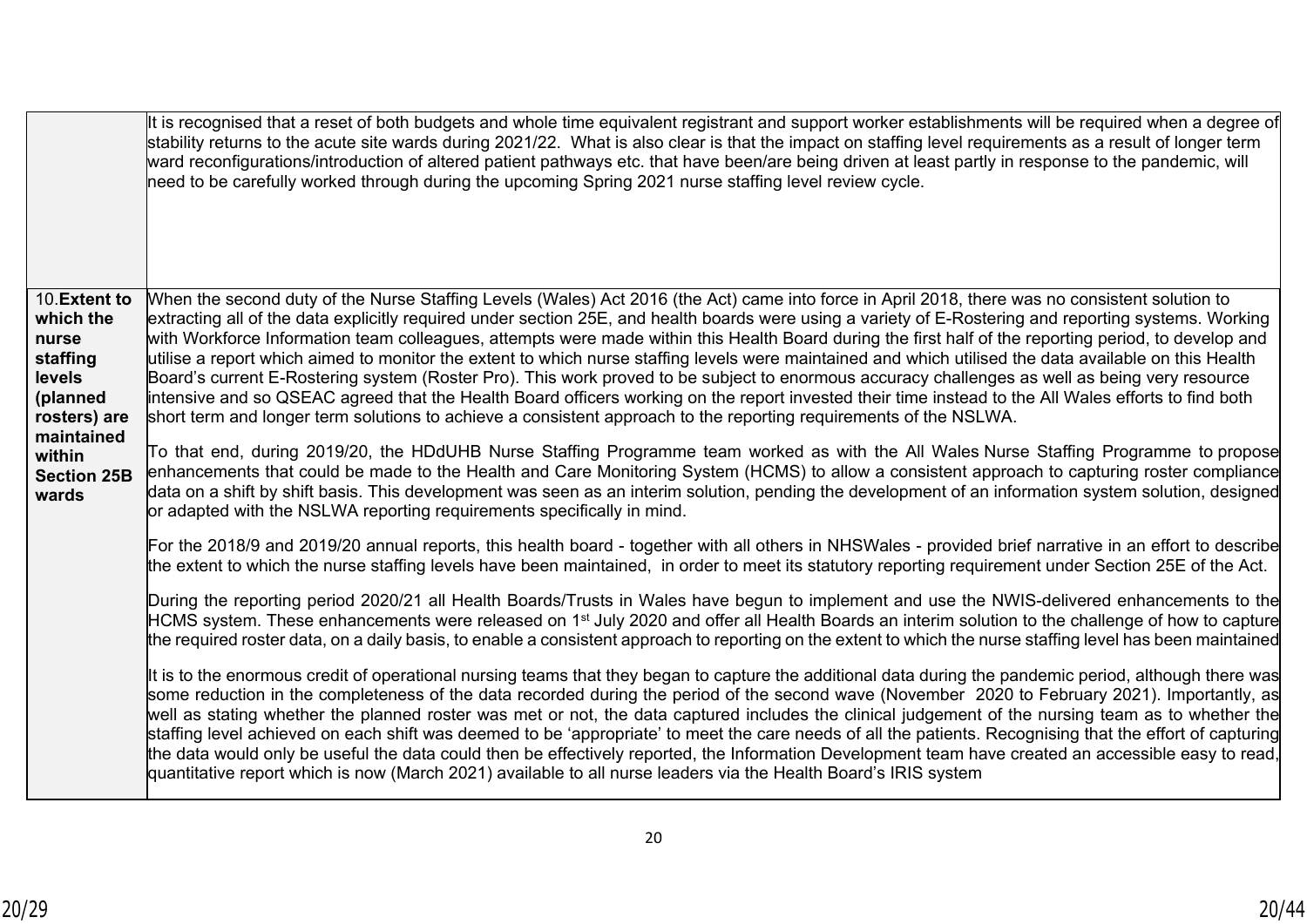| 11.Process                                        | During testing of the IRIS reporting template, it was evident that there was in excess of 90% compliance by operational teams with capturing the<br>requested data: In practice this means that there will be evidence relating to whether the planned staffing level was achieved on over 1700 shifts worked<br>on Section 25B wards every month.<br>Furthermore, it was evident during the testing phase that a significant amount of qualitative data, explaining the rationale for most of the occasions<br>when staffing levels had not been maintained, was also being recorded. Although time consuming to analyse and interpret, this rich, qualitative data<br>will inform the biannual nurse staffing level review and recalculation cycle and assist in targeting any possible 'additional steps' which could help to<br>ensure that the planned nurse staffing levels can be maintained. The availability of this report from April 2021, available via the HCMS and IRIS systems<br>initially, represents a significant step forward for the Health Board.<br>ooking forward into the medium term, NHS Wales is committed to utilising a national informatics system that can be used as a central repository for<br>collating data to evidence the extent to which the nurse staffing levels have been maintained; and to provide assurance that all reasonable steps have<br>been taken to maintain the nurse staffing levels required. It is anticipated that, during the next reporting period (2021-2024) a Once for Wales informatics<br>system (i.e. Allocate Health Roster supported by Safe care) will be introduced within this Health Board as it will be across all Health Boards/Trusts in<br>Wales. The national Nurse Staffing Programme team, together with representatives from each Health Board/Trust, are currently working with the system<br>providers to ensure the system is fully adapted to be able to support the requirements of the NSLWA. Once achieved, this will support this Health Board<br>to meet its statutory reporting requirements in a more efficient manner and to do so consistently with other Health Boards across NHS Wales.<br>The NSLWA statutory guidance requires that the Health Board takes 'all reasonable steps' to maintain its staffing levels and this includes strategic/ |
|---------------------------------------------------|--------------------------------------------------------------------------------------------------------------------------------------------------------------------------------------------------------------------------------------------------------------------------------------------------------------------------------------------------------------------------------------------------------------------------------------------------------------------------------------------------------------------------------------------------------------------------------------------------------------------------------------------------------------------------------------------------------------------------------------------------------------------------------------------------------------------------------------------------------------------------------------------------------------------------------------------------------------------------------------------------------------------------------------------------------------------------------------------------------------------------------------------------------------------------------------------------------------------------------------------------------------------------------------------------------------------------------------------------------------------------------------------------------------------------------------------------------------------------------------------------------------------------------------------------------------------------------------------------------------------------------------------------------------------------------------------------------------------------------------------------------------------------------------------------------------------------------------------------------------------------------------------------------------------------------------------------------------------------------------------------------------------------------------------------------------------------------------------------------------------------------------------------------------------------------------------------------------------------------------------------------------------------------------------------------------------------------------------------|
| for<br>maintaining<br>the nurse<br>staffing level | corporate as well as operational steps. During 2019/20, the national Nurse Staffing Programme facilitated a consensus building process on what<br>Health Boards considered to be 'all reasonable steps'. The eventual list, agreed by Executive Nurse Directors and CNO was issued as a guidance<br>document for application as each Health Board chose to use it. (These steps are detailed in Appendix 4 for reference).                                                                                                                                                                                                                                                                                                                                                                                                                                                                                                                                                                                                                                                                                                                                                                                                                                                                                                                                                                                                                                                                                                                                                                                                                                                                                                                                                                                                                                                                                                                                                                                                                                                                                                                                                                                                                                                                                                                       |
| (Taking 'all<br>reasonable<br>steps')             | The many actions that have been taken and are described throughout this document support the premise that all reasonable steps have been taken<br>by this Health Board during 2020/21 to maintain the nurse staffing levels as per planned and agreed rosters; and that where circumstances have<br>changed rapidly, that planned rosters have been varied in response to the changing needs of the patents being cared for.<br>Specific examples of additional actions which have been taken at both strategic/corporate and operational levels are provided below and these<br>further illustrate that all reasonable steps have been explored and/or taken in order to maintain staffing levels, not only within Section 25B wards but<br>across all services of the Health Board, recognising that each ward is only one part of a bigger system and each part of that system impacts on the<br>other parts:                                                                                                                                                                                                                                                                                                                                                                                                                                                                                                                                                                                                                                                                                                                                                                                                                                                                                                                                                                                                                                                                                                                                                                                                                                                                                                                                                                                                                                 |
|                                                   | Strategic/corporate steps taken to maintain staffing levels during 2020/21 :                                                                                                                                                                                                                                                                                                                                                                                                                                                                                                                                                                                                                                                                                                                                                                                                                                                                                                                                                                                                                                                                                                                                                                                                                                                                                                                                                                                                                                                                                                                                                                                                                                                                                                                                                                                                                                                                                                                                                                                                                                                                                                                                                                                                                                                                     |
|                                                   | Rapid provision (during early part of the pandemic Wave 1 of training programmes aimed at refreshing the direct care giving skills of nursing<br>staff working in services which had been deemed non-essential / were being stepped down, prior to their redeployment into both COVID-19<br>and Section 25B wards; and also aimed at widening the skill set of other nursing staff to increase the flexibility of the existing ward workforce.<br>Joint work across Workforce and Organisational Development, Nursing and Operational directorate teams to develop new systems for<br>recruitment, induction and allocation of large numbers of bank and temporary contract Health Care Support Workers                                                                                                                                                                                                                                                                                                                                                                                                                                                                                                                                                                                                                                                                                                                                                                                                                                                                                                                                                                                                                                                                                                                                                                                                                                                                                                                                                                                                                                                                                                                                                                                                                                          |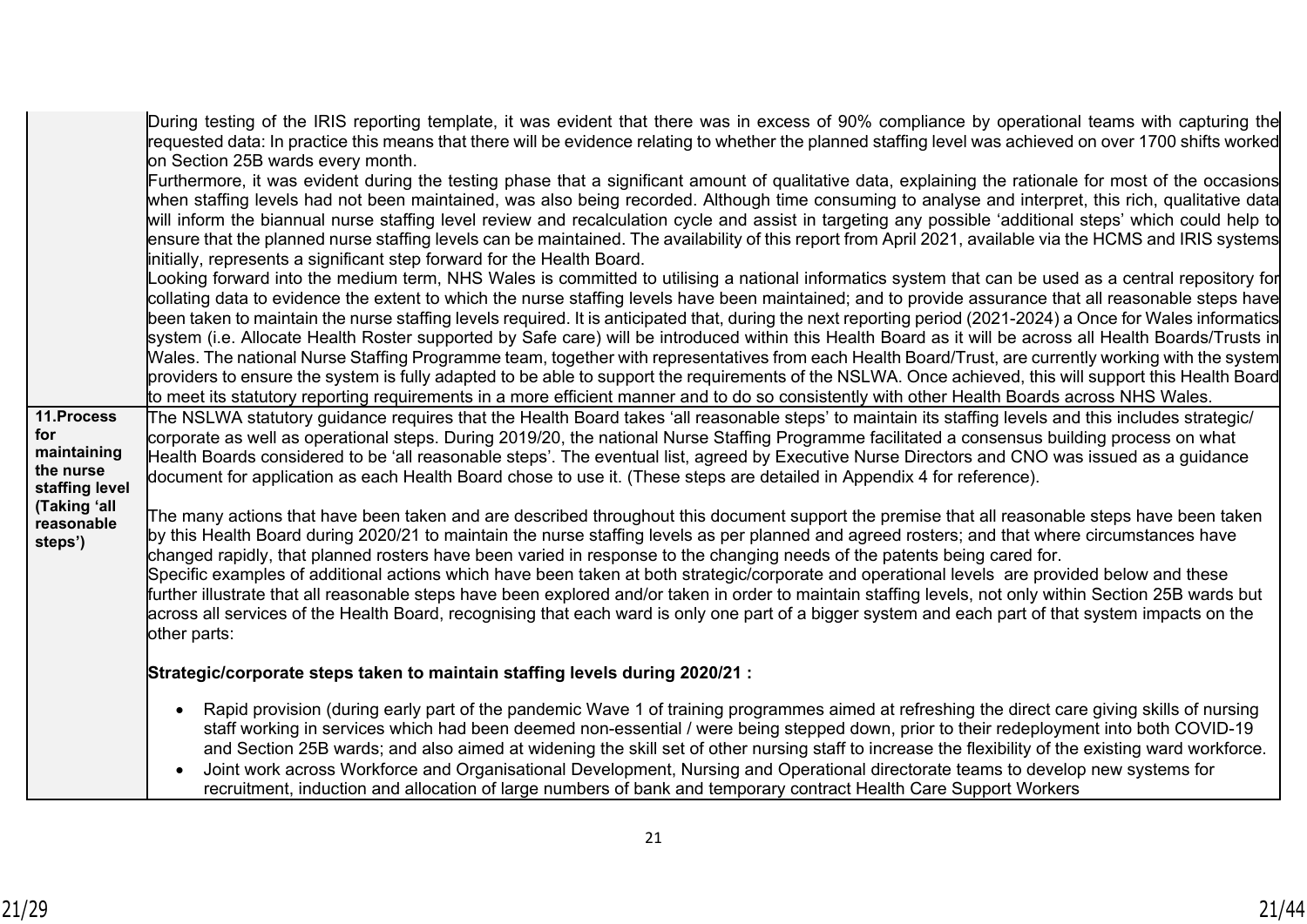- Implementation of four significant recruitment campaigns/ initiative during 2020/21, aimed at increasing the number of Health Care Support Workers (as well as ancillary workers) employed on fixed term contracts or engaged via the nurse bank to support nurse staffing levels, enabling delegation of a wider range of tasks not absolutely required to be undertaken by registrants or experienced Health Care Support **Workers**
- Implementation of the NMC emergency arrangements to allow for student nurses to be employed within the Health Board whilst ensuring that this vital 'future registrant workforce' continued to be supported through the Education Liaison Service and to access the best possible learning opportunities available.
- Direct personal contact made with all recently retired registrants; and those registrants who expressed an interest in returning to the (emergency) NMC register to seek to identify possible roles for them within the Health Board
- Expansion of the 'Partnership' agreement (already in place in one part of the Health Board) to enable a small number of nurse staffing agencies to provide staff who would give a longer term commitment to work for the Health Board, thus increasing the stability of the workforce within teams
- Recruitment of an additional 88 WTE registrant staff into establishment posts; and engagement of an additional 71 registrants onto the nurse bank.
- Development and appointment to a wider range of Support Worker roles across the organisation e.g. Administrative Support Workers to support the management and leadership functions at ward level; and Family Liasion Officers to support day to day communications with families unable to visit wards to enable delegation of a wider range of tasks and for nursing teams to be able to focus more exclusively on the direct care of patients.
- Gain Board approval for the overarching approach to Calculating and maintaining nurse staffing levels across the Health Board's major nursing services during the pandemic via a comprehensive SBAR document (May 2020 : see Appendix 1)
- Gain approval via the Pandemic governance structure (Gold command) for the Nurse Staffing Escalation Plan for the COVID-19 Period to ensure a systematic and risk managed process is available for operational teams to seek to maintain nurse staffing levels across sites.
- Establish a collaboration with military colleagues to offer 16 day clinical placements (mainly with Section 25B wards) to reserve Combat Military Technicians, providing mutual benefit to both the NHS and Field Hospital
- Workforce and Organisational Development directorate have led on the development of a significant staff well-being programme in order to support staff to feel able to remain at work despite the enormous pressures they have experienced over the past 12 months
- Completion of Cohort 1, commencement of Cohort 2 and recruitment into Cohort3 , of the 'STAR' Nurse Leadership Development programme (aimed at Senior Sisters on Section 25B wards initially) to ensure that the development of vital clinical leadership skills and expertise continued to be developed
- A revised and systematic approach taken to establishing the pre and post registration education commissioning needs of services, both for the short -term and for the long term, taking account of the Health Board's Transformation agenda.
- Establishment of a Workforce Planning Task Group to ensure coordination and targeting of all work streams to increase the available workforce
- Increased capacity in Workforce Planning Team to include appointment of a post to work specifically in support of the nursing and midwifery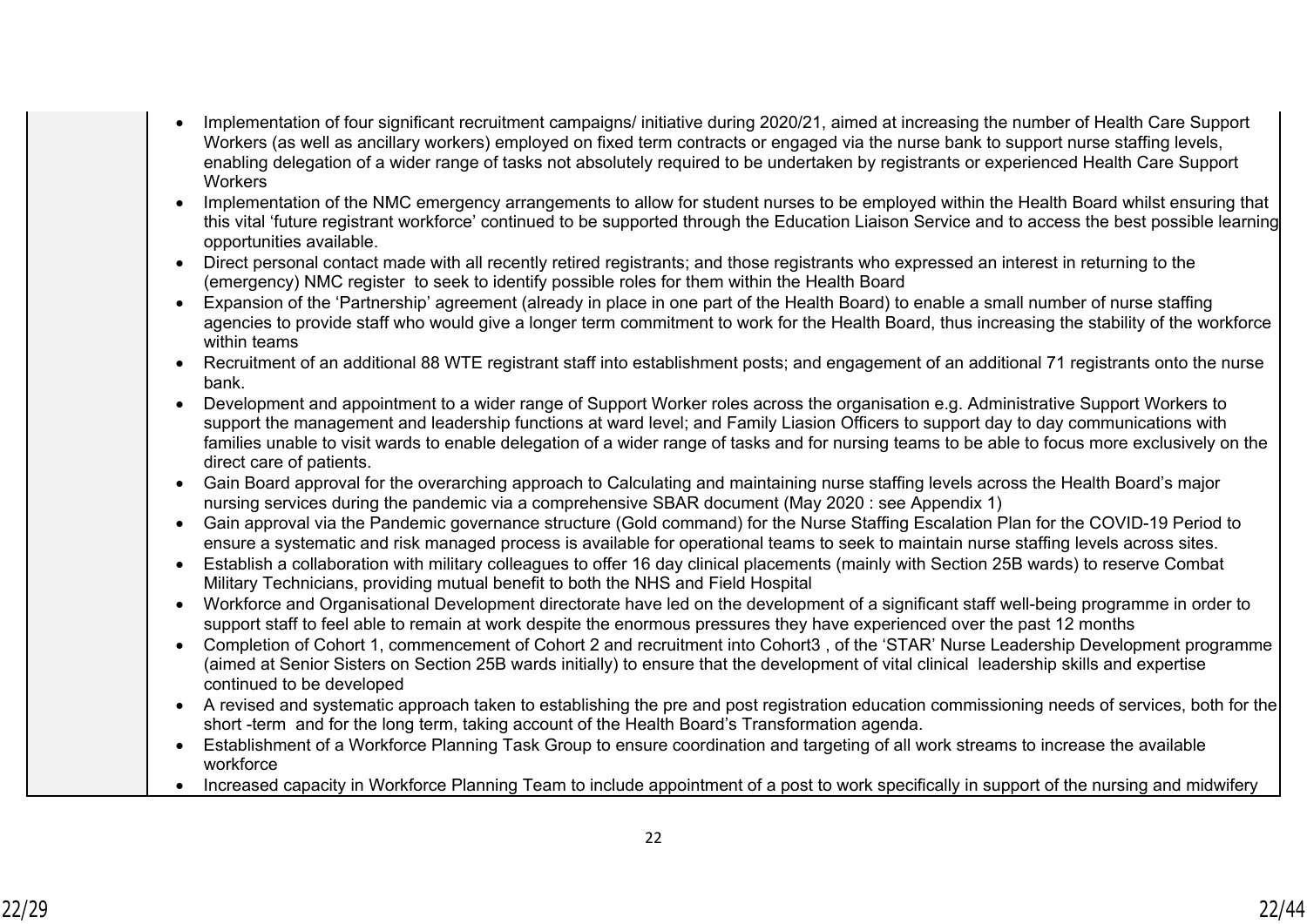workforce

- Continued the collaborative work with Aberystwyth University to ensure we see a first intake of student nurses specifically targeting the needs for registrants in Ceredigion in September 2021
- Through the support of the success of the Apprenticeship Academy, most of the 40 plus apprentices currently in post have contributed hugely to the Health Board's COVID-19 response and at the same time have demonstrated competencies which has resulted in reducing the timeline for their programme by over 12 months
- The Health Board staff undertaking part time registrant education programmes have continued to pursue their studies and the first cohort of the four year part time Health Care Support Worker 'students' are scheduled to graduate in September 2021
- Developed and tested new support worker roles as part of a 'Team around the Patient' model, applying the HEIW delegation guidelines to address both the short term workforce issues faced this year but also to address the longer term workforce need to ensure that all post holders, and especially nurse registrants, work to the 'top of their licence'
- A weekly 'staff availability' forecasting system was established early on in 2020/21 in order to assist with forecasting of available staff for the forthcoming week and thus support operational decision making regarding the steps required to maintain the agreed staffing levels - and/or to take a risk assessed decision to authorise staffing levels to operate at an escalated level when all reasonable steps to maintain the agreed levels had been exhausted.

## **Operational steps taken to maintain staffing levels (not already mentioned elsewhere in document):**

- Robust systems of 2-3 times daily staff planning and patient flow forums held on each acute site to review outcomes for patients over past 24 hours and develop plans for ensuring appropriate staffing levels are in place, risk assessed and managed where required, for the forthcoming 24 hours.
- Clinical site management teams and on call arrangements providing 24/7 management and leadership to all services on every acute hospital site, supplemented with a detailed 24/7 report capturing a continuous record of all staffing- (and other operationally-) related issues across each site
- Systems for nurse staffing risk assessments which take account of patient needs (based on acuity and dependency) balanced against the available staff, available skills, team stability and experience, balance of temporary versus permanent staff, infection risks and many more variables.
- Deployment of staff to ensure appropriate clinical and /or leadership skills and experience, as well as staff numbers
- Rapid development of new support roles e.g. Family Liaison Officers to whom registered nurses and Health Care Support Workers could delegate communication related tasks to enable them to focus on direct care provision work
- Facilitating access for staff to the well-being support mechanisms and facilities, enabling them to remain, regain their health, well-being and resilience, and thus able to provide the best possible care to their patients
- Deployment of supernumerary Senior Sister/Charge Nurses to undertake direct care delivery and of specifically skilled Support Workers e.g. Rehabilitation and Frailty Support workers, Therapy assistants to undertake generic care and support tasks.
- Enhanced overtime payment rates to substantive staff for a defined period to secure additional staffing capacity during the second wave of the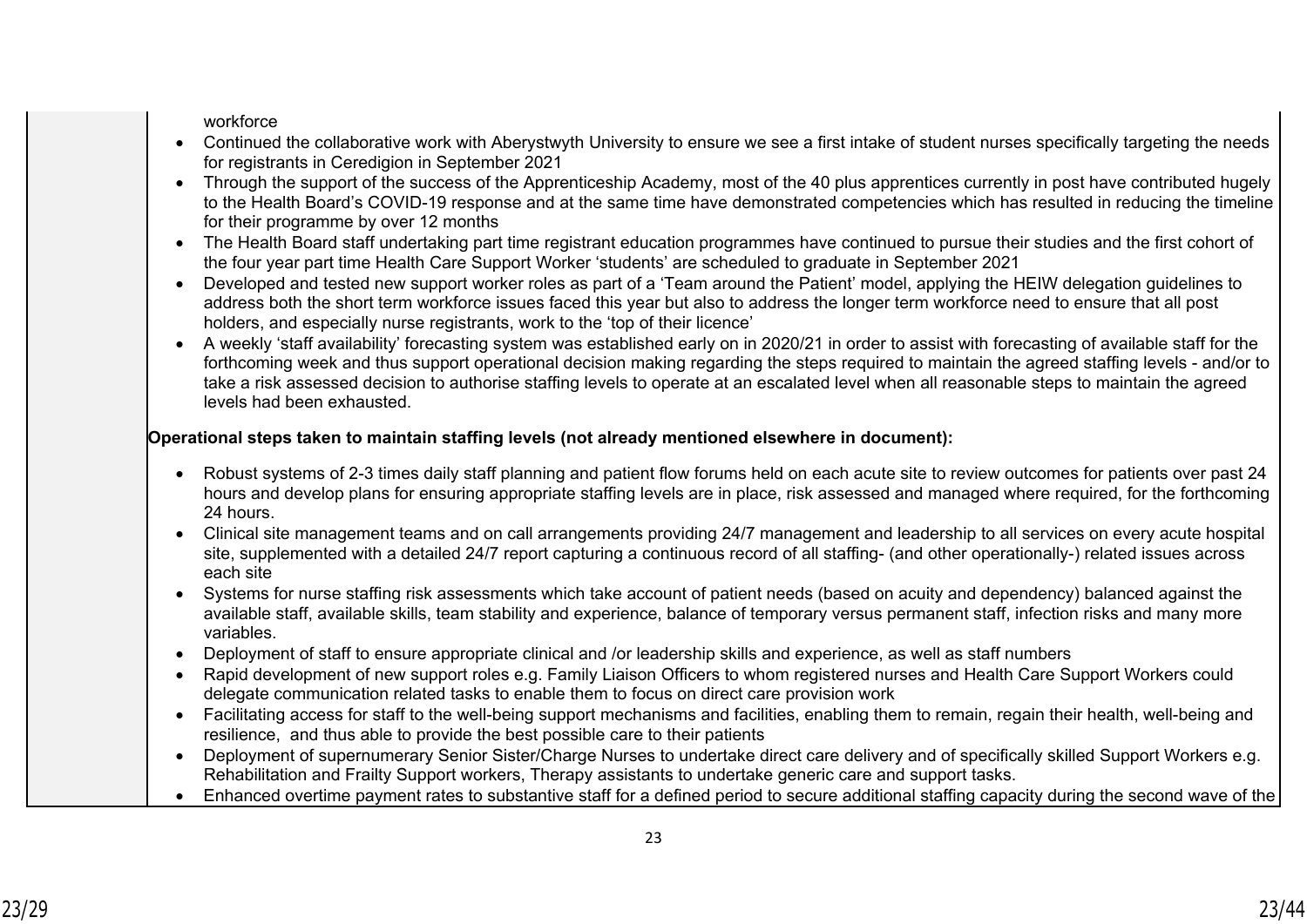|                                                                                                                                                                                                                                                                                                           | pandemic                                                                                                            |                                                                                                               |                                                                                                                                        |                                                                                                                             |                                                                                                                                                     |  |  |  |  |
|-----------------------------------------------------------------------------------------------------------------------------------------------------------------------------------------------------------------------------------------------------------------------------------------------------------|---------------------------------------------------------------------------------------------------------------------|---------------------------------------------------------------------------------------------------------------|----------------------------------------------------------------------------------------------------------------------------------------|-----------------------------------------------------------------------------------------------------------------------------|-----------------------------------------------------------------------------------------------------------------------------------------------------|--|--|--|--|
|                                                                                                                                                                                                                                                                                                           |                                                                                                                     |                                                                                                               |                                                                                                                                        |                                                                                                                             |                                                                                                                                                     |  |  |  |  |
| Section 25E (2b) Impact on care due to not maintaining the nurse staffing levels<br>(NB DATA REPORTED AS AT END FEBRUARY 2021 FOR DRAFT REPORT TO QSEAC IN APRIL 2021 - DATA WILL BE UPDATE TO END MARCH 2021 FOR FINAL<br><b>REPORT TO BOARD IN MAY 2021)</b><br><b>TABLE 2.</b>                         |                                                                                                                     |                                                                                                               |                                                                                                                                        |                                                                                                                             |                                                                                                                                                     |  |  |  |  |
| <b>12. Patients harmed</b><br>with reference to<br>quality indicators and<br>complaints (*) which<br>are classified as<br>serious incidents and<br>reported centrally<br><b>NOTE:</b> (*) complaints refers<br>to those complaints made<br>under complaints<br>regulations (Putting Things<br>Right (PTR) | <b>Total number</b><br>1)<br>of closed<br>serious<br>incidents/co<br>mplaints<br>during last<br>reporting<br>period | <b>Total number of</b><br>2)<br>closed serious<br>incidents/complaints<br>during current<br>reporting period. | Total number of<br>3)<br>serious<br>incidents/complaints<br>not closed and to be<br>reported on during<br>the next reporting<br>period | Increase/decrease)<br>4)<br>in the number of<br>closed serious<br>incidents/complaints<br>between reporting<br>periods (**) | 5) Number of serious<br>incidents/complaints<br>where failure to<br>maintain the nurse<br>staffing level was<br>considered to have<br>been a factor |  |  |  |  |
| Hospital acquired<br>pressure damage<br>(grade $3, 4$ and<br>unstageable).                                                                                                                                                                                                                                | 25                                                                                                                  | <b>10 IN TOTAL</b><br>(9 FROM 2020/21 AND 1<br>FROM 2019/20)                                                  | 8 (TBC)                                                                                                                                | <b>DECREASE (TBC)</b>                                                                                                       | <b>NIL FROM CASES</b><br><b>CLOSED TO DATE:</b>                                                                                                     |  |  |  |  |
| Falls resulting in serious<br>harm or death (i.e. level<br>4 and 5 incidents).                                                                                                                                                                                                                            | 16                                                                                                                  | 9                                                                                                             | $5$ (TBC)                                                                                                                              | DECREASE(TBC)                                                                                                               | <b>NIL FROM CASES</b><br><b>CLOSED TO DATE:</b><br>ONE (1) LIKELY<br><b>FROM CASES</b><br>OPEN;                                                     |  |  |  |  |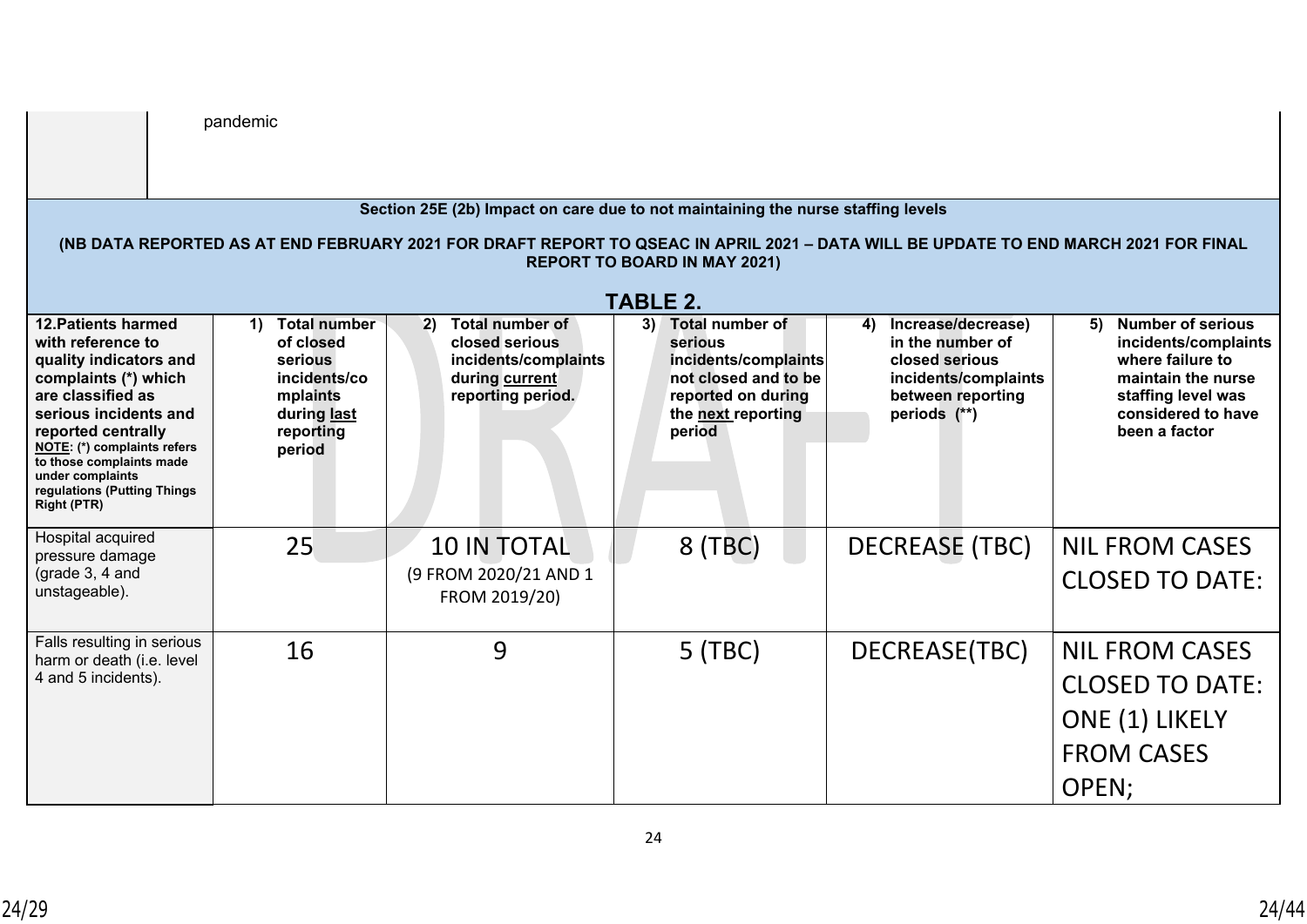|                                                                                                                                                                                                                                                                                                                                                                                                                                                 |          |                                                                                                                                                                                                                                                                    |                |                 | <b>4 STILL UNDER</b><br><b>REVIEW</b>                                    |  |  |  |
|-------------------------------------------------------------------------------------------------------------------------------------------------------------------------------------------------------------------------------------------------------------------------------------------------------------------------------------------------------------------------------------------------------------------------------------------------|----------|--------------------------------------------------------------------------------------------------------------------------------------------------------------------------------------------------------------------------------------------------------------------|----------------|-----------------|--------------------------------------------------------------------------|--|--|--|
| <b>Medication related</b><br>never events.                                                                                                                                                                                                                                                                                                                                                                                                      | $\Omega$ | $\overline{0}$                                                                                                                                                                                                                                                     | $\overline{0}$ | N/A             | 0                                                                        |  |  |  |
| Complaints about<br>nursing care                                                                                                                                                                                                                                                                                                                                                                                                                | 34       | 32<br>(3 RELATE TO<br><b>CARE DELIVERED</b><br><b>DURNG 2019/20</b>                                                                                                                                                                                                | 8 (TBC)        | <b>INCREASE</b> | <b>NIL FROM CASES</b><br><b>CLOSED TO DATE:</b><br><b>8 UNDER REVIEW</b> |  |  |  |
| NOTE (**): In relation to the data presented in Column 4 above, direct comparison between the numbers of closed SI's/Complaints reported during 2019/20 and the number<br>reported in 2020/21 should not be made due to the significant changes in the number/size/patient pathway etc. of wards classified under Section 25B 2020/21 (Quarter 1 in<br>particular) as a result of operational changes made during the Covid-19 pandemic period. |          |                                                                                                                                                                                                                                                                    |                |                 |                                                                          |  |  |  |
|                                                                                                                                                                                                                                                                                                                                                                                                                                                 |          | Section 25E (2c) Actions taken if the nurse staffing level is not maintained                                                                                                                                                                                       |                |                 |                                                                          |  |  |  |
| 13. Actions taken when<br>the nurse staffing level<br>was not maintained                                                                                                                                                                                                                                                                                                                                                                        |          | NB THIS SECTION TO BE COMPLETED ONCE ALL ABOVE REVIEWS COMPLETED AHEAD OF SUBMISSION OF PAPER TO BOARD MAY 2021<br>For any of the specific incidents listed in Column 5 above, the following detail will be provided in the final report to be presented to Board: |                |                 |                                                                          |  |  |  |
| Specific lessons learnt and actions taken in relation to maintaining staffing levels which emerged as a result of the investigation of the<br>serious incidents<br>Evidence of any actions taken in response to SI's/Complaints which were impacted on - either positively (e.g. more care delivered out of<br>hospital etc.) or negatively (e.g. actions were delayed, limited etc.) - by pandemic / COVID-19 position within HB               |          |                                                                                                                                                                                                                                                                    |                |                 |                                                                          |  |  |  |
| More generally in relation to actions taken when nurse staffing levels have not been able to be maintained, there have been specific,<br>pandemic-related circumstances during 2020/21 which have meant that some options which would usually have been taken e.g. closing<br>beds, accessing 'off-contract' agency staff, have not always been available due to the demand on services and/or the limited availability of                      |          |                                                                                                                                                                                                                                                                    |                |                 |                                                                          |  |  |  |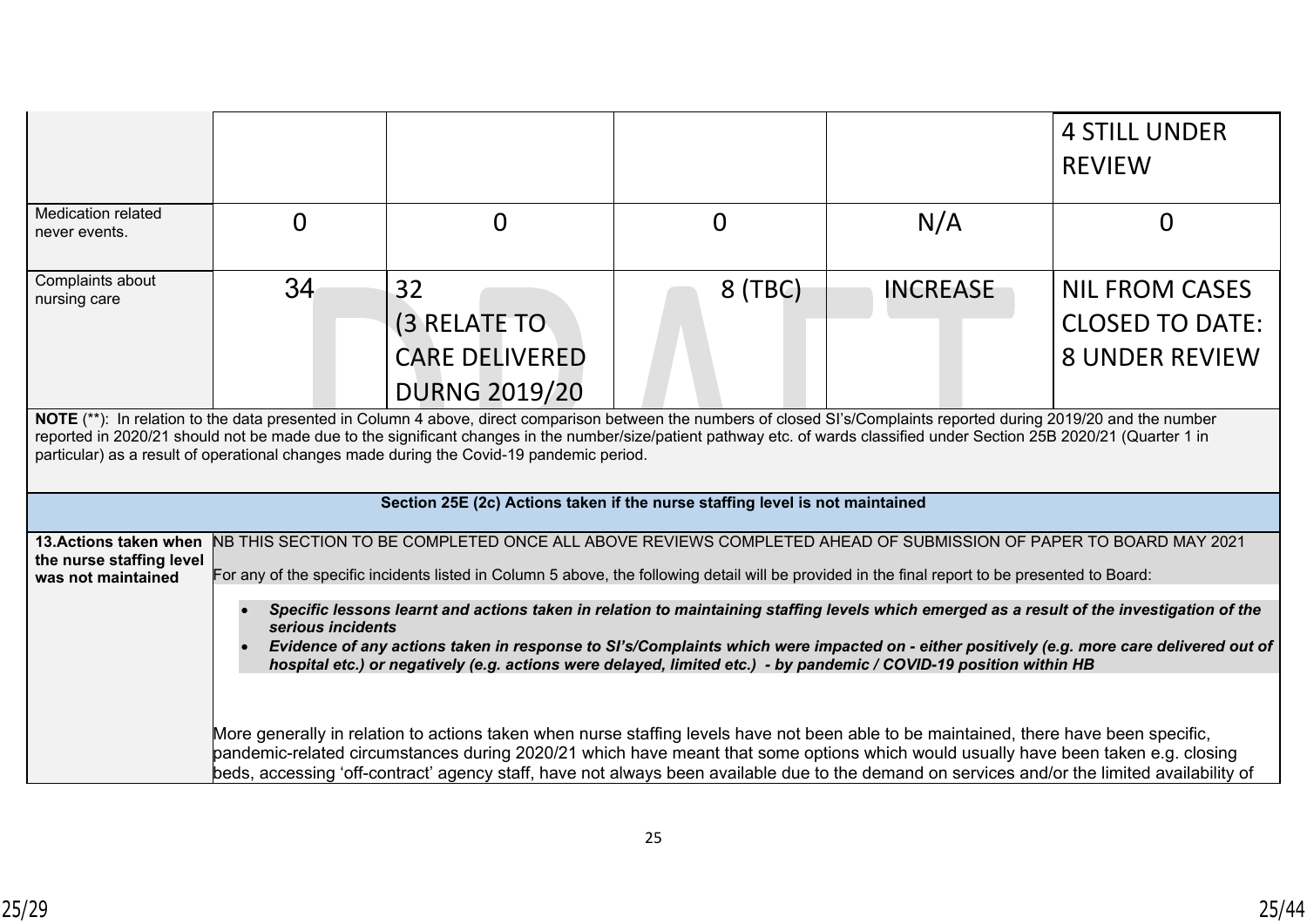temporary registrant staff.

It is perhaps unsurprising that this situation did arise for a short period in December 2020/January 2021given that the past year has required that many of the Section 25B wards were re-designated as COVID-19 wards, requiring altered (higher) staffing levels due to an increased patient acuity caused by the respiratory needs of patients with COVID-19; and also has seen the need to open (3) Field Hospital facilities within the HDdUHB footprint: Both of these significant changes have had to be made at pace and have required a workforce with the nursing skills typically found amongst the nursing teams who work in Section 25B wards. It is important to stress however that it has always been at the forefront of the discussions within the Health Board, when establishing these 'new' services that the NSLWA - through Section 25A applies just as much to the COVID-19 wards and to the Field Hospital nurse staffing levels as it does to the Section 25B wards. Thus, throughout the past year, the Health Board can clearly demonstrate that the nurse staffing levels for all its services have been calculated at a level which demonstrates the Board commitment to having 'regard to the importance of providing sufficient nurses to allow time for the nurses to care for patients sensitively'. Keeping this statutory requirement firmly in mind has ensured that the staffing levels for the COVID-19 wards and also for the Field Hospitals, have been set and, wherever possible, maintained – and, where not possible, mitigated – in the same way as described within this report, for Section 25B wards.

The increase in demand for the specific skills of registered nurses experienced in acute medical (and surgical to a lesser extent) nursing was offset slightly by the deployment of staff as a result of the cessation of planned elective surgery at the beginning of Wave 1 and the reprioritisation of other services. However, these 'additional' staff assigned to the Section 25B ward teams did not fully compensate for the reduction in accessing registered nurses via the agencies when, particularly during the second wave of COVID-19 pandemic, the agency 'fill rates' for registered nurses fell from its usual level of between 80 and 90% to between 50 and 60% at its worst during December 2020/January 2021.

The actions taken to minimise the risks associated when despite taking all reasonable steps (as described in Section 11 above), it proved impossible, particularly during the second wave of the pandemic, to maintain the agreed nurse staffing levels, have included:

- Section 25B ward closures/nurse staffing team mergers when nurse staffing levels became untenable to sustain two areas and a greater efficiency in the use of the nurse staffing resource could be gained by combining teams into a single service.
- Deployment of (usually non-clinical) registrants and nurse leaders to prioritise the direct care immediately required by patients and to delay addressing the demands of their service leadership and management roles
- Deployment of additional support workers to mitigate the absence of required level of registrant workforce on a shift by shift basis when available
- At the height of the second wave of the pandemic in HDdUHB, 'escalated' nurse staffing levels were authorised through the Director of Nursing using an overall site, risk-assessed approach, based on the Nurse Staffing Escalation Plan for the COVID-19 period (Appendix 5) which had been agreed via Gold command. Careful monitoring, through the thrice- daily site staffing / patient flow meetings, of the impact on care quality was undertaken to ascertain if alternative steps were required to manage risk.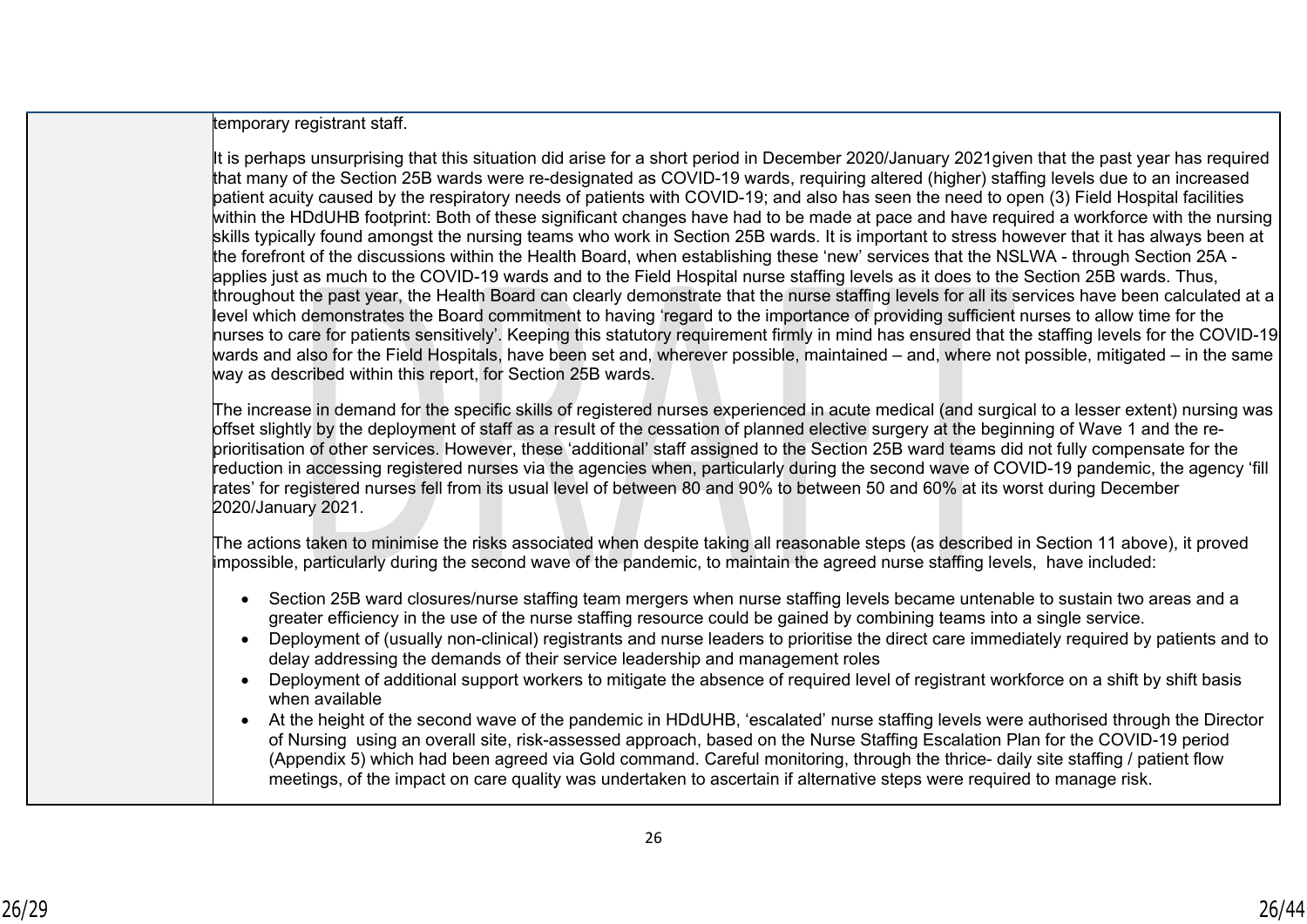|                                            | In relation to this latter point, through the weekly 'Acute hospital site functional capacity' report which was instigated in the spring of 2020,<br>Gold Command have received a weekly briefing regarding the position in terms of a forecast of the available nursing staff for the coming<br>week - and, thus, a forecast of the likely extent of the escalation of the nurse staffing levels across the acute hospital sites. Through this<br>report, an overview of the forecast nurse staffing risks has continuously been available at a corporate level as well as to the teams at an<br>operational level<br>In addition, as stated earlier, operational site Heads of Nursing, in addition to being present at the majority of 2-3 times daily staffing/patient<br>flow briefings also receive a daily report briefing them on the staffing position for both the past and the forthcoming 24 hours (as well as other<br>aspects of operational concern), thus facilitating an early warning of any specific risks and enabling immediate action if needed.<br>An initial, high level consideration of the total number of pressure damage incidents, falls and medication errors (reported incidents - all levels<br>of harm) that occurred on Section 25B wards between October 1st 2020 and February 28th 2021 does appear to show an increase in the raw<br>incident numbers over the number reported for the same period in 2019-20. This appears most pronounced in relation to pressure damage<br>incidents which increased on 3 of the acute sites; and falls which increased in number particularly on one of the sites. This will be further<br>reviewed to ascertain if there is any trend and /or if there is any link between the raw data and a failure to consistently maintain the planned<br>staffing levels during the peak of the second wave. |
|--------------------------------------------|------------------------------------------------------------------------------------------------------------------------------------------------------------------------------------------------------------------------------------------------------------------------------------------------------------------------------------------------------------------------------------------------------------------------------------------------------------------------------------------------------------------------------------------------------------------------------------------------------------------------------------------------------------------------------------------------------------------------------------------------------------------------------------------------------------------------------------------------------------------------------------------------------------------------------------------------------------------------------------------------------------------------------------------------------------------------------------------------------------------------------------------------------------------------------------------------------------------------------------------------------------------------------------------------------------------------------------------------------------------------------------------------------------------------------------------------------------------------------------------------------------------------------------------------------------------------------------------------------------------------------------------------------------------------------------------------------------------------------------------------------------------------------------------------------------------------------------------------------------------------------|
|                                            |                                                                                                                                                                                                                                                                                                                                                                                                                                                                                                                                                                                                                                                                                                                                                                                                                                                                                                                                                                                                                                                                                                                                                                                                                                                                                                                                                                                                                                                                                                                                                                                                                                                                                                                                                                                                                                                                              |
| 14. Conclusion &<br><b>Recommendations</b> | In conclusion, the 2020/21 year has proved to be the most challenging to date in seeking to meet the requirements of the Nurse Staffing<br>evels (Wales) Act (2016). That said, the priorities identified in the 2019/20 annual assurance report (listed below for ease of reference) have<br>continued to be worked on and, in the main, good progress has been made against them, as has been demonstrated within this report:<br>Ensuring the paediatric directorate is prepared for the extension of the Act to Paediatric in-patients in 2021<br>Supporting the rollout of the Allocate rostering system to ensure that the system can be used to greatest effect in meeting the<br>requirements the NSLWA<br>Embedding reliable data capture processes in order to meet statutory reporting requirements relating to 'the extent to which the nurse<br>staffing level has been maintained'<br>Finalising the nurse staffing level reviews of Section 25A areas currently in progress; and extending the number of Section 25A<br>services that have undergone a comprehensive and systematic review of their nurse staffing levels                                                                                                                                                                                                                                                                                                                                                                                                                                                                                                                                                                                                                                                                                                                                     |
|                                            | During 2020/21 actions to take forward the final priority action were suspended out of necessity as many 'Section 25A services' found<br>themselves working very differently and under significant pressure. It was agreed early on that to attempt to undertake a review of nurse<br>staffing requirements during this time risked basing the review on inappropriate data. However, as services reset over the coming months,<br>there is an ideal opportunity to work with Heads of Nursing to review nurse staffing levels, adopting a systematic, triangulated approach                                                                                                                                                                                                                                                                                                                                                                                                                                                                                                                                                                                                                                                                                                                                                                                                                                                                                                                                                                                                                                                                                                                                                                                                                                                                                                 |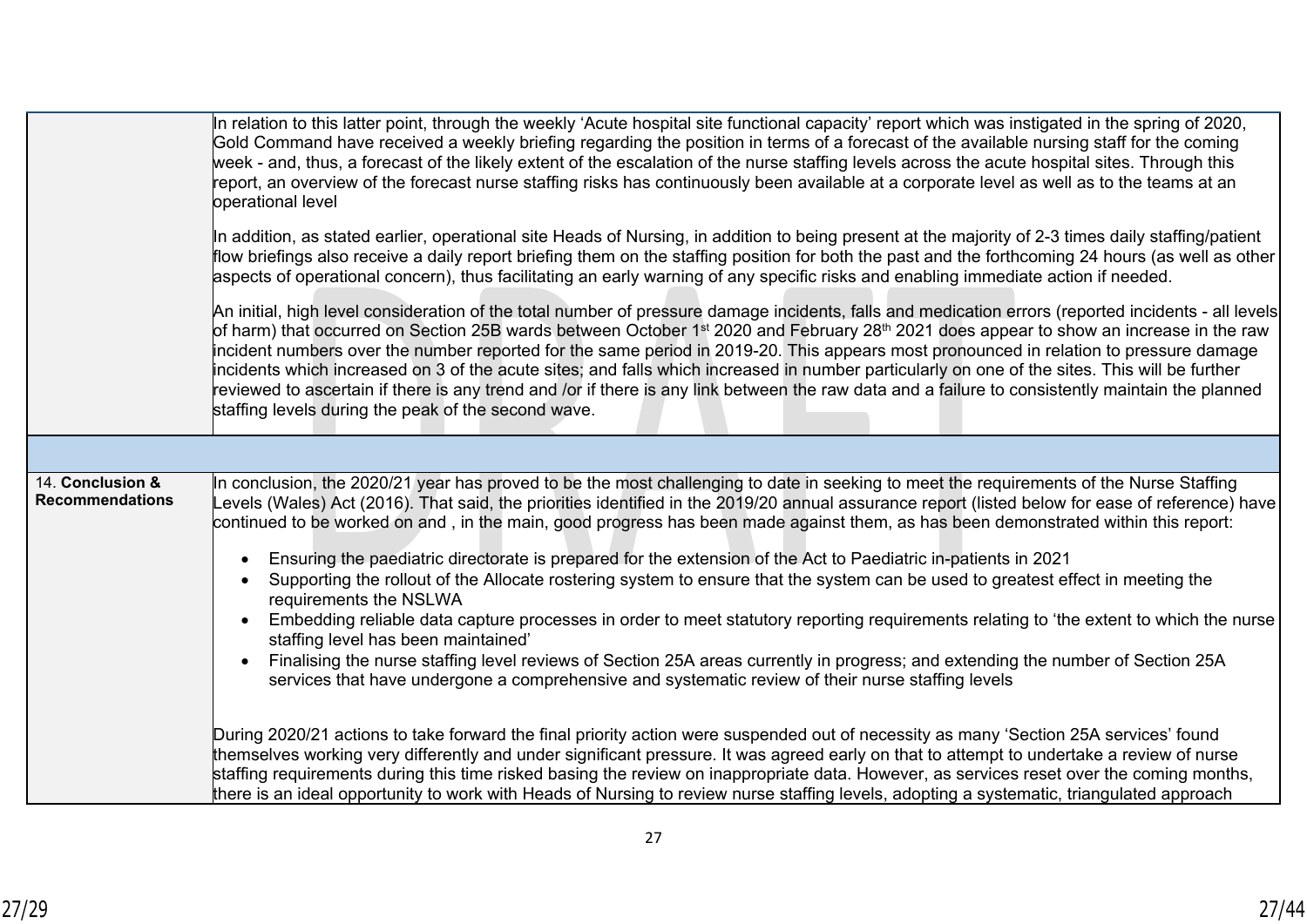wherever possible: This will be built into the 2021/22 priorities for the NSLWA work programme

In conclusion then, there have been many actions which teams across the Health Board – nursing and workforce - have worked on and successfully progressed during 2020/21 and which will impact in a positive way on the implementation of the NSLWA requirements and which have been noted within this report. As well as those mentioned in detail elsewhere in the report these include

- Continued efforts to support the Health Board to take forward the planning and beginning implementation of the Allocate Health Roster/Safe care systems which will provide overall workforce efficiencies as well as supporting the improved utilisation of patient acuity measures to facilitate recognition of additional care needs and the flexible deployment of staff as needed.
- Implementation of an alternative system via which to undertake a daily collection of data relating to compliance with the planned roster. Nursing teams across the Health Board have embraced the new version of the Health and Care Monitoring system and this will enable the Health Board to comprehensively achieve its statutory reporting requirement for Section 25B wards from 2021 onwards.
- Work with IT Development team to produce a reporting system available on IRIS to make the planned roster compliance data available to all nurse leaders in real time
- Made a significant contribution to key strategic issues being taken forward via the All Wales Nurse Staffing Programme including the development of the NSLWA elements of the Once for Wales Incident and Complaints system and the adaptations to the Allocate Safe care system to ensure it meets the requirements of the NSLWA here in Wales;
- Maintained momentum in implementing the Action plan to ensure that the paediatric wards will be compliant with the requirements when the NSLWA is extended to cover the paediatric in-patient wards in October 2021
- Successfully undertaken a full review and recalculation cycle for all Section 25B wards in the autumn of 2021 despite the pressures on staff as the second wave of the pandemic grew in scale at the same time
- Completed a comprehensive observational study and review of the current processes for reviewing all incidents of patient harm (pressure damage, falls and medication errors) with an action plan developed to improve the standardisation and consistency of the processes going forward
- Appointed a Data Analyst to work partly within the Nurse Staffing Programme Team to support the increased use of information as evidence to support both clinical and nurse staffing level decision making
- Appointment of many talented Health Care Support Workers who, due to the pandemic, are now considering a career in health care for the first time.

Looking to the future after a long and challenging 2020/21, it is important to remain focussed on what has been achieved in the past year and, as well as maintaining the effective systems that are already in place, to capitalise on the post-COVID-19 opportunities for the work of the nurse staffing programme for the future. The recommendations for priority action in 2021/22 are as follows::

Reset the nurse staffing levels for all Section 25B wards during the Spring 2021 cycle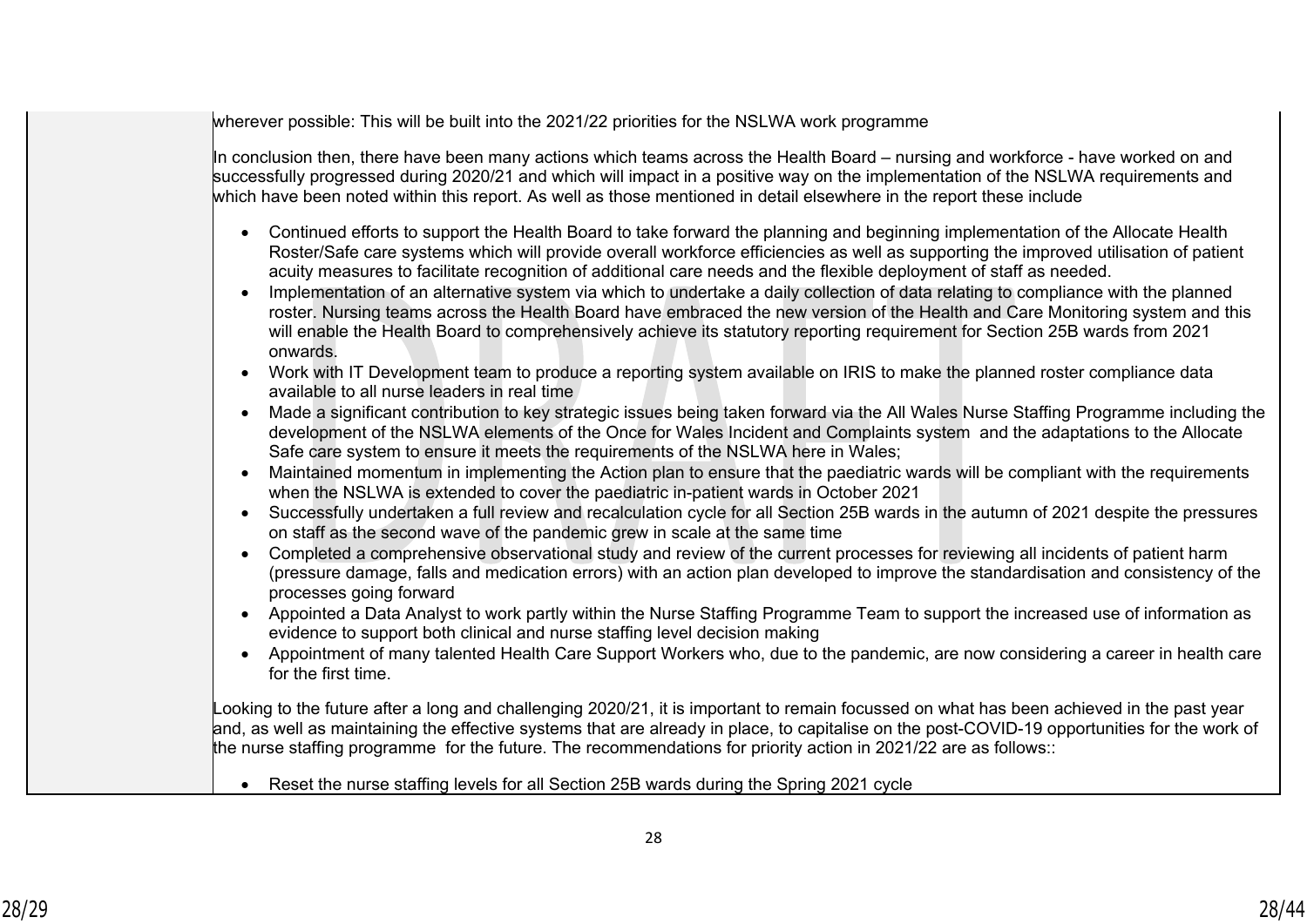- Capitalise on the opportunity of the temporary recruitment of new HCSW (many of whom had never before have thought of a career in health care ) and seek to encourage those have excelled to consider and apply for substantive posts across the Health Board
- Maintain and develop wider opportunities to facilitate more flexible working patterns for, in particular, the registrant workforce, in order to seek to retain more registrants and be able to respond rapidly to pressures in system
- Work collaboratively in support of Workforce and OD colleagues to take forward the staff well-being improvement programme to support staff recuperation and recovery
- Ensure that all requirements of the NSLWA are in place for paediatric in-patient wards when the extension to the NSLWA to cover these wards commences on October 1st 2021.
- Support the impact assessment of the interim nurse staffing principles for mental health in-patient services
- Using an improvement methodology, develop and embed revised processes to achieve a consistent and standardised review of incidents of patient harm, ensuring lessons learnt through the process or review and scrutiny are shared across all areas for the benefit of all patients
- Continue to support the rollout the Allocate Health roster and Safe care systems across all Section 25B wards of the Health Board during 2021/22, aiming to use the system to its maximum potential to support patient care and improve the efficiency through which the HB complies with the NSLWA
- Refresh and take forward at pace a systematic plan to review and reset the nurse staffing level reviews of all Section 25A areas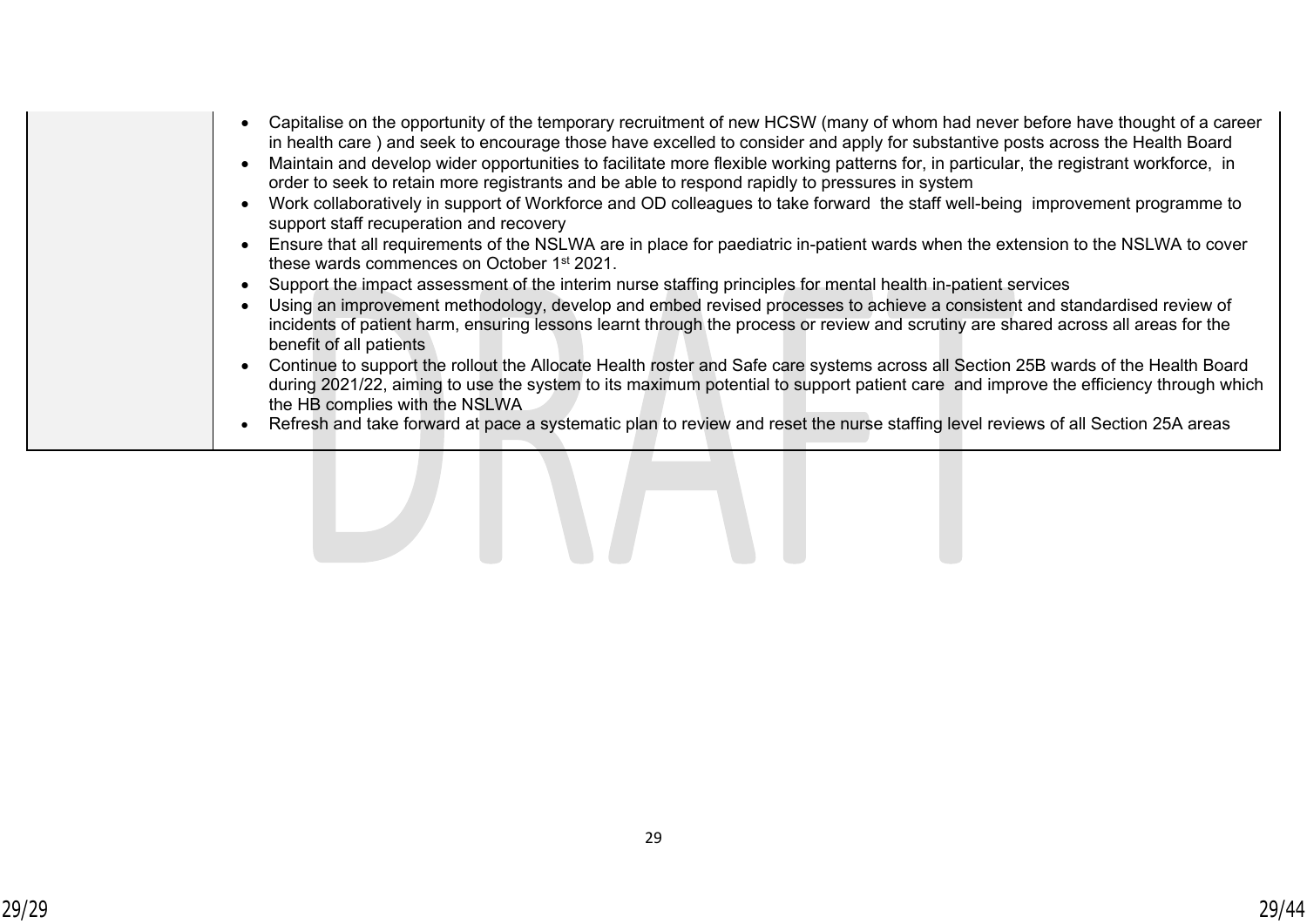## **NURSE STAFFING LEVELS (WALES) ACT - PAPERS SUBMITTED TO HDUHB BOARD MEETINGS 2020-2021**

| <b>Date of HDUHB</b> | <b>Outcome of Discussion</b>                                                                                                                                                                                                                                                                                                                                                                                                                                                                                                                                                                                                                                                                                                                | <b>Action</b> | <b>Papers</b>                                                 |
|----------------------|---------------------------------------------------------------------------------------------------------------------------------------------------------------------------------------------------------------------------------------------------------------------------------------------------------------------------------------------------------------------------------------------------------------------------------------------------------------------------------------------------------------------------------------------------------------------------------------------------------------------------------------------------------------------------------------------------------------------------------------------|---------------|---------------------------------------------------------------|
| <b>Board Meeting</b> |                                                                                                                                                                                                                                                                                                                                                                                                                                                                                                                                                                                                                                                                                                                                             |               |                                                               |
| 26/11/20             | <b>Annual Presentation of Nurse Staffing Levels</b><br>for Wards Covered Under Section 25b of the Nurse Staffing Levels<br>(Wales) Act 2016 report.<br>The Board WAS ASSURED that:<br>Hywel Dda University Health Board (HDdUHB) is meeting its statutory 'duty to<br>calculate' the nurse staffing level in all wards that fall under the inclusion criteria<br>of Section 25B of the Nurse Staffing Levels (Wales) Act 2016.<br>HDdUHB is meeting its statutory duty to provide an annual presentation to the<br>Board of the detail of the nurse staffing levels.<br>The actions identified within the attached templates will be progressed and<br>monitored through the Quality, Safety and Experience Assurance Committee<br>(QSEAC). | No Actions    | Annual<br>Presentation<br>of Nurse<br><b>Staffing Levels</b>  |
| 24/9/20              | <b>QSEAC Report To Board</b><br>The Board NOTED the QSEAC update report and ACKNOWLEDGED<br>the key risks, issues and matters of concern together with actions being<br>taken to address these.                                                                                                                                                                                                                                                                                                                                                                                                                                                                                                                                             | No Actions    | <b>QSEAC</b> report                                           |
| 30/7/20              | <b>QSEAC Report To Board</b><br>The Board NOTED the QSEAC update report and ACKNOWLEDGED the key<br>risks, issues and matters of concern together with actions being taken to<br>address these.                                                                                                                                                                                                                                                                                                                                                                                                                                                                                                                                             | No Actions    | <b>QSEAC Report</b><br>July 20                                |
| 28/5/20              | <b>Calculating and Maintaining the Nurse Staffing Levels</b><br>The Board was ASSURED that the requirements of the Nurse Staffing Levels<br>(Wales) Act - together with the further advice contained in the CNO letter issued<br>on March 24th 2020 - are being reflected in the approach being taken by the<br>Health Board in planning the nurse staffing levels for all key nursing services<br>during the COVID-19 pandemic.                                                                                                                                                                                                                                                                                                            | No Actions    | <b>Calculating</b><br><b>Nurse Staffing</b><br>levels         |
|                      | <b>Nurse Staffing Levels Annual Assurance Report 2019/20</b><br>The Board:<br>NOTED the content of the Nurse Staffing levels (Wales) Annual Assurance<br>Report for 2019/20;                                                                                                                                                                                                                                                                                                                                                                                                                                                                                                                                                                | No Actions    | <b>Nurse staffing</b><br>Levels<br><b>Assurance</b><br>report |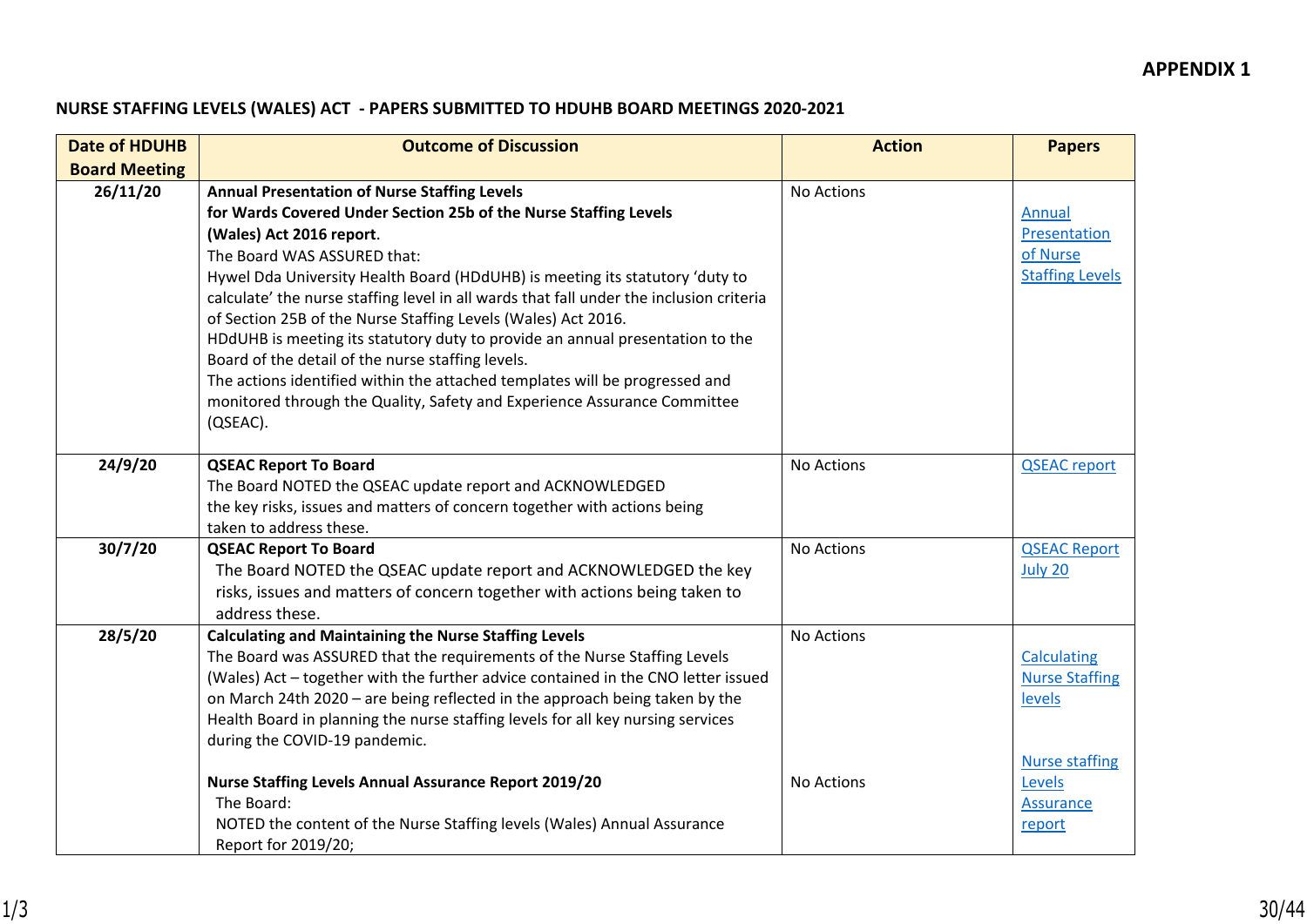| NOTED the plan that QSEAC receives regular updates/assurance reports during<br>2020/21 which will contain more detailed data analysis, which aims to<br>understand the impact on care quality as a result of changes made<br>to/maintaining (or otherwise) the planned nurse staffing levels. |  |
|-----------------------------------------------------------------------------------------------------------------------------------------------------------------------------------------------------------------------------------------------------------------------------------------------|--|
|                                                                                                                                                                                                                                                                                               |  |

## **PAPERS SUBMITTED TO QUALITY SAFETY AND EXPERIENCE ASSURANCE COMMITTEE (QSEAC) 2020-2021**

| Date of        | <b>Outcome of Discussion</b>                                                                               | <b>Action</b>     | <b>Papers</b>                |
|----------------|------------------------------------------------------------------------------------------------------------|-------------------|------------------------------|
| <b>QSEAC</b>   |                                                                                                            |                   |                              |
| <b>Meeting</b> |                                                                                                            |                   |                              |
| 13/8/2020      | <b>Nurse Staffing Levels (Wales) Act update</b>                                                            | <b>No Actions</b> | <b>NSL Update</b>            |
|                | QSEAC NOTED the content of the Nurse Staffing Levels (Wales) Act update and RECEVIED ASSURANCE that        |                   |                              |
| Agenda         | the requirements of the Nurse Staffing Levels (Wales) Act have been embedded within revised                |                   |                              |
| item           | operational processes through which to calculate the nurse staffing levels; and are being fully considered |                   |                              |
|                | during the Quarter 2 - Quarter 4 workforce/nurse staffing level planning taking place within the Health    |                   |                              |
|                | Board as well as during the day to day operational work to maintain nurse staffing as per agreed levels.   |                   |                              |
|                | QSEAC also NOTED that a further report will be presented for assurance to the                              |                   |                              |
|                | Committee when the revised Nurse Staffing Levels Escalation Framework, for                                 |                   |                              |
|                | use during the remainder of 2020/21, is finalised                                                          |                   |                              |
| 7/7/2020       | <b>Nurse Staffing Levels</b>                                                                               | No Actions        | <b>Nurse Staffing Levels</b> |
|                | The Committee DISCUSSED the content of the report and RECEIVED                                             |                   |                              |
| Agenda         | ASSURANCE from the actions taken to maintain nurse staffing levels.                                        |                   |                              |
| item           |                                                                                                            |                   |                              |
| 9/6/2020       | References in agenda item Covid-19 Risk Report                                                             | No Actions        | Covid-19 risk report         |
| Reference      |                                                                                                            |                   |                              |
|                |                                                                                                            |                   |                              |
|                |                                                                                                            |                   |                              |
| 7/5/2020       | <b>Nurse Staffing Principles for Covid-19</b>                                                              |                   | <b>Nurse Staffing</b>        |
|                | The Committee:                                                                                             | No Actions        | <b>Principles for Covid-</b> |
| Agenda         | RECEIVED ASSURANCE that detailed modelling work has been undertaken to assist with the workforce           |                   | 19                           |
| item           | calculations which underpin the RN: patient ratios.                                                        |                   |                              |
|                | RECEIVED ASSURANCE that the nurse staffing principles and the triangulated methodology will continue       |                   |                              |
|                | to be used to calculate nurse staffing levels on wards that are deemed 25B wards; these are wards that     |                   |                              |
|                | can be defined as medical or surgical wards. NOTED that RN: patient ratios will change aligned to critical |                   |                              |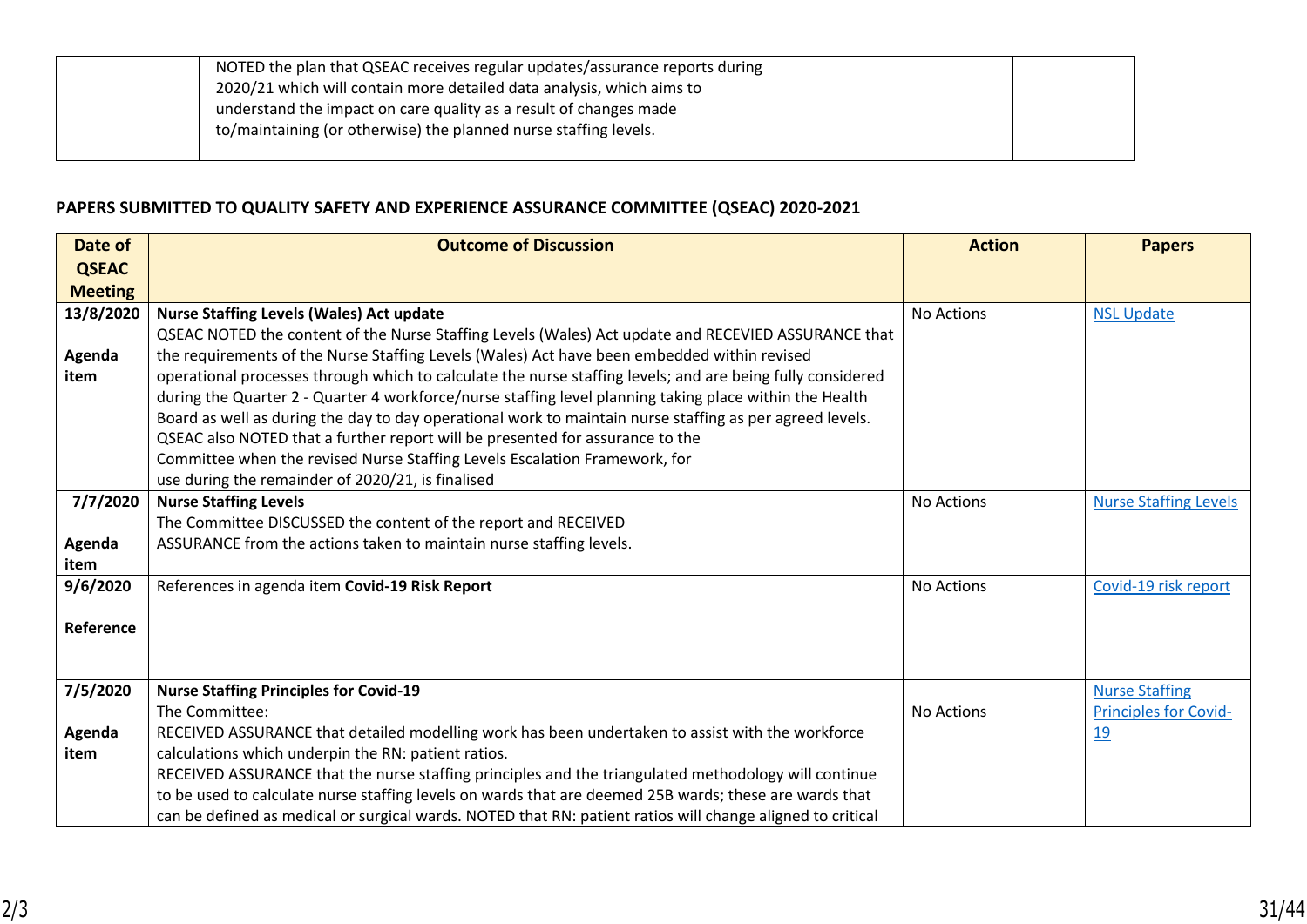|          | points of escalation in the pandemic as outlined above. The ratios set out within this paper establish the<br>minimum ratios deemed acceptable based upon system risks.<br>NOTED the proposed RN ratio for the field hospital based on patient profiles, is likely to change following<br>further discussion relating to remodelling. |                                |                   |
|----------|---------------------------------------------------------------------------------------------------------------------------------------------------------------------------------------------------------------------------------------------------------------------------------------------------------------------------------------|--------------------------------|-------------------|
| 7/4/2020 | <b>Nurse Staffing Levels Annual Assurance Report 2019/20</b>                                                                                                                                                                                                                                                                          | To present a Nurse             | <b>NSL Annual</b> |
|          | The Committee NOTED:                                                                                                                                                                                                                                                                                                                  | <b>Staffing Levels (Wales)</b> | Assurance report  |
|          | The content of the attached draft 2019/20 Nurse Staffing levels (Wales) Annual Assurance Report for                                                                                                                                                                                                                                   | report to Board in             |                   |
| Agenda   | 2019/20.                                                                                                                                                                                                                                                                                                                              | order that Members             |                   |
| item     | The plan that QSEAC receives regular updates / assurance reports during 2020/21 which will contain more                                                                                                                                                                                                                               | can understand the             |                   |
|          | detailed data analysis which aims to understand the impact on care quality as a result of changes made to                                                                                                                                                                                                                             | expectations and               |                   |
|          | maintaining (or otherwise) the planned nurse staffing levels.                                                                                                                                                                                                                                                                         | support the approach           |                   |
|          |                                                                                                                                                                                                                                                                                                                                       | taken.                         |                   |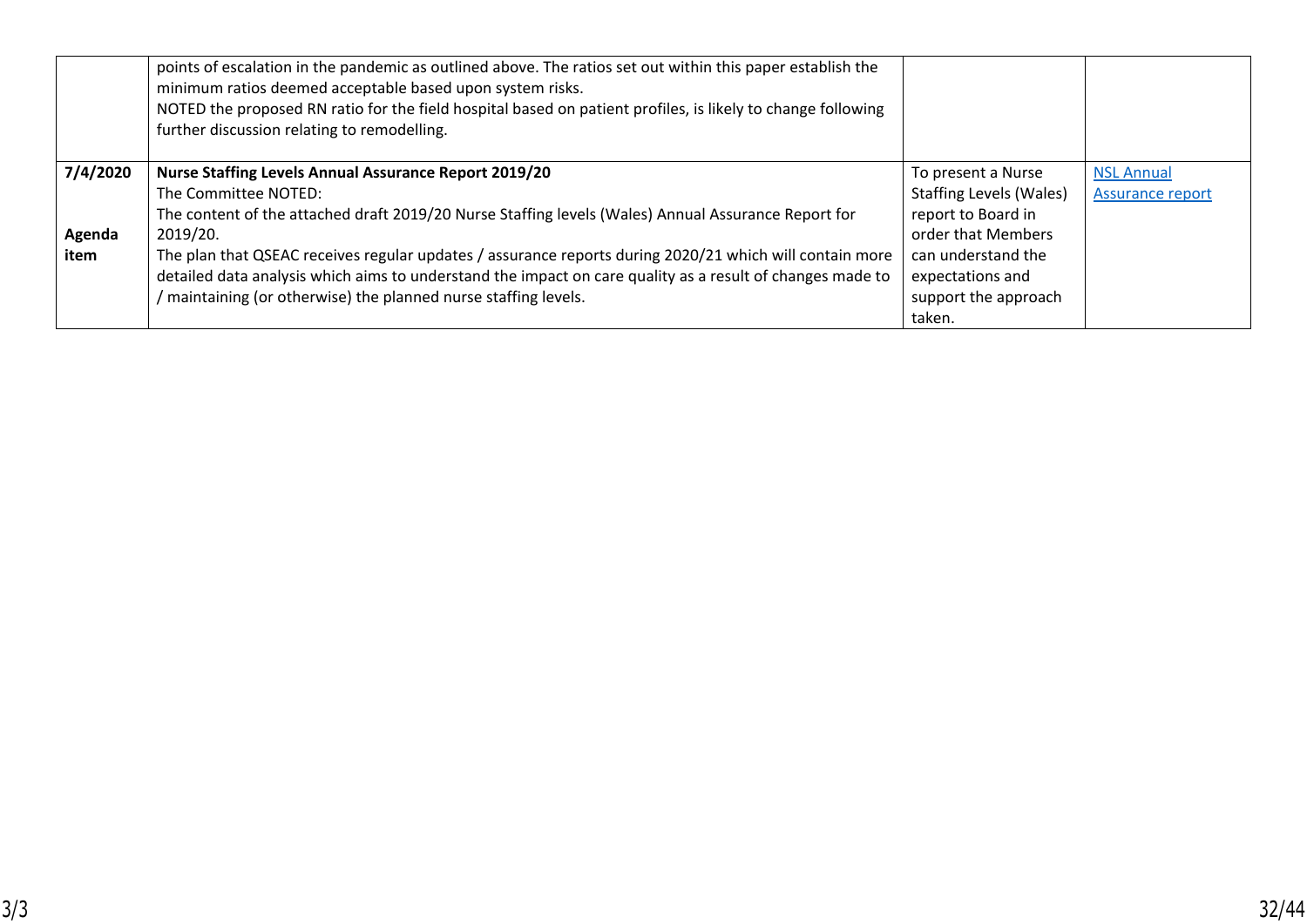## HYWEL DDA UNIVERSITY HEALTH BOARD

## IDENTITIES OF SECTION 25B WARDS ON ACUTE HOSPITAL SITES 2020-2021

| 2020-                                                                  | <b>BRONGLAIS GENERAL HOSPITAL</b>                                |                                                                 | <b>GLANGWILI GENERAL HOSPITAL</b>                                                                 |                                                                                         | <b>PRINCE PHILIP HOSPITAL</b>                                                |                                                                 | WITHYBUSH GENERAL HOSPITAL                                                |                                                                 |
|------------------------------------------------------------------------|------------------------------------------------------------------|-----------------------------------------------------------------|---------------------------------------------------------------------------------------------------|-----------------------------------------------------------------------------------------|------------------------------------------------------------------------------|-----------------------------------------------------------------|---------------------------------------------------------------------------|-----------------------------------------------------------------|
| 21                                                                     |                                                                  |                                                                 |                                                                                                   |                                                                                         |                                                                              |                                                                 |                                                                           |                                                                 |
|                                                                        | <b>WARD</b><br><b>IDENTITIES</b><br>AT 'HIGHEST'<br><b>POINT</b> | <b>WARD</b><br><b>IDENTITIES AT</b><br>'LOWEST'<br><b>POINT</b> | <b>WARD</b><br><b>IDENTITIES AT</b><br>'HIGHEST'<br><b>POINT</b>                                  | <b>WARD</b><br><b>IDENTITIES AT</b><br>'LOWEST'<br><b>POINT</b>                         | <b>WARD</b><br><b>IDENTITIES</b><br>AT 'HIGHEST'<br><b>POINT</b>             | <b>WARD</b><br><b>IDENTITIES AT</b><br>'LOWEST'<br><b>POINT</b> | <b>WARD IDENTITIES</b><br>AT 'HIGHEST'<br><b>POINT</b>                    | <b>WARD</b><br><b>IDENTITIES AT</b><br>'LOWEST'<br><b>POINT</b> |
| <b>MEDICAL</b><br><b>WARDS</b>                                         | <b>NOV 2020</b><br>1.DYFI<br>2.YSTWYTH<br>3.MEURIG               | <b>MAY 2020</b><br>1.DYFI<br>2.MEURIG                           | <b>NOV 2020</b><br>1.CADOG<br>2.DEWI<br>3.GWENLLIAN<br>4.STEFFAN<br>5.TOWY                        | <b>MAY 2020</b><br>1.CADOG<br>2.GWENLLIAN<br>3.PADARN<br>4.STEFFAN<br>5.TOWY<br>6. DEWI | <b>NOV 2020</b><br>1.WARD 3<br>2.WARD 4<br>3.WARD 5<br>4.WARD 6<br>5. WARD 9 | <b>MAY 2020</b><br>1.WARD 5<br>2.WARD 6<br>3. WARD 7            | <b>NOV 2020</b><br>1.WARD 8/CCU<br>2. WARD 10<br>3. WARD 11<br>4. WARD 12 | <b>MAY 2020</b><br>1.WARD 7<br>2.WARD 8/CCU<br>3. WARD 10       |
| <b>SURGICAL</b><br><b>WARDS</b>                                        | <b>NOV 2020</b><br>1.CEREDIG<br>2.RHIANNON                       | <b>MAY 2020</b><br>1.CEREDIG                                    | <b>NOV 2020</b><br>1.CLEDDAU<br>2.DERWEN<br>3. MERLIN (INCL<br>TYSUL)<br>4.PICTON<br>5.TEIFI      | <b>MAY 2020</b><br>1.CLEDDAU<br>2.DERWEN<br>3.PICTON                                    | <b>NOV 2020</b><br>1.WARD 7                                                  | <b>MAY 2020</b>                                                 | <b>NOV 2020</b><br>1.WARD 1<br>2.WARD 3<br>3.WARD 4                       | <b>MAY 2020</b><br>1.WARD 3                                     |
| <b>TOTAL</b><br><b>NUMBER</b><br><b>SECTION</b><br>25B<br><b>WARDS</b> | <b>MAY 2018:</b><br><b>NOVEMBER 2018:</b>                        |                                                                 | 20 WARDS (14 MEDICAL WARDS / 5 SURGICAL WARDS)<br>28 WARDS (17 MEDICAL WARDS / 11 SURGICAL WARDS) |                                                                                         |                                                                              |                                                                 |                                                                           |                                                                 |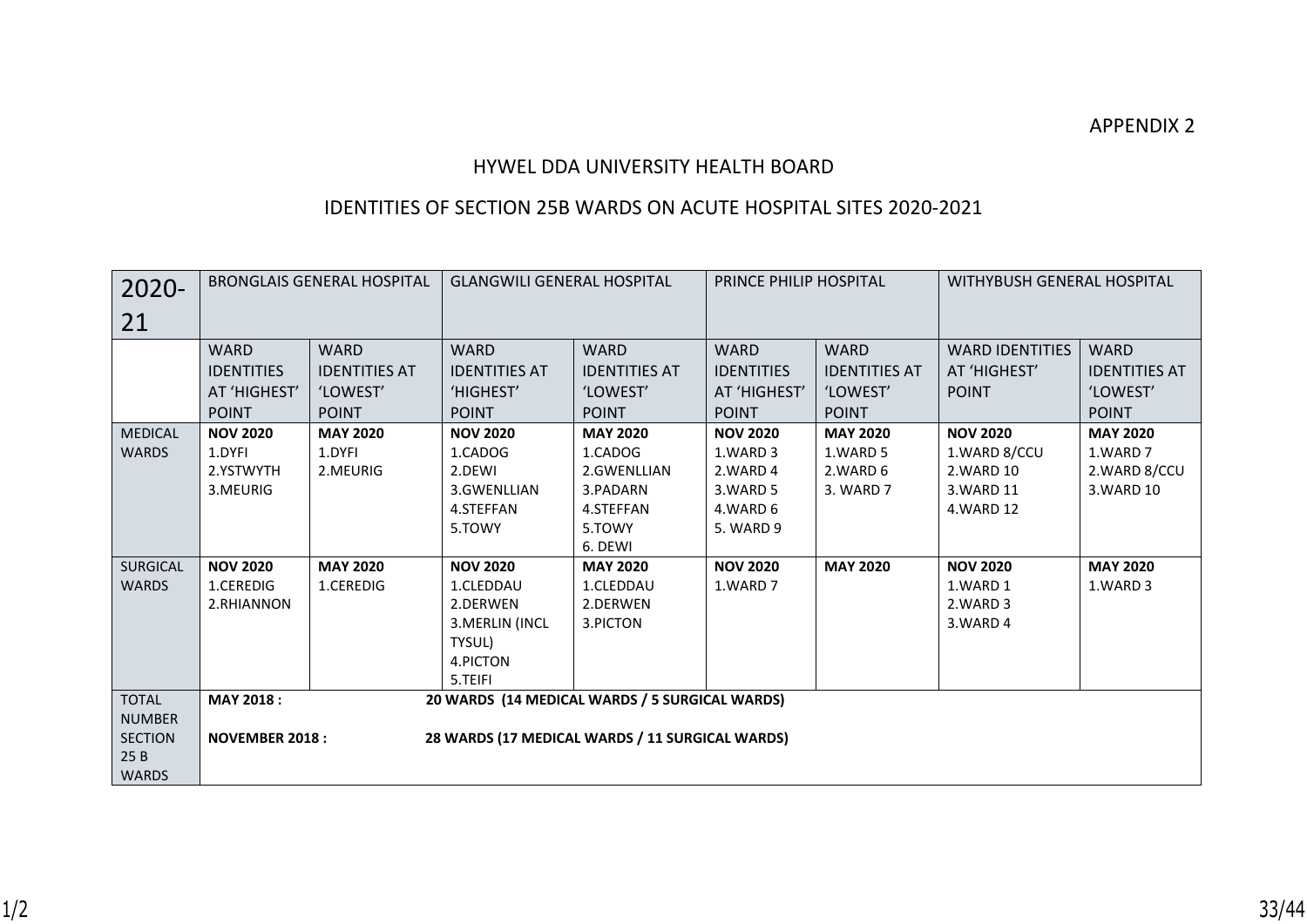| WARDS TO WHICH SECTION 25B PERTAINED IN AUTUMN 2019 NURSE STAFFING LEVEL REVIEW CYCLE AND WHICH WERE FORMALLY REDESIGNATED         |                                |                                                                                                                          |                        |                          |  |  |  |  |  |
|------------------------------------------------------------------------------------------------------------------------------------|--------------------------------|--------------------------------------------------------------------------------------------------------------------------|------------------------|--------------------------|--|--|--|--|--|
|                                                                                                                                    |                                | AS 'NOVEL COVID-19 WARDS' FOR THE PERIOD OF WAVE 1 OF PANDEMIC (MARCH - JUNE 2020)                                       |                        |                          |  |  |  |  |  |
|                                                                                                                                    | BRONGLAIS GENERAL HOSPITAL     | <b>GLANGWILI GENERAL HOSPITAL</b>                                                                                        | PRINCE PHILIP HOSPITAL | <b>WITHYBUSH GENERAL</b> |  |  |  |  |  |
|                                                                                                                                    |                                |                                                                                                                          |                        | <b>HOSPITAL</b>          |  |  |  |  |  |
| REDESIGNATED                                                                                                                       | 1.YSTWYTH WARD                 | 1.TEIFI WARD                                                                                                             | 1.WARD 1               | 1.WARD 1                 |  |  |  |  |  |
| <b>COVID WARDS</b>                                                                                                                 | 2.RHIANNON WARD                | 2. MERLIN WARD                                                                                                           | 2.WARD 3               | 2. WARD 11               |  |  |  |  |  |
|                                                                                                                                    |                                | 3. PRESELI WARD                                                                                                          | 3. WARD 4              | 3. WARD 12               |  |  |  |  |  |
|                                                                                                                                    |                                |                                                                                                                          | 4.WARD 9               |                          |  |  |  |  |  |
|                                                                                                                                    |                                | A TOTAL OF 12 WARDS WHICH HAD PREVIOUSLY BEEN 'SECTION 25 B WARDS' WERE FORMALLY RE-DESIGNATED AS 'NOVEL COVID-19 WARDS' |                        |                          |  |  |  |  |  |
| DURING WAVE 1 OF THE COVID-19 PANDEMIC.                                                                                            |                                |                                                                                                                          |                        |                          |  |  |  |  |  |
| THIS REDESIGNATION WAS BASED ON THE GUIDANCE REGARDING 'SECTION 25B INCLUSION/EXCLUSION CRITERIA' PROVIDED BY CNO IN HER LETTER TO |                                |                                                                                                                          |                        |                          |  |  |  |  |  |
|                                                                                                                                    | NHS WALES IN <b>MARCH 2020</b> |                                                                                                                          |                        |                          |  |  |  |  |  |
|                                                                                                                                    |                                |                                                                                                                          |                        |                          |  |  |  |  |  |

| WARDS TO WHICH SECTION 25B PERTAINED IN AUTUMN 2020 NURSE STAFFING LEVEL REVIEW CYCLE AND WHICH WERE FORMALLY REDESIGNATED          |                                     |                                                                                                                             |                               |                          |  |  |  |  |
|-------------------------------------------------------------------------------------------------------------------------------------|-------------------------------------|-----------------------------------------------------------------------------------------------------------------------------|-------------------------------|--------------------------|--|--|--|--|
|                                                                                                                                     |                                     | AS 'NOVEL COVID-19 WARDS' FOR THE PERIOD OF WAVE 2 OF PANDEMIC (NOVEMBER - FEBRUARY 2020)                                   |                               |                          |  |  |  |  |
|                                                                                                                                     | <b>BRONGLAIS GENERAL HOSPITAL</b>   | <b>GLANGWILI GENERAL HOSPITAL</b>                                                                                           | <b>PRINCE PHILIP HOSPITAL</b> | <b>WITHYBUSH GENERAL</b> |  |  |  |  |
|                                                                                                                                     |                                     |                                                                                                                             |                               | <b>HOSPITAL</b>          |  |  |  |  |
| REDESIGNATED                                                                                                                        |                                     | 1.PADARN WARD                                                                                                               | 1.WARD 1                      | 1.WARD 7                 |  |  |  |  |
| COVID WARDS                                                                                                                         |                                     | (CADOG WARD USED                                                                                                            | (WARD 4 USED                  |                          |  |  |  |  |
|                                                                                                                                     |                                     | INTERMITTENTLY DURING THIS                                                                                                  | INTERMITTENTLY DURING THIS    |                          |  |  |  |  |
|                                                                                                                                     |                                     | PERIOD ALSO)                                                                                                                | PERIOD ALSO)                  |                          |  |  |  |  |
|                                                                                                                                     |                                     |                                                                                                                             |                               |                          |  |  |  |  |
|                                                                                                                                     |                                     |                                                                                                                             |                               |                          |  |  |  |  |
|                                                                                                                                     |                                     | A TOTAL OF 3 WARDS WHICH HAD PREVIOUSLY BEEN 'SECTION 25 B WARDS' WERE FORMALLY RE-DESIGNATED AS 'NOVEL COVID-19 WARDS' FOR |                               |                          |  |  |  |  |
| THE DURATION OF WAVE 2 OF THE COVID-19 PANDEMIC, WITH A FURTHER 2 WARDS BEING RE-DESIGNATED FOR SOME OF THAT PERIOD.                |                                     |                                                                                                                             |                               |                          |  |  |  |  |
| THIS RE-DESIGNATION WAS BASED ON THE REVISED GUDIANCE RELATING TO 'SECTION 25B INCLUSION/EXCLUSION CRITERIA' PROVIDED BY CNO IN HER |                                     |                                                                                                                             |                               |                          |  |  |  |  |
|                                                                                                                                     | LETTER TO NHS WALES IN OCTOBER 2020 |                                                                                                                             |                               |                          |  |  |  |  |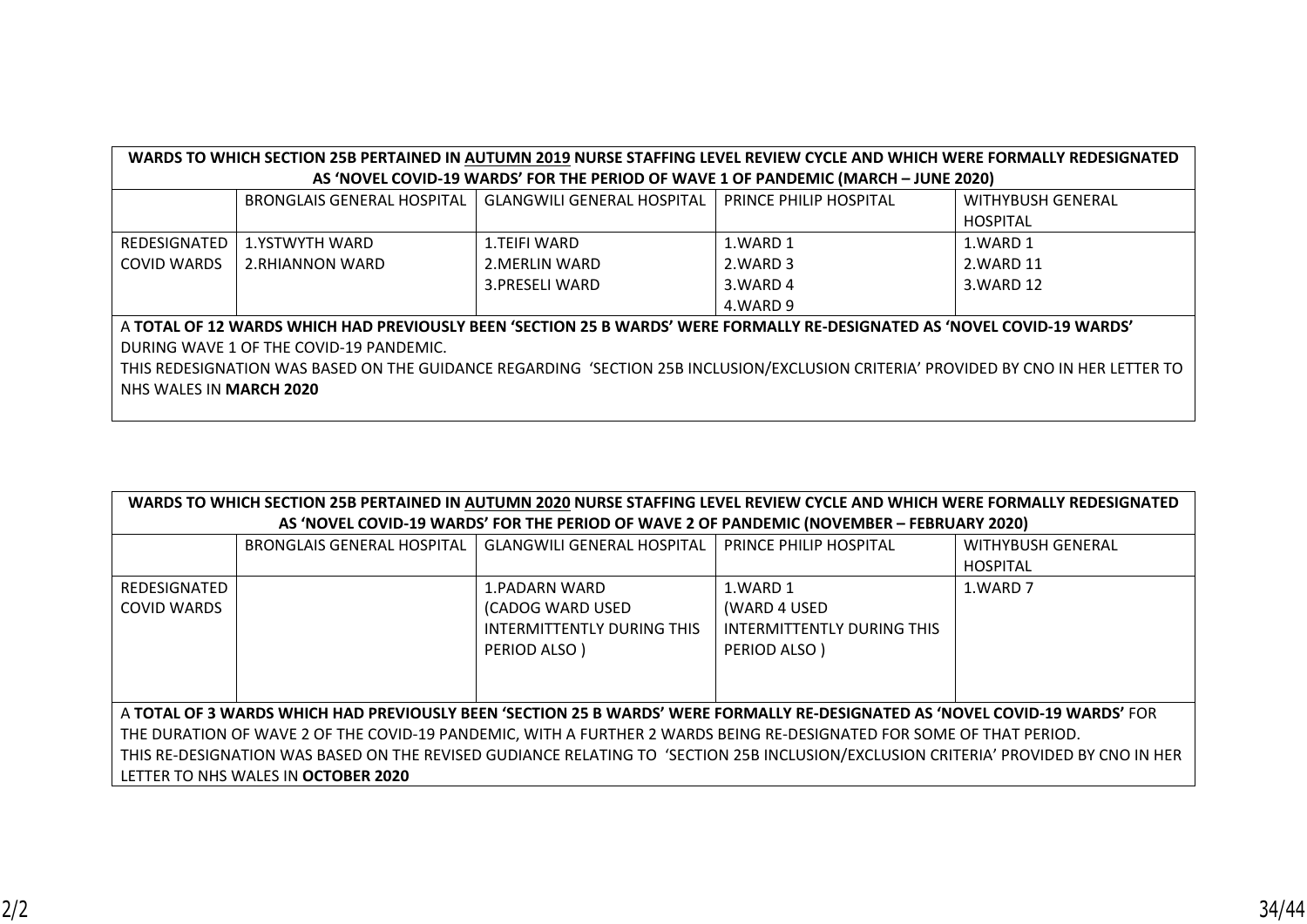| <b>Health board/trust:</b>                               | Name: Hywel Dda UHB        |                          |  |  |  |  |  |
|----------------------------------------------------------|----------------------------|--------------------------|--|--|--|--|--|
| <b>Period reviewed:</b>                                  | Start Date: April 6th 2020 | End Date: April 5th 2021 |  |  |  |  |  |
| Number of wards where section   Medical:<br>25B applies: |                            | Surgical:                |  |  |  |  |  |
|                                                          | Number:                    | Number:                  |  |  |  |  |  |

### **To be completed for EVERY ward where section 25B applies**

**\*Supernumerary i.e. 1 WTE supernumerary ward sister/charge nurse included in the establishment**

**Medical** 

| <b>Ward</b><br>Required<br><b>Establishment</b><br>at the start of<br>the reporting<br>period (as at<br>April 6th 2020<br>N.B. where a<br>ward has<br>been<br>temporarily<br>redesignated<br>a COVID-19<br>ward by (or<br>before) April<br>6 <sup>th</sup> , the pre<br>COVID-19<br>required<br>establishment<br>is provided<br>here). |                         | <b>Is the Senior</b><br>Sister/Charge<br><b>Nurse</b><br>supernumerary<br>to the required<br>establishment<br>at the start of<br>the reporting<br>period?* | Required<br><b>Establishment</b><br>at the end of<br>the reporting<br>period (as of<br>April 5th 2021) |                         | <b>Is the Senior</b><br>Sister/Charge<br><b>Nurse</b><br>supernumerary<br>to the required<br>establishment<br>at the end of<br>the reporting<br>period?* | Biannual calculation cycle reviews, and<br>reasons for any changes made |            |            | Any reviews outside of biannual<br>calculation, if yes, reasons for any<br>changes made                                           |           |           |           |
|----------------------------------------------------------------------------------------------------------------------------------------------------------------------------------------------------------------------------------------------------------------------------------------------------------------------------------------|-------------------------|------------------------------------------------------------------------------------------------------------------------------------------------------------|--------------------------------------------------------------------------------------------------------|-------------------------|----------------------------------------------------------------------------------------------------------------------------------------------------------|-------------------------------------------------------------------------|------------|------------|-----------------------------------------------------------------------------------------------------------------------------------|-----------|-----------|-----------|
|                                                                                                                                                                                                                                                                                                                                        | <b>RN</b><br><b>WTE</b> | <b>HCSW</b><br><b>WTE</b>                                                                                                                                  |                                                                                                        | <b>RN</b><br><b>WTE</b> | <b>HCSW</b><br><b>WTE</b>                                                                                                                                |                                                                         | Completed  | Changed    | Rationale                                                                                                                         | Completed | Changed   | Rationale |
| <b>BGH Dyfi</b>                                                                                                                                                                                                                                                                                                                        | 32.22                   | 20.61                                                                                                                                                      | <b>Yes</b>                                                                                             | 31.51                   | 19.9                                                                                                                                                     | <b>Yes</b>                                                              | <b>Yes</b> | <b>Yes</b> | Formula for<br>calculation of WTE<br>establishment<br>changed due to<br>sustained changes<br>in shift patterns<br>worked by staff | <b>No</b> | <b>No</b> |           |
| <b>BGH</b><br><b>Meurig</b>                                                                                                                                                                                                                                                                                                            | 11.61                   | 11.62                                                                                                                                                      | <b>Yes</b>                                                                                             | 14.45                   | 11.61                                                                                                                                                    | <b>Yes</b>                                                              | <b>Yes</b> | <b>Yes</b> | Increased patient<br>acuity                                                                                                       | <b>No</b> | <b>No</b> |           |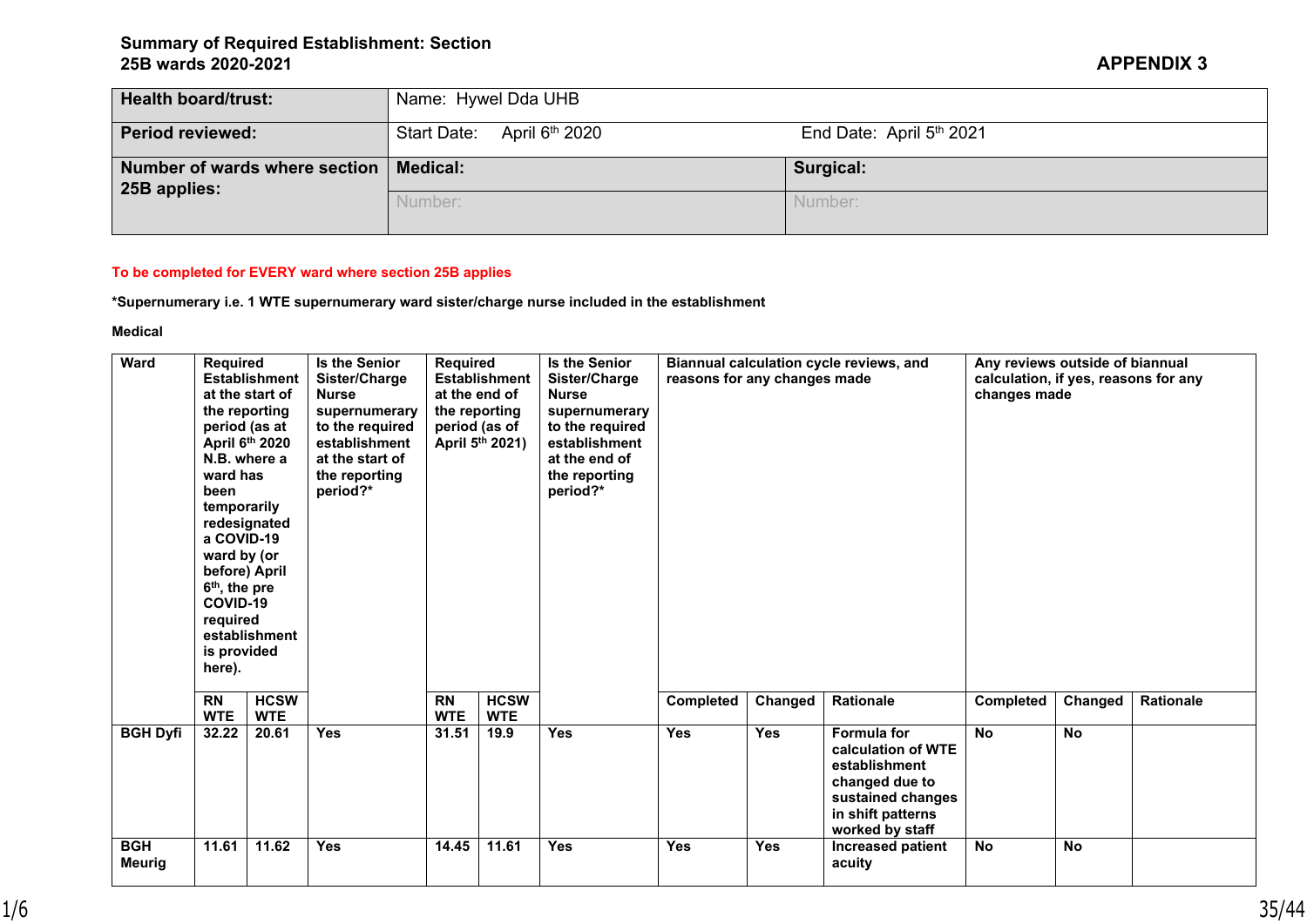| <b>BGH</b><br>Ystwyth        | 21.32 | 17.77 | <b>Yes</b> | 22.64 | 17.77 | Yes        | Yes        | <b>Yes</b> | To enable COVID-<br>19 and non<br><b>COVID-19 stroke</b><br>patient pathways<br>to be available                                          | <b>No</b> | <b>No</b>  |                                                                                                                                                                                                                                                                                |
|------------------------------|-------|-------|------------|-------|-------|------------|------------|------------|------------------------------------------------------------------------------------------------------------------------------------------|-----------|------------|--------------------------------------------------------------------------------------------------------------------------------------------------------------------------------------------------------------------------------------------------------------------------------|
| <b>GGH</b><br>Cadog          | 15.28 | 15.28 | <b>Yes</b> | 14.45 | 14.45 | <b>Yes</b> | <b>Yes</b> | <b>Yes</b> | <b>Formula for</b><br>calculation of WTE<br>establishment<br>changed due to<br>sustained changes<br>in shift patterns<br>worked by staff | <b>No</b> | <b>No</b>  | <b>Ward remains</b><br>temporarily re-<br>designated<br>COVID-19 ward<br>$(non S25B)$ -<br>although<br>staffing levels<br>remain as<br>described for<br>April 5th 2021-<br>anticipated it<br>will be re-<br>established as<br>an acute adult<br>medical ward<br>by April 2021. |
| <b>GGH</b><br>Gwenllian      | 20.73 | 18.00 | <b>Yes</b> | 19.90 | 17.17 | Yes        | Yes        | Yes        | <b>Formula for</b><br>calculation of WTE<br>establishment<br>changed due to<br>sustained changes<br>in shift patterns<br>worked by staff | <b>No</b> | <b>No</b>  |                                                                                                                                                                                                                                                                                |
| <b>GGH</b><br><b>Steffan</b> | 15.28 | 15.28 | <b>Yes</b> | 14.45 | 16.99 | <b>Yes</b> | <b>Yes</b> | <b>Yes</b> | Off ward escorts<br>significantly<br>impacting on<br>ability to provide<br>sensitive care                                                | <b>No</b> | <b>No</b>  |                                                                                                                                                                                                                                                                                |
| <b>GGH</b><br>Padarn         | 15.28 | 15.28 | <b>Yes</b> | 19.90 | 15.28 | <b>Yes</b> | <b>Yes</b> | <b>Yes</b> | <b>Expanded ward</b><br>environment-<br>Increase in<br>bed/patient<br>numbers                                                            | Yes       | <b>Yes</b> | Ward became a<br>COVID-19<br>designated<br>ward for several<br>months during<br>the second<br>wave of<br>pandemic-<br>now re-<br>established as<br>an adult<br>medical ward.                                                                                                   |
| <b>GGH</b><br><b>Towy</b>    | 15.28 | 15.28 | Yes        | 14.45 | 15.28 | <b>Yes</b> | Yes        | Yes        | <b>Formula for</b><br>calculation of WTE<br>establishment<br>changed due to<br>sustained changes<br>in shift patterns<br>worked by staff | <b>No</b> | <b>No</b>  |                                                                                                                                                                                                                                                                                |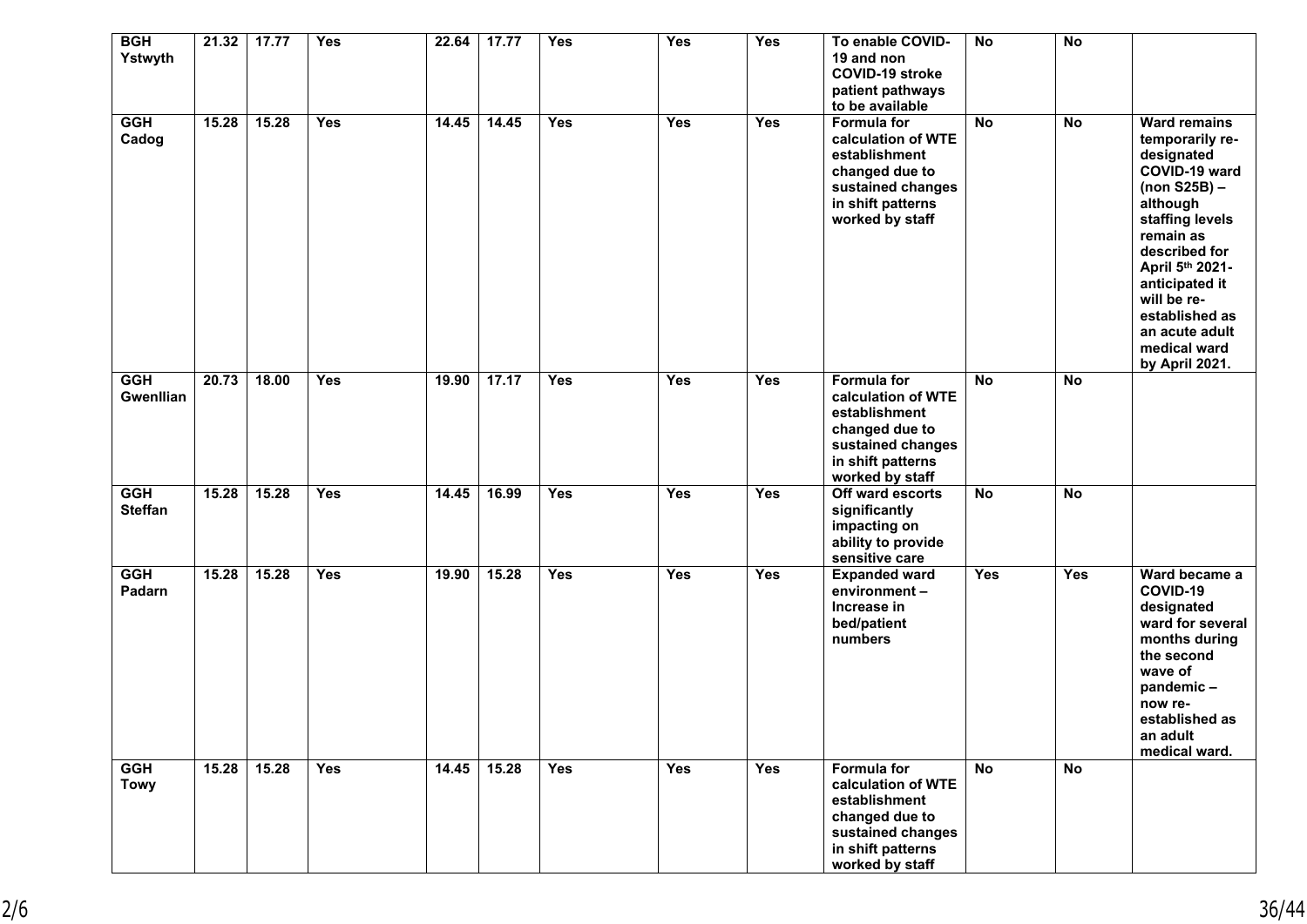| <b>GGH</b><br><b>Dewi</b>    | 11.24 | 9.48  | <b>Yes</b> | 15.28 | 15.28 | <b>Yes</b> | Yes        | <b>Yes</b> | <b>Ward function</b><br>changed from<br>Rehabilitation<br>(Section 25A) to<br>acute medicine                                      | <b>No</b>  | <b>No</b>  |                                                                                                                                                                                                         |
|------------------------------|-------|-------|------------|-------|-------|------------|------------|------------|-----------------------------------------------------------------------------------------------------------------------------------|------------|------------|---------------------------------------------------------------------------------------------------------------------------------------------------------------------------------------------------------|
| <b>PPH</b><br>Ward 3         | 19.78 | 14.7  | <b>Yes</b> | 18.95 | 17.43 | <b>Yes</b> | <b>Yes</b> | <b>Yes</b> | Changes to patient  <br>cohort / pathways                                                                                         | No         | <b>No</b>  |                                                                                                                                                                                                         |
| <b>PPH</b><br>Ward 4         | 21.56 | 19.78 | <b>Yes</b> | 20.73 | 17.68 | <b>Yes</b> | <b>Yes</b> | Yes        | Changes to patient  <br>pathways/cohorts                                                                                          | <b>No</b>  | <b>No</b>  |                                                                                                                                                                                                         |
| <b>PPH</b><br>Ward 5         | 15.40 | 15.40 | <b>Yes</b> | 15.28 | 18.00 | <b>Yes</b> | <b>Yes</b> | <b>Yes</b> | <b>Increased ward</b><br>acuity/dependency                                                                                        | <b>No</b>  | <b>No</b>  |                                                                                                                                                                                                         |
| <b>PPH</b><br>Ward 9         | 27.00 | 21.56 | <b>Yes</b> | 23.45 | 26.18 | Yes        | <b>Yes</b> | Yes        | <b>Changes in</b><br>judgement relating<br>to RN/HCSW skill<br>mix required<br>within tea                                         | <b>No</b>  | <b>No</b>  |                                                                                                                                                                                                         |
| <b>WGH</b><br>Ward 7         | 20.73 | 20.73 | <b>Yes</b> | 19.90 | 19.90 | <b>Yes</b> | <b>Yes</b> | <b>Yes</b> | Formula for<br>calculation of WTE<br>establishment<br>changed due to<br>sustained changes<br>in shift patterns<br>worked by staff | Yes        | <b>Yes</b> | Ward was re-<br>designated a<br>COVID-19 ward<br>for several<br>months during<br>second wave -<br>now re-<br>established as<br>an adult<br>medical ward                                                 |
| <b>WGH</b><br>Ward 8<br>/CCU | 29.73 | 13.50 | Yes        | 32.45 | 17.17 | Yes        | Yes        | Yes        | Increased patient<br>acuity due to NIV<br>pathway AND<br>increased patient<br>dependency                                          | <b>No</b>  | <b>No</b>  |                                                                                                                                                                                                         |
| <b>WGH</b><br>Ward 10        | 17.06 | 16.23 | <b>Yes</b> | 15.28 | 11.73 | <b>Yes</b> | <b>Yes</b> | <b>Yes</b> | <b>Reduced bed</b><br>numbers                                                                                                     | <b>No</b>  | <b>No</b>  |                                                                                                                                                                                                         |
| <b>WGH</b><br>Ward 11        | 21.56 | 18.00 | <b>Yes</b> | 17.17 | 14.45 | <b>Yes</b> | <b>Yes</b> | Yes        | <b>Reduced</b><br>bed/patient<br>numbers                                                                                          | <b>No</b>  | <b>No</b>  |                                                                                                                                                                                                         |
| <b>WGH</b><br>Ward 12        | 17.06 | 20.73 | <b>Yes</b> | 11.73 | 17.7  | <b>Yes</b> | <b>Yes</b> | <b>Yes</b> | Reduced bed /<br>patient numbers<br>and changed<br>patient case mix                                                               | <b>Yes</b> | <b>Yes</b> | <b>Temporary</b><br>changes to<br>patient pathway<br>and increased<br>bed numbers<br>during second<br>wave of<br>pandemic.<br>Original<br>function / nurse<br>staffing level<br>now re-<br>established. |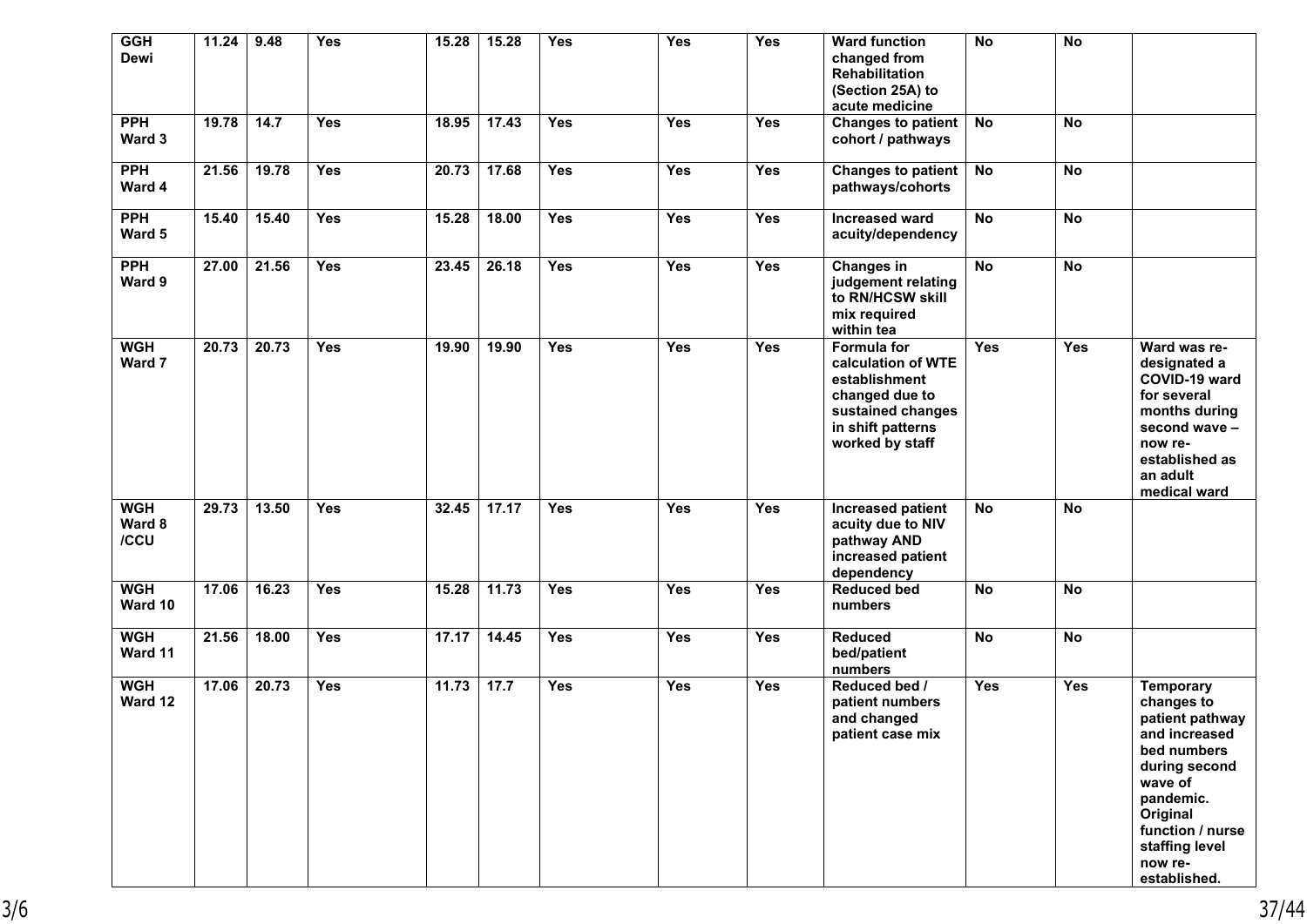| <b>Ward</b>                           | <b>Required</b><br>the reporting<br>period (as at<br>April 6th 2020<br>N.B. where a<br>temporarily<br>April 6th, the<br>required<br>is provided<br>here). | <b>Establishment</b><br>at the start of<br>ward has been<br>redesignated a<br>COVID-19 ward<br>by (or before)<br>pre COVID-19<br>establishment | Is the Senior<br>Sister/Charge<br><b>Nurse</b><br>supernumerary<br>to the required<br>establishment<br>at the start of<br>the reporting<br>period?* | <b>Required</b>               | <b>Establishment</b><br>at the end of<br>the reporting<br>period (as of<br>April 5th 2021) | <b>Is the Senior</b><br>Sister/Charge<br><b>Nurse</b><br>supernumerary<br>to the required<br>establishment<br>at the end of<br>the reporting<br>period?* | Biannual* calculation cycle reviews, and<br>reasons for any changes made<br>*The Spring 2020 calculation cycle was<br>largely suspended in light of the first wave<br>of the COVID-19 pandemic following issue<br>of a letter from CNO in March 2020<br><b>Rationale</b><br>Completed<br>Changed |            | Any reviews outside of biannual<br>calculation, if yes, reasons for any<br>changes made<br><b>Completed</b><br>Changed<br>Rationale            |           |           |  |
|---------------------------------------|-----------------------------------------------------------------------------------------------------------------------------------------------------------|------------------------------------------------------------------------------------------------------------------------------------------------|-----------------------------------------------------------------------------------------------------------------------------------------------------|-------------------------------|--------------------------------------------------------------------------------------------|----------------------------------------------------------------------------------------------------------------------------------------------------------|--------------------------------------------------------------------------------------------------------------------------------------------------------------------------------------------------------------------------------------------------------------------------------------------------|------------|------------------------------------------------------------------------------------------------------------------------------------------------|-----------|-----------|--|
|                                       | $\overline{RN}$<br><b>WTE</b>                                                                                                                             | <b>HCSW</b><br><b>WTE</b>                                                                                                                      |                                                                                                                                                     | $\overline{RN}$<br><b>WTE</b> | <b>HCSW</b><br><b>WTE</b>                                                                  |                                                                                                                                                          |                                                                                                                                                                                                                                                                                                  |            |                                                                                                                                                |           |           |  |
| <b>BGH</b><br>Ceredig<br><b>Ward</b>  | 21.88                                                                                                                                                     | 21.32                                                                                                                                          | <b>Yes</b>                                                                                                                                          | 21.88                         | 19.90                                                                                      | Yes                                                                                                                                                      | Yes                                                                                                                                                                                                                                                                                              | Yes        | Formula for<br>calculation of<br><b>WTE</b><br>establishment<br>changed due to<br>sustained<br>changes in shift<br>patterns worked<br>by staff | <b>No</b> | <b>No</b> |  |
| <b>BGH</b><br>Rhiannon<br><b>Ward</b> | 21.88                                                                                                                                                     | 11.49                                                                                                                                          | <b>Yes</b>                                                                                                                                          | 11.61                         | 10.98                                                                                      | <b>Yes</b>                                                                                                                                               | <b>Yes</b>                                                                                                                                                                                                                                                                                       | <b>Yes</b> | <b>Changes to</b><br>surgical<br>pathways /<br>activity as<br>surgical services<br>restart late in<br>2020/21                                  | <b>No</b> | <b>No</b> |  |
| <b>GGH</b><br>Cleddau                 | 13.5                                                                                                                                                      | 6.28                                                                                                                                           | <b>Yes</b>                                                                                                                                          | 13.5                          | 8.17                                                                                       | Yes                                                                                                                                                      | <b>Yes</b>                                                                                                                                                                                                                                                                                       | <b>Yes</b> | <b>Increased patient</b><br>acuity and<br>changes to<br>emergency<br>surgical<br>pathways/activity                                             | No        | <b>No</b> |  |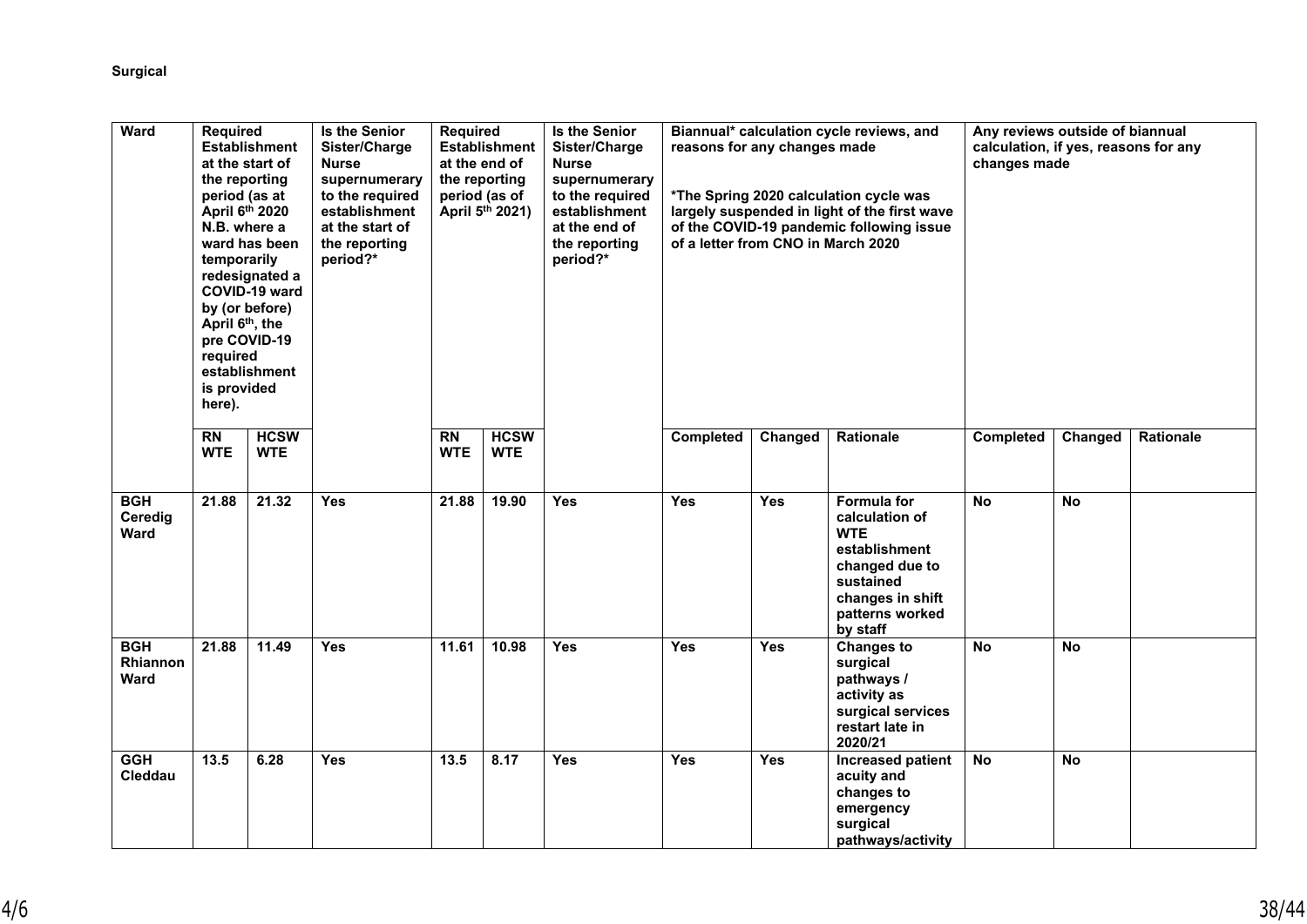| <b>GGH</b><br><b>Derwen</b>         | 18.49   | 15.28                                                                | <b>Yes</b>                                                     | 18.95 | 14.45 | <b>Yes</b>                                                     | <b>Yes</b> | <b>Yes</b> | <b>Formula for</b><br>calculation of<br><b>WTE</b><br>establishment<br>changed due to<br>sustained<br>changes in shift<br>patterns worked<br>by staff | <b>No</b>  | <b>No</b>  |                                                                                                                                    |
|-------------------------------------|---------|----------------------------------------------------------------------|----------------------------------------------------------------|-------|-------|----------------------------------------------------------------|------------|------------|-------------------------------------------------------------------------------------------------------------------------------------------------------|------------|------------|------------------------------------------------------------------------------------------------------------------------------------|
| <b>GGH</b><br><b>Picton</b>         | 11.98   | 5.75                                                                 | <b>Yes</b>                                                     | 11.15 | 8.43  | <b>Yes</b>                                                     | <b>Yes</b> | <b>Yes</b> | <b>Changes to</b><br>gynaecology<br>patient pathway<br>increasing patient<br>dependency                                                               | <b>No</b>  | <b>No</b>  |                                                                                                                                    |
| <b>GGH Teifi</b>                    | 22.56   | 20.73                                                                | <b>Yes</b>                                                     | 21.73 | 20.73 | <b>Yes</b>                                                     | <b>Yes</b> | <b>Yes</b> | <b>Formula for</b><br>calculation of<br><b>WTE</b><br>establishment<br>changed due to<br>sustained<br>changes in shift<br>patterns worked<br>by staff | <b>No</b>  | <b>No</b>  |                                                                                                                                    |
| <b>GGH</b><br><b>Merlin</b><br>Ward | 14.45   | 11.73                                                                | <b>Yes</b>                                                     | 14.45 | 11.73 | <b>Yes</b>                                                     | Yes        | <b>No</b>  | No change                                                                                                                                             | <b>No</b>  | <b>No</b>  |                                                                                                                                    |
| <b>GGH</b><br><b>Tysul</b><br>Ward  | provide | Ward used to<br>Ophthalmology<br><b>Day Services</b><br>pre COVID-19 | $Yes - N.B.$<br>Ward managed<br>as an annexe<br>of Merlin Ward | 10.73 | 9.00  | $Yes - N.B.$<br>ward managed<br>as an annexe<br>of Merlin Ward | <b>Yes</b> | <b>Yes</b> | New In-patient<br>area established<br>during COVID-19<br>ward<br>configuration<br>changes                                                             | <b>No</b>  | <b>No</b>  |                                                                                                                                    |
| <b>PPH</b><br>ward 7                | 19.63   | 16.67                                                                | Yes                                                            | 15.28 | 14.26 | <b>Yes</b>                                                     | Yes        | <b>Yes</b> | <b>Reduced bed</b><br>numbers/changes<br>to surgical<br>pathways                                                                                      | <b>Yes</b> | <b>Yes</b> | <b>Nurse staffing</b><br>levels for<br>additiona beds<br>to be opened<br>agreed in<br>readiness for<br>elective surgery<br>restart |
| <b>WGH</b><br>Ward 1                | 20.73   | 19.78                                                                | Yes                                                            | 14.43 | 18.00 | <b>Yes</b>                                                     | Yes        | <b>Yes</b> | <b>Reduced bed</b><br>numbers /<br>changes to<br>surgical<br>pathways                                                                                 | <b>No</b>  | No         |                                                                                                                                    |
| <b>WGH</b><br>Ward 3                | 17.38   | 15.28                                                                | <b>Yes</b>                                                     | 21.56 | 21.56 | Yes                                                            | Yes        | <b>Yes</b> | <b>Changed surgical</b><br>emergency<br>patient pathway<br>and increased<br>bed/patient<br>numbers                                                    | Yes        | Yes        | <b>Ward</b><br>temporarily<br>merged with<br>Ward 4 surgical<br>ward to<br>temporary                                               |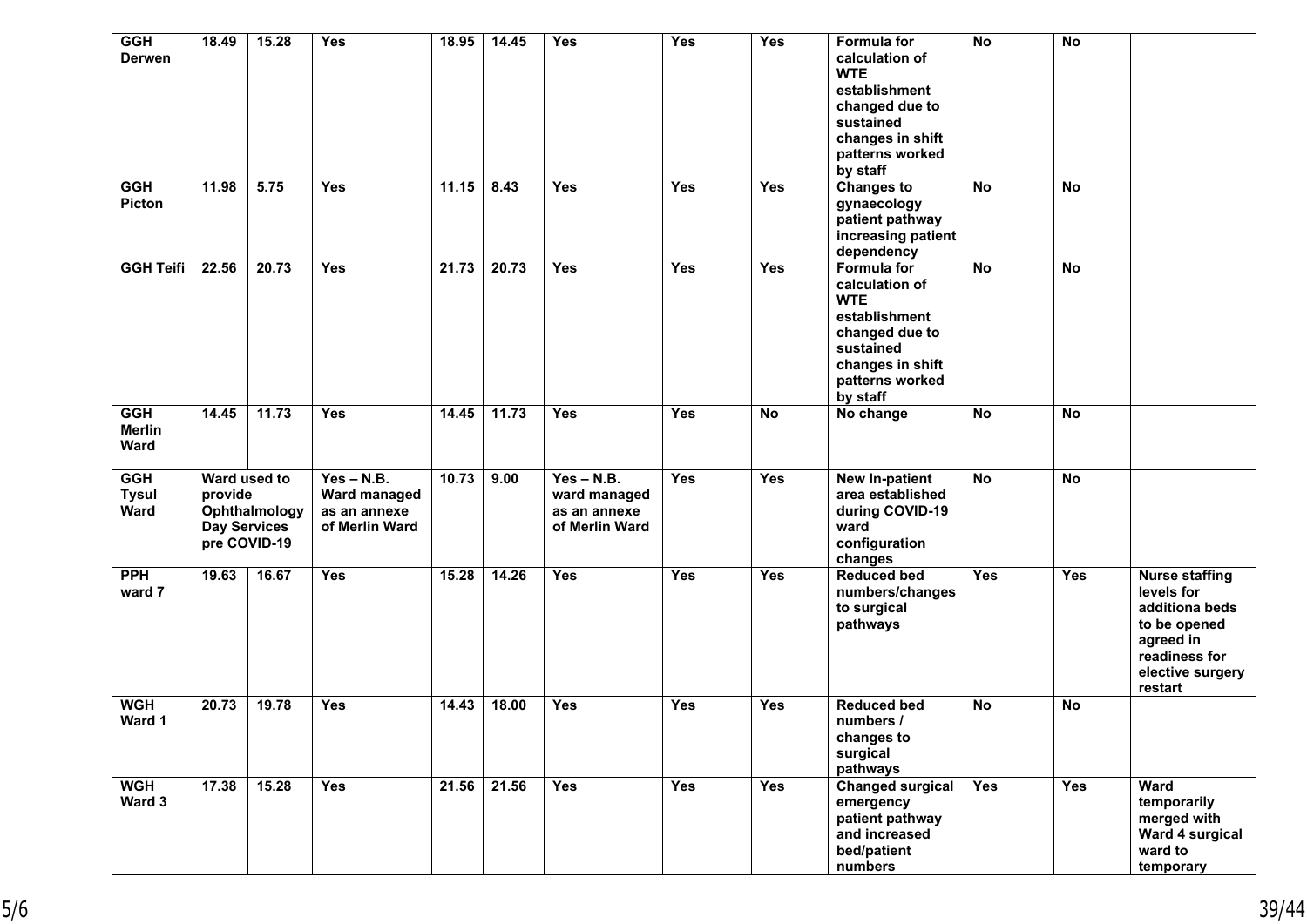|                      |       |      |     |       |       |            |            |            |                                                                             |  | staffing deficits<br>in both teams                                                                                                |
|----------------------|-------|------|-----|-------|-------|------------|------------|------------|-----------------------------------------------------------------------------|--|-----------------------------------------------------------------------------------------------------------------------------------|
| <b>WGH</b><br>Ward 4 | 17.13 | 16.1 | Yes | 12.55 | 11.73 | <b>Yes</b> | <b>Yes</b> | <b>Yes</b> | <b>Changed surgical</b><br>emergency<br>pathway and case<br>mix within ward |  | <b>Ward</b><br>temporarily<br>merged with<br><b>Ward 4 surgical</b><br>ward to<br>temporary<br>staffing deficits<br>in both teams |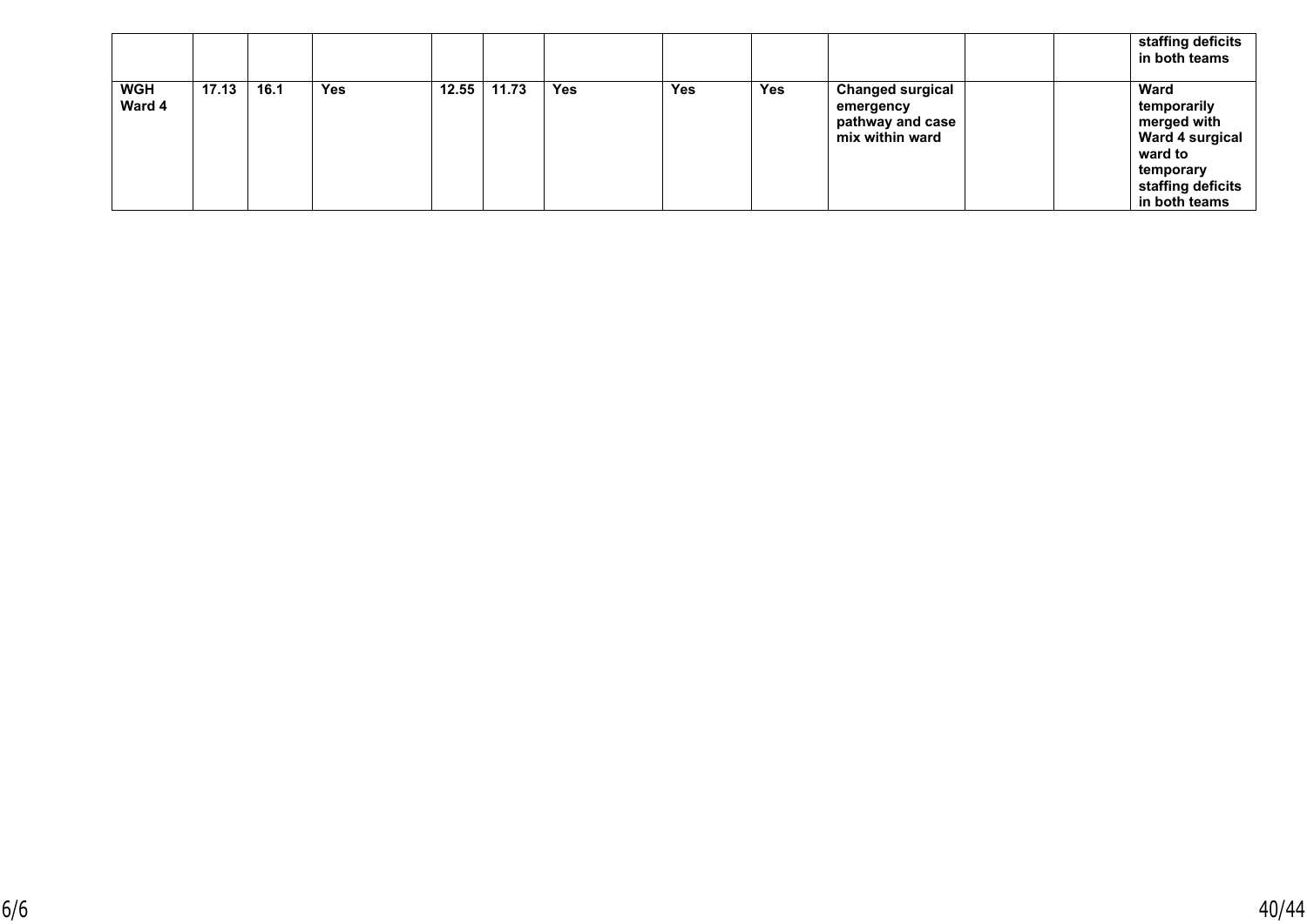## **PAPER 1: APPENDIX 4**

## **All Reasonable steps**

Reasonable steps which should be taken at each of the following levels - national, strategic corporate (Local Health Board/ NHS Trust) and operational – to maintain the nurse staffing levels are considered to be:

#### **National steps**

- The sharing and benchmarking of corporate data;
- Leading of regular reviews of workforce and education commissioning requirements;
- Leading national initiatives to aid staff recruitment and retention.

### **Strategic corporate steps**

- Workforce planning for a continued supply of required staff assessed using the Welsh Planning System;
- Active recruitment in a timely manner at local, regional, national, and international level;
- Retention strategies that include consideration of the NHS Wales Staff Survey results;
- Well-being at work strategies that support nurses in delivering their roles;
- Ensure strategic requirements of the Act embedded into the organisations IMTP/annual planning process;
- Robust workforce planning at ward/service level which are reviewed at least annually through IMTP /education commissioning processes;
- Workforce policies and procedures which support effective staff management (e.g. flexible working for staff ):
- Robust organisational risk management framework;
- Effective risk assessment processes and systems are in place and utilised as required.

### **Operational steps**

- Use of temporary staff from a nursing bank appropriate to the skill mix set out in the planned roster;
- Use of temporary staff from a nursing agency appropriate to the skill mix set out in the planned roster (once bank staff have been considered);
- Temporary use of staff from other areas within the organisation;
- The temporary closure of beds;
- Consideration of changes to the patient pathway (which should be clinically appropriate);
- Effective resource management, utilisation and deployment of staff e.g. appropriate allocation of annual leave and study leave, staff working overtime (within WTE), additional hours or use of hours owed;
- Use of a robust electronic rostering tool and strong governance systems to monitor and review the rosters and ensure effective utilisation of the nursing workforce (e.g. review the staffing roster on a day to day basis, explore with staff member rescheduling annual leave and/or change of shift, postponing staff training/ study leave);
- Use pool/peripatetic staff made available to provide support to areas where staffing levels vary from planned roster;
- Ward sister/charge nurse to work within the planned roster;
- Other healthcare professionals (e.g. frailty workers, dietetic assistants, therapists) contributing to the delivery of nursing care;
- Regular review of the acuity of the patients on the ward, including the identification and risk management of patients requiring 'enhanced patient support' in line with local policy and professional judgement;
- Appropriate and timely use of the escalation policy relating to nurse staffing and reporting and management of risk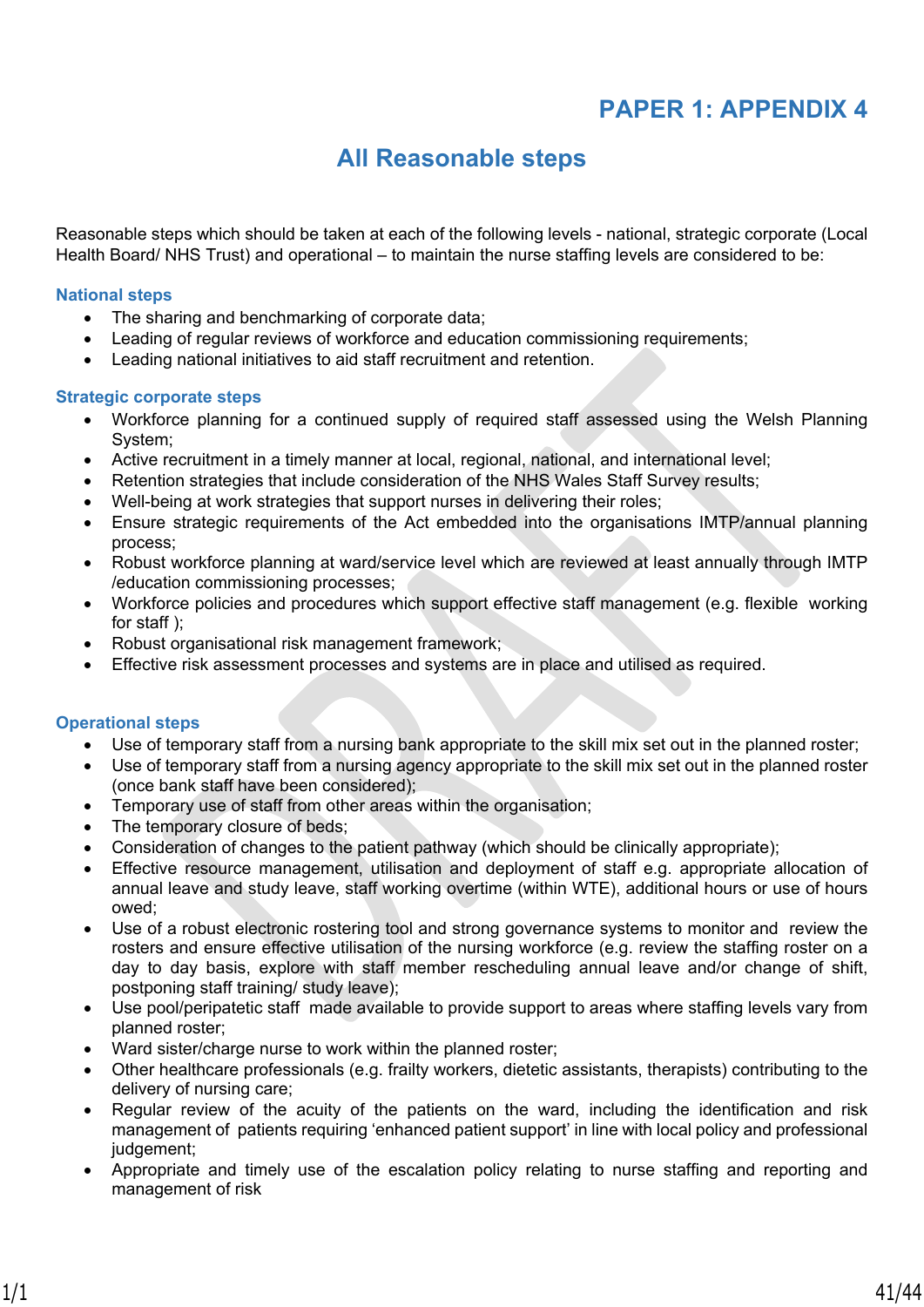## **HYWEL DDA UNIVERSITY HEALTH BOARD APPENDIX 5**

|               |                                                                                                                                                                                                                                                                                                                                                                                                                                                                                                                                | NURSE STAFFING ESCALATION PLAN FOR COVID 19 PERIOD – IN PATIENT SERVICES                                                                                                                                                                                                                                                                                                                                                                                                                                                                                                                 |                                                                                                                                                                                                                                                                                                                                                                                                                                                                                                                                                                                                                                                                                                                                                                                                                                                                      |
|---------------|--------------------------------------------------------------------------------------------------------------------------------------------------------------------------------------------------------------------------------------------------------------------------------------------------------------------------------------------------------------------------------------------------------------------------------------------------------------------------------------------------------------------------------|------------------------------------------------------------------------------------------------------------------------------------------------------------------------------------------------------------------------------------------------------------------------------------------------------------------------------------------------------------------------------------------------------------------------------------------------------------------------------------------------------------------------------------------------------------------------------------------|----------------------------------------------------------------------------------------------------------------------------------------------------------------------------------------------------------------------------------------------------------------------------------------------------------------------------------------------------------------------------------------------------------------------------------------------------------------------------------------------------------------------------------------------------------------------------------------------------------------------------------------------------------------------------------------------------------------------------------------------------------------------------------------------------------------------------------------------------------------------|
|               | <b>STATUS</b>                                                                                                                                                                                                                                                                                                                                                                                                                                                                                                                  | <b>TRIGGERS</b>                                                                                                                                                                                                                                                                                                                                                                                                                                                                                                                                                                          | <b>ACTION</b>                                                                                                                                                                                                                                                                                                                                                                                                                                                                                                                                                                                                                                                                                                                                                                                                                                                        |
| <b>GREEN</b>  | No reported concern or compromise to<br>patient care or safety due to the<br>available staffing in an area<br>Covid-19 cases contained within<br>designated Covid-19 ward                                                                                                                                                                                                                                                                                                                                                      | Able to maintain the agreed staffing levels<br>for all in-patient areas at planned roster nurse<br>staffing levels for all wards and that a 1:2 RN<br>to patient ratio for CPAP patients                                                                                                                                                                                                                                                                                                                                                                                                 | No action required<br>All areas safely staffed and operational<br>Continue to monitor                                                                                                                                                                                                                                                                                                                                                                                                                                                                                                                                                                                                                                                                                                                                                                                |
| <b>YELLOW</b> | Reported concern over ability to meet<br>the planned Nurse Staffing Level<br>however there is no predicted risk to<br>patient care or safety<br>Deficits caused by failure to proactively<br>fill planned roster and/or unplanned<br>absences<br>Covid-19 cases contained and/or<br>outbreak on one ward only<br>Minimal staff sickness absence levels<br>escalating due to impact of Covid-19<br>infection/isolation requirements                                                                                             | Able to maintain 1:2 RN to patient ratio for<br>CPAP and other acutely ill (Level 4+)<br>patients:<br>Staffing forecast for coming week suggests<br>that agreed staffing levels for other wards/in-<br>patient areas can be maintained at planned<br>roster nurse staffing levels more most shifts<br>on most wards; however, this can only be<br>achieved by deployment of staff into wards<br>from other services and/or moving staff<br>between wards, leaving some wards - which<br>have been risk assessed and shown to<br>predict a low risk - working at below planned<br>rosters | Utilise professional judgement in relation to<br>staffing needs and consider:<br>Senior Sister/Charge Nurse to review and<br>$\bullet$<br>realign staffing rosters to reflect needs of<br>current patient cohort: This should include a<br>review of the workforce skill mix<br>$\bullet$<br><b>Divert internal nursing workforce resources</b><br>to wards/areas of greatest risk<br>Offer additional hours for substantive part<br>$\bullet$<br>time/full time staff, overtime and agency<br>authorisation<br>Request booking of temporary staff (bank<br>$\bullet$<br>and contract agency) through Bank Office<br>$\bullet$<br>Consider limiting workload to available<br>staffing through holding empty beds in<br>wards for shifts when staffing levels not<br>achieved<br><b>Report on DATIX including risk assessment</b><br>and all mitigating actions taken |
| <b>AMBER</b>  | Reported concern over ability to meet<br>the planned Nurse Staffing level<br>including identification of risk that the<br>care of in-patients in one or more<br>covid/non-covid ward(s) will be<br>compromised, impacting on the ability to<br>provide sensitive care/care<br>interventions/support patient(s) to<br>achieve progress or meet outcomes<br>Unable to achieve a risk assessed,<br>escalated nurse staffing roster for one or<br>more wards and/or a 1:2 RN to patient<br>ratio for CPAP / level 4+ ward patients | Unable to maintain a 1:2 nurse to patient<br>ratio for CPAP/Level4+ acutely sick patients<br>but can achieve a 1:3 RN to patient ratio<br>Available staff forecast indicates that agreed<br>nurse staffing levels will not be maintained for<br>up to 50% of shifts in many wards across site<br>during the coming week                                                                                                                                                                                                                                                                  | Utilise professional judgement in relation to<br>staffing needs and consider:<br>Senior Nurse/HoN to review forthcoming<br>$\bullet$<br>week staffing levels across service area/site<br>$\bullet$<br>Consider reducing/cessation of scheduled<br>services and deploying staff<br>Deployment of specialist nurses, educators,<br>$\bullet$<br>workforce from therapy services (following<br>risk assessment of reducing/standing down<br>these services)<br>Deployment of alternative workforce e.g.<br>therapy teams to create a 'wraparound'<br>team (following risk assessment of standing<br>down these services)                                                                                                                                                                                                                                                |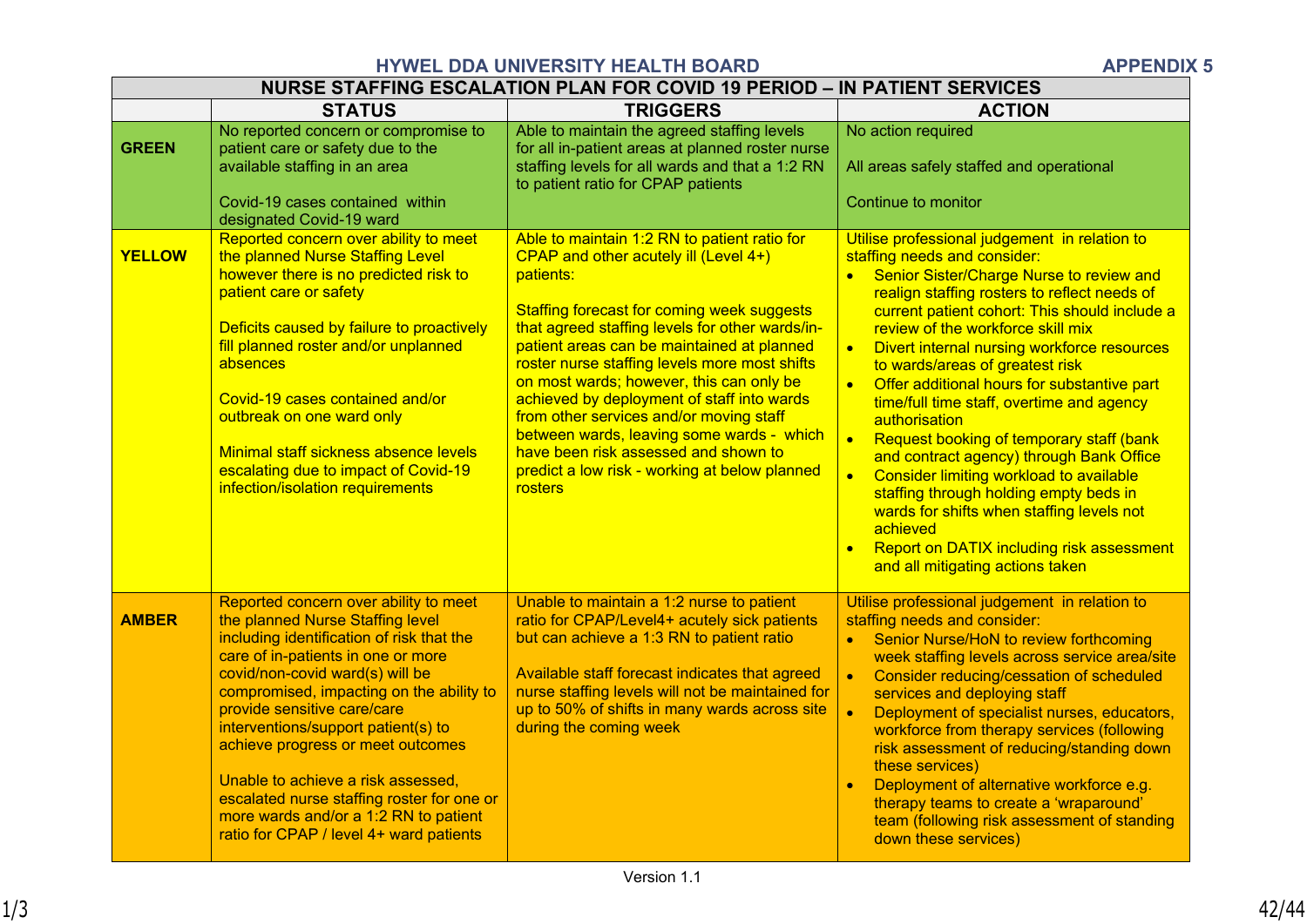# **HYWEL DDA UNIVERSITY HEALTH BOARD**

|            | Covid-19 outbreaks in one or two wards<br>on site<br>Low level of staff sickness absence<br>levels due to impact of Covid-19<br>infection/isolation requirements                                                                                                                                                                                                                                                                                                                                                                                                                                     |                                                                                                                                                                                                                                                                                                                                                                                                                      | Consider limiting workload to available<br>staffing through closing beds in wards where<br>staffing levels not achieved /most affected<br>Update DATIX including risk assessment<br>$\bullet$<br>and feedback outcome of escalation to Ward<br><b>ESCALATE TO SERVICE DELIVERY</b><br><b>MANAGER/GENERAL MANAGER TO</b><br><b>DISCUSS OPTIONS, ESPECIALLY</b><br><b>REDEPLOYMENT OF STAFF AND IMPACT</b><br><b>ON OTHER SERVICES:</b><br><b>ESCALATE TO DIRECTORATE/HEAD OF</b><br><b>NURSING IF UNABLE TO MEET PLANNED</b><br><b>ROSTER /INADEQUATE STAFFING LEVELS</b><br>(RELATIVE TO PATIENT NEEDS) REMAIN                                                                                                                                                                                                                                                                                                                                                                                                                                                   |
|------------|------------------------------------------------------------------------------------------------------------------------------------------------------------------------------------------------------------------------------------------------------------------------------------------------------------------------------------------------------------------------------------------------------------------------------------------------------------------------------------------------------------------------------------------------------------------------------------------------------|----------------------------------------------------------------------------------------------------------------------------------------------------------------------------------------------------------------------------------------------------------------------------------------------------------------------------------------------------------------------------------------------------------------------|------------------------------------------------------------------------------------------------------------------------------------------------------------------------------------------------------------------------------------------------------------------------------------------------------------------------------------------------------------------------------------------------------------------------------------------------------------------------------------------------------------------------------------------------------------------------------------------------------------------------------------------------------------------------------------------------------------------------------------------------------------------------------------------------------------------------------------------------------------------------------------------------------------------------------------------------------------------------------------------------------------------------------------------------------------------|
| <b>RED</b> | Reported concern over the ability to<br>meet the planned Nurse Staffing Level<br>including identification of a significant<br>risk that the care or safety of acutely ill /<br>highly dependent patients is being/will<br>be compromised<br>Unable to achieve a risk assessed.<br>escalated nurse staffing roster for one or<br>more wards and/or a 1:3-4 RN to<br>patient ratio for CPAP / level 4+ ward<br><b>patients</b><br>Covid-19 outbreaks in multiple wards on<br>site:<br><b>Staff sickness absence levels escalating</b><br>due to impact of Covid-19<br>infection/isolation requirements | Unable to maintain a 1:3 RN to patient ratio<br>for CPAP/Level 4+ ward patients but can<br>achieve a 1:4 RN to patient ratio for these<br>patients;<br>Available staff forecast indicates that agreed<br>nurse staffing levels will not be maintained for<br>most wards/most (50-75% or more) shifts<br>during the coming week, despite deployment<br>of staff from other services which have been<br>reduced/ceased | <b>REVIEW MEETING WITH RELEVANT SENIOR</b><br><b>DECISION MAKER (Directorate Nurse/</b><br>relevant HoN, Asst Director of Nursing/<br><b>GM/ Director of Service</b><br>Utilise professional judgement in relation to<br>staffing needs and consider:<br>Reducing the bed base number until the<br>$\bullet$ .<br>available staff is able to meet the patients'<br>acuity/dependency needs in line with<br>planned roster staffing levels<br>Deployment of 'wraparound team'<br>$\bullet$<br>workforce (following risk assessment of<br>standing down the services currently<br>provided by these staff)<br>Deployment of nurse registrants working in<br>$\bullet$<br>non-clinical roles (following risk assessment<br>of standing down these services)<br>Ward(s) to assess implications for current<br>$\bullet$<br>patient cohort of moving to escalated nurse<br>staffing position (i.e. 1:10 RN:patient<br>(approx.) ratio by day and 1:15 (approx.) at<br>night<br>Update DATIX and feedback outcome to<br>$\bullet$<br><b>Senior Nurse/ Site manager</b> |